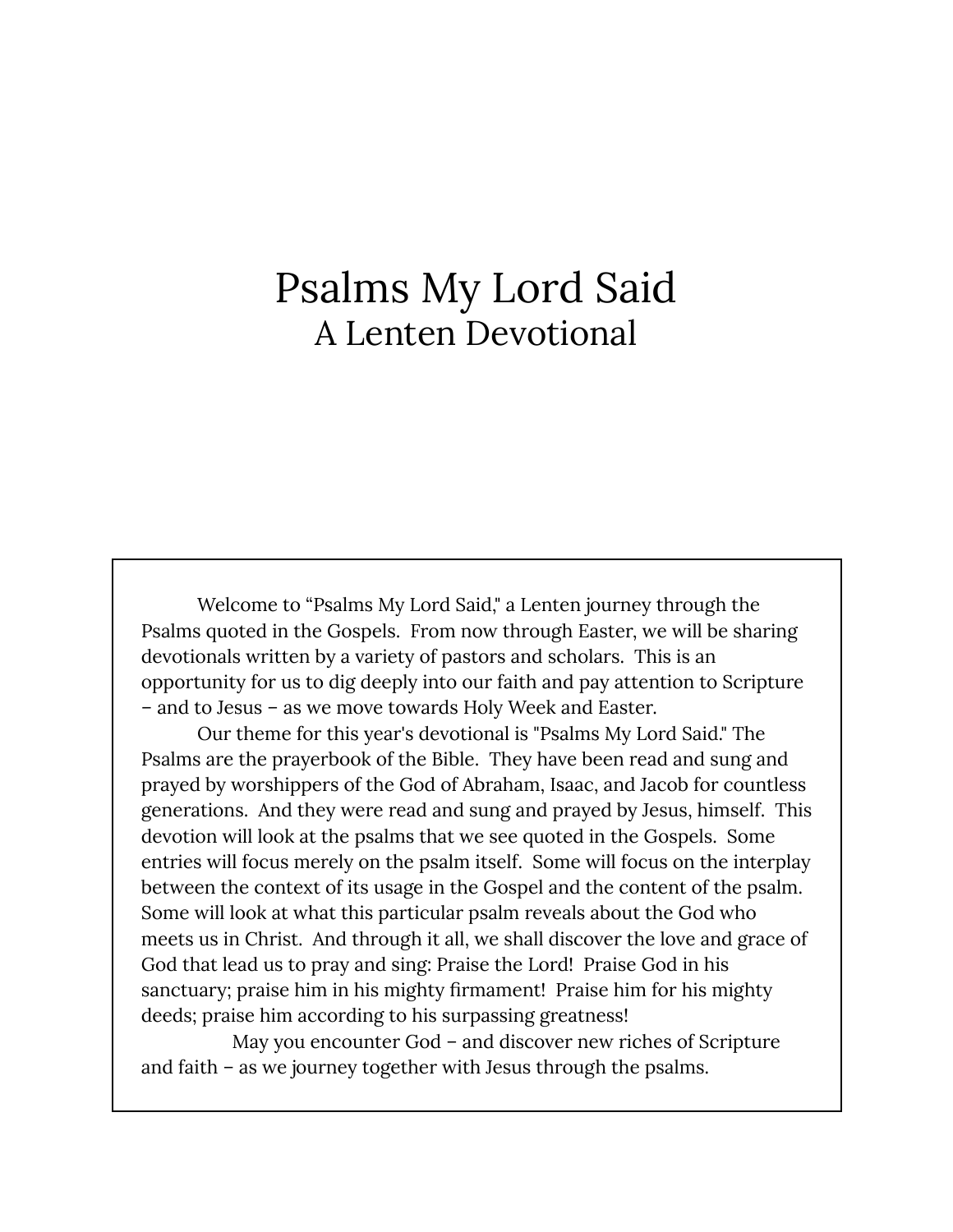#### **Index of Devotions**

[Wednesday,](#page-2-0) March 2 | Psalm 72 & Luke 1:68 Friday, March 4 | Psalm [78.17-24](#page-4-0) & John 6.25-35 [Wednesday,](#page-6-0) March 9 | Psalm 91.9-13 & Luke 4.1-13 Friday, March 11 | Psalm 37 & [Matthew](#page-8-0) 5:5 [Monday,](#page-10-0) March 14 | Psalm 2:7 & Mark 1:9-11 [Wednesday,](#page-12-0) March 16 | Psalm 48 & Matthew 5:35 Friday, March 18 | Psalm 62 & [Matthew](#page-14-0) 16:27 [Monday,](#page-17-0) March 21 | Psalm 82 & John 10:34 [Wednesday,](#page-19-0) March 23 | Psalm 110 [Friday,](#page-21-0) March 25 | John 69 & John 2:7 [Monday,](#page-23-0) March 28 | Psalm 98 & Luke 1:54 [Wednesday,](#page-24-0) March 30 | Psalm 8 & Matthew 21:16 Friday, April 1 | Psalm [41.4-10](#page-26-0) & John 13.1, 12-20 [Monday,](#page-28-0) April 4 | Psalm 31 [Wednesday,](#page-30-0) April 6 | Psalm 109 Friday, April 8 | Psalm 118:22-23 & [Matthew](#page-34-0) 21:33-46 Sunday, April 10 | Psalm 118 & [Matthew](#page-36-0) 21:9 Thursday, April 14 | Psalm 42 & Matthew [26:38/Mark](#page-38-0) 14:34 Friday, April 15 | Psalm 22 & [Matthew](#page-40-0) 26:46 [Saturday,](#page-41-0) April 16 | Psalm 88 & Luke 23:49 [Sunday,](#page-44-0) April 17 | Psalm 111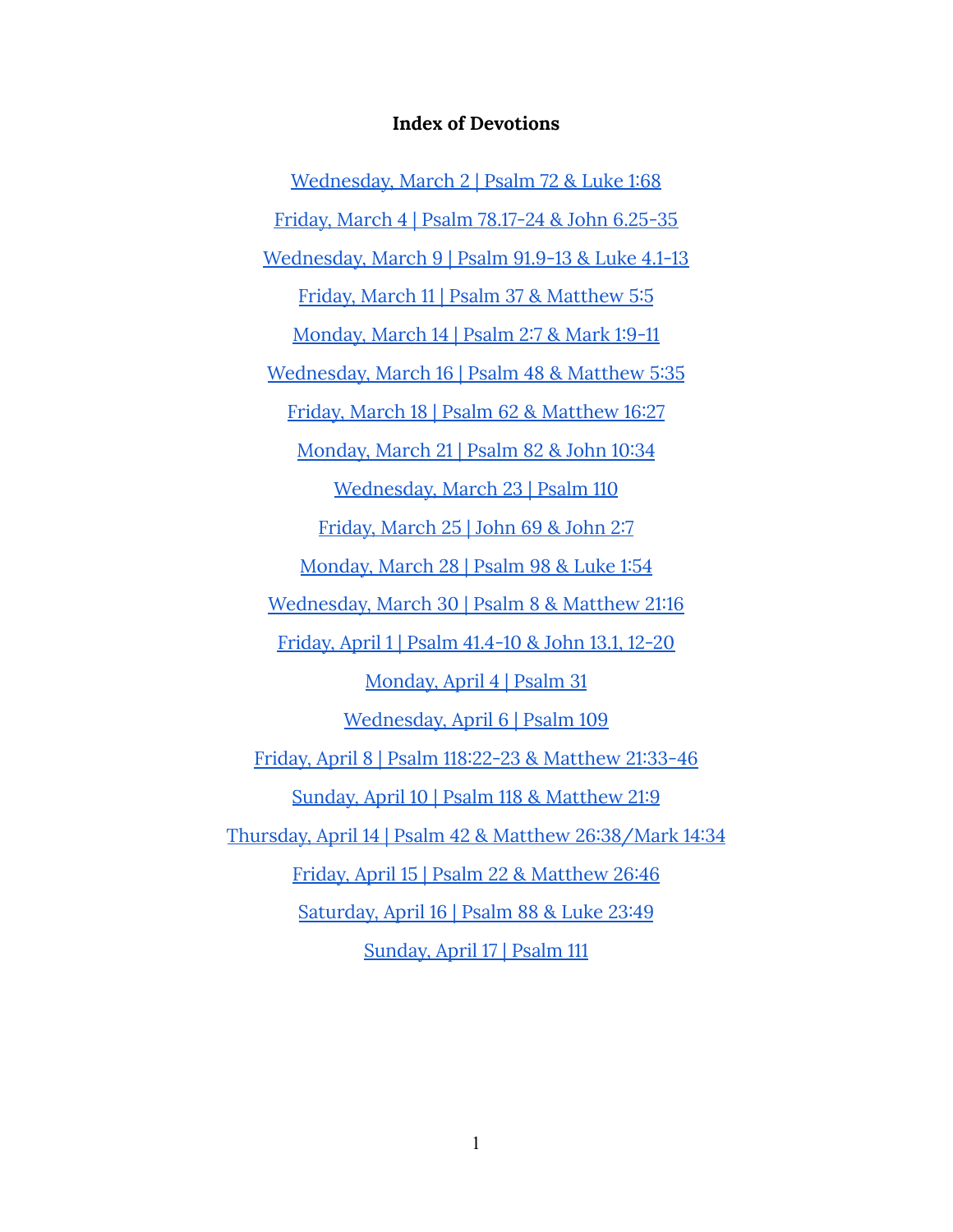#### <span id="page-2-0"></span>**Wednesday, March 2 | Psalm 72 & Luke 1:68**

*Written by Lindsey Baynham Freeman, Pastor at Welborne United [Methodist](https://welbornechurch.org/) Church in Richmond, VA.*

[Psalm](https://www.biblegateway.com/passage/?search=Psalm+72&version=CEB) 72, a prayer for the king, is all about reversals & God's wondrous works throughout all creation. It is a litany that walks us through the hopes for a king that, by God's support, would bring restoration to a people.

And not just any people, not just the high and mighty, but the poor and needy, too. This Psalm encompasses all the wondrous things of God and the prayer is that the king might find favor with God, living a life of faith & justice, too.

The Psalm concludes with these words: **<sup>18</sup>Blessed be the Lord, the God of Israel, who alone does wondrous things. <sup>19</sup>Blessed be his glorious name forever; may his glory fill the whole earth.**

## **Amen and Amen.**

I do not think Zechariah, the father of John the Baptist, had any idea that these words would come from his mouth when they did. Especially after an encounter with the angel Gabriel announcing his son's birth. It is after a time of intense silence that the Holy Spirit fills Zechariah's being and these are the first words he speaks:

#### **"Blessed be the Lord God of Israel,**

#### **for he has looked favorably on his people and redeemed them."**

It is a recalling and continuing of the Psalmist's prayer. It is an affirmation that God is continuing to do wondrous things. God continues to see the people and redeem them. This time, it begins with the prophet, John, who will prepare the way for the salvation that comes through the Christ child.

And John's sole purpose is around reversals and pointing to the power of God manifesting in Jesus.

## The rough places made plain and the crooked paths straight. To be **"…a prophet of the Most High, for you will go before the Lord to prepare his ways, to give his people knowledge of salvation through the forgiveness of their sins."**

These passages and themes are strong in the Advent season as we await the birth of Jesus. However, in this time of Lent, the challenge and invitation is to live into the reversals Christ embodies for the sake of all. To walk a life of faith that welcomes those in seats of power and on the margins. To intentionally reflect on God's wondrous works and our sinful ways. The path to Good Friday is one of confession and acknowledgement that though we are dust, we have been redeemed.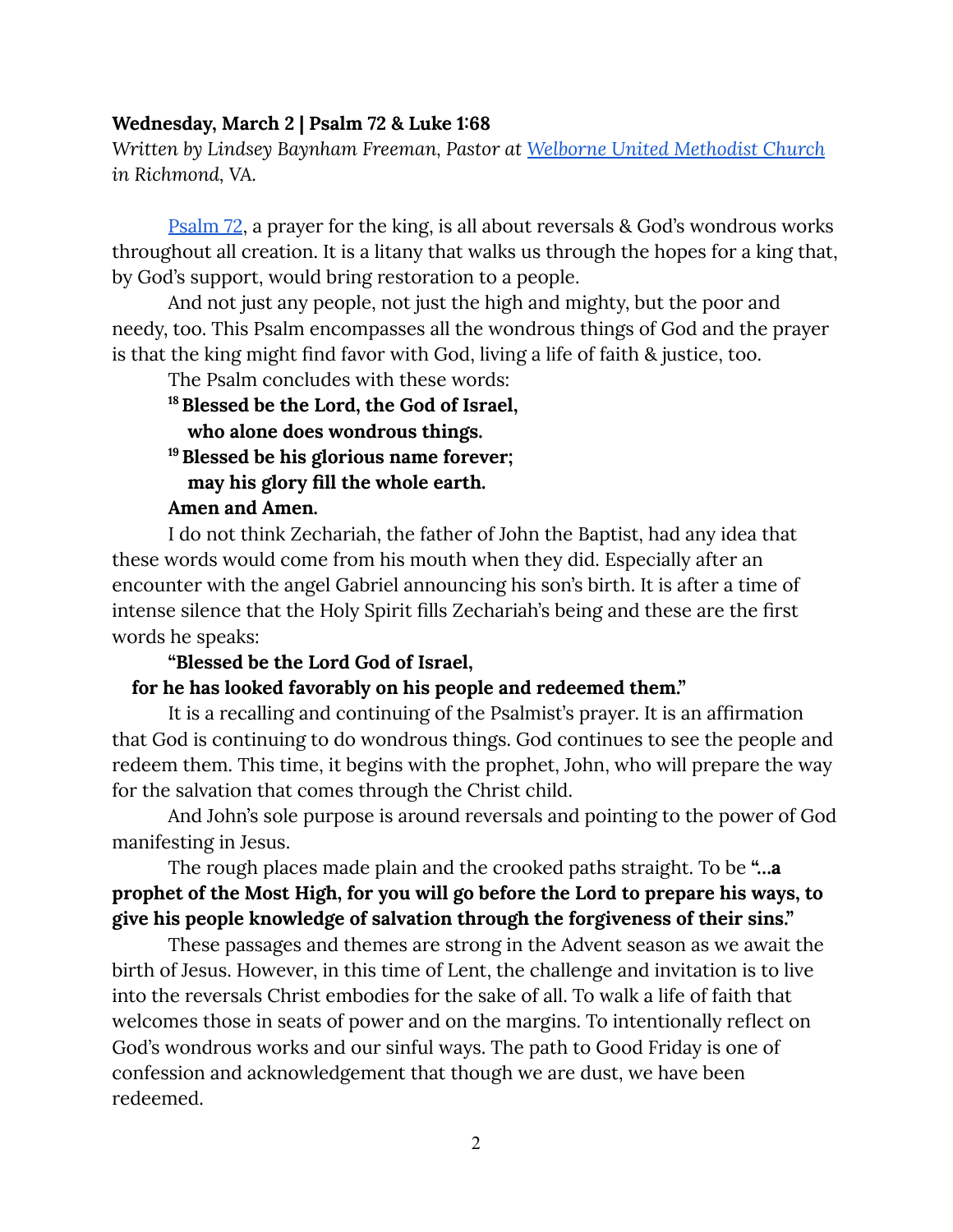It is a time of receiving the grave words: "Remember that you are dust and to dust you shall return." *And*, it is holding the Psalmist's words of thanksgiving close:

## **"Blessed be the Lord God of Israel,**

## **for he has looked favorably on his people and redeemed them."**

May each be guidance and hope for the journey ahead.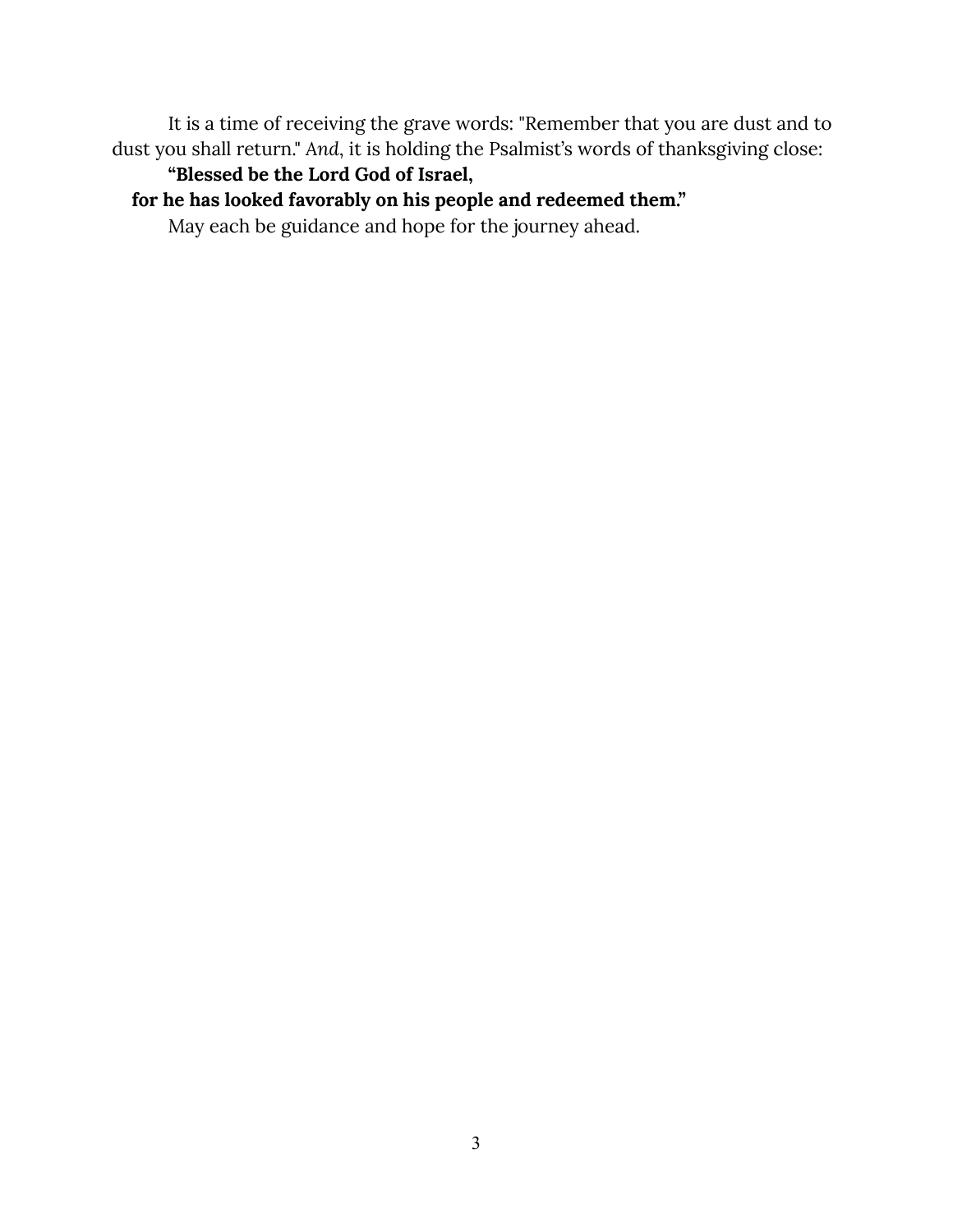#### <span id="page-4-0"></span>**Friday, March 4 | Psalm 78.17-24 & John 6.25-35**

*Written by Taylor Mertins, Pastor of Raleigh Court United [Methodist](https://rcumc.org/) Church, Roanoke, VA.*

Jesus spends the afternoon feeding 5,000 through his divine mercy. And, when all is said and done, bellies full to the brim, a crowd gathers to question the behavior of this God in the flesh.

Jesus' response - "You all are looking for me but for the wrong reasons. I delight in giving you food to eat, but I also have something else to offer."

**"What must we do?"** The crowds intone.

**"Believe"** Jesus answers.

**"Okay, we get that, but how do we really know you can make good on your promise? Can you rain down from manna from heaven for us like Moses did?"**

And then Jesus says, **"Moses didn't give you the manna! It was God who gave the good gift!"**

**"Sure,"** they say, **"That's fine. We'd like some of that bread from heaven please."**

And Jesus answers them, **"Have you not heard anything I've said? I am the bread!"**

**What wondrous good news it is that, when Jesus showed up proclaiming the beginning of God's new kingdom, he did so not with sermons about the Trinity, or the atonement, or justification, or any other big and abstract theological mishmash. Instead, Jesus began by pointing right at our stomachs, to that gnawing, unsatisfied, emptiness within and then invited us to dinner.**

**Jesus feeds the hungry - that's who Jesus is.**

**Think of the crowds during the days of Moses and during the days of Jesus, imagine how they felt while eating the bread.**

**Did they deserve it? Did they earn it?**

**No!**

The Psalmist reminds us that they had done everything but deserve it! God's wrath was kindled against them and yet God gave them the bread anyway. The 5,000 didn't have to lay out all their good works before Jesus delighted in filling their bellies.

#### **This is grace.**

#### **Grace plus Nothing.**

Just when we, the people of God, expect to be clobbered with guilt - "You didn't listen in the wilderness!" "You haven't loved your neighbors enough!" - we actually get clobbered by grace.

**And, when that happens, we begin to realize that whenever we've gone**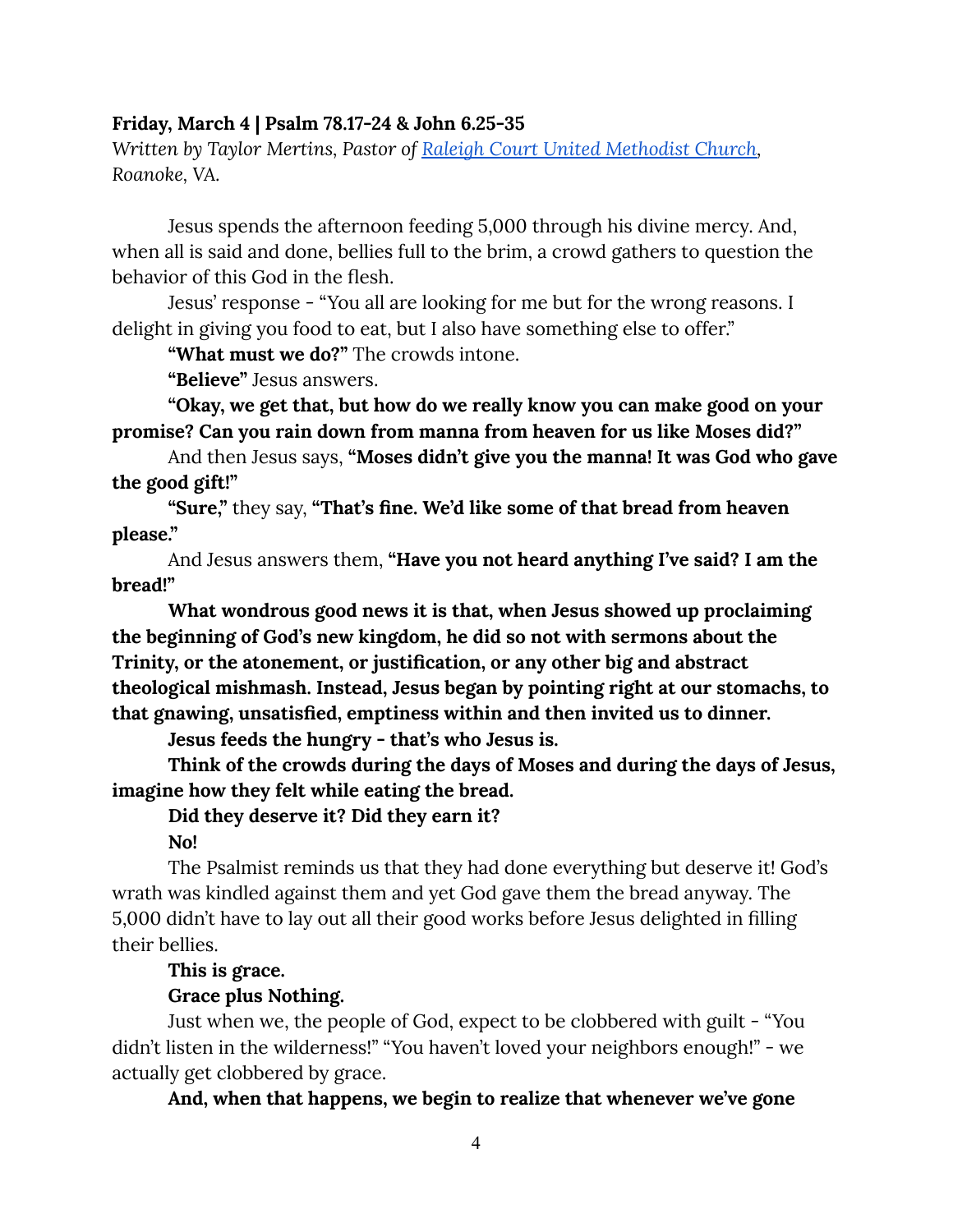**looking for peace or happiness by doing this, that, and the other we've actually overlooked the God who has always been looking for us.**

**The One who offers us the gift we simply don't deserve.**

**The heart of Christianity is this - We don't have to give or say or pay anything - In Christ it has all been given, said, and paid for us.**

**It is by grace and only by grace that we are accepted by God.**

Can God spread a table in the wilderness?

That question is often still our question. We look at the wildness of our lives, we spend more time looking backward than forward, and whenever we encounter our own disappointments and shortcomings, we wonder if God can really do anything about it.

Frankly, it's why some of us keep showing up to church week after week, in-person or online - we want an answer to our question. Can God make something of our nothing? Can God spread a table in the wilderness?

And the answer is, quite simply, yes.

**God can and God does all the time. God is the Good Shepherd who goes after the one lost sheep, God is the Prodigal Father who rushes out to find us in the street even before we have a chance to apologize, God is the One who, rather than leaving us to our own devices, comes to dwell in the muck and mire of this life to offer us Grace plus Nothing.** Amen.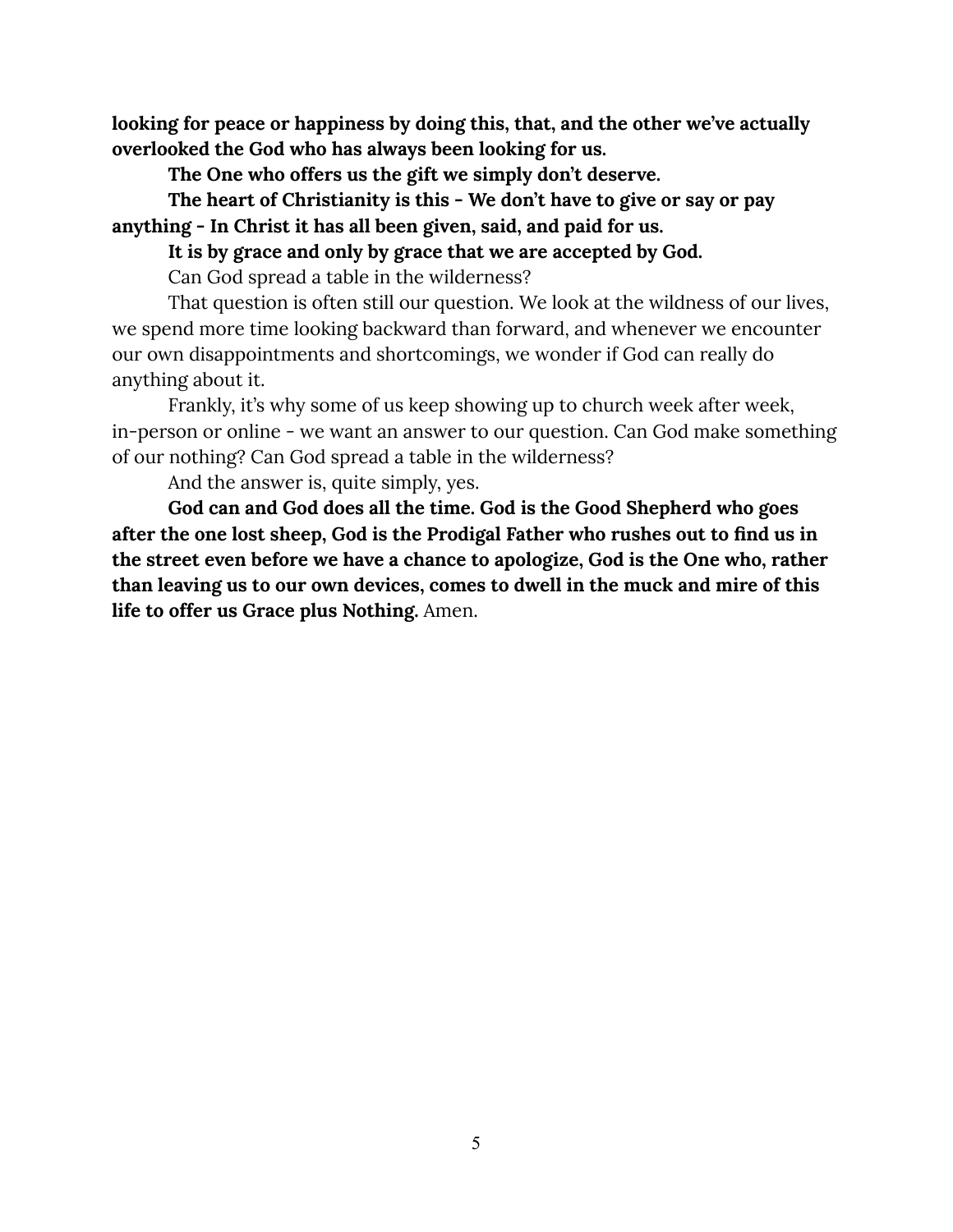#### <span id="page-6-0"></span>**Wednesday, March 9 | Psalm 91.9-13 & Luke 4.1-13**

*Written by Taylor Mertins, Pastor of Raleigh Court United [Methodist](https://rcumc.org/) Church in Roanoke, VA.*

The temptation scene set out in the wilderness really is as strange as it sounds. And when you take a step back from the whole thing you can't help but notice that Jesus and the Devil aren't even really talking to one another.

"If you really are God then prove it Jesus."

Jesus' response: "I really am God, so I'm not going to do anything."

And the devil actually has some good suggestions for the Messiah: Why starve yourself when you can easily rustle up some grub? Why let these fools destroy themselves when you can take control of everything? Why let the world struggle with doubt when you can prove you are entirely worthy of their faith?

And, perfectly, Jesus responds to each of the temptations by quoting scripture right back into the Devil's face.

The devil here, frighteningly, actually sounds a whole lot like, well, us. His ideas are some that we regularly champion both inside, and outside, of the church.

Who among us wouldn't want to give food to the hungry?

Who among us wouldn't like to see how politics get in order?

Who among us wouldn't enjoy seeing a powerful demonstration of God's power every once in a while?

But Jesus, for as much as he is like us, he is also completely unlike us. For, in his non-answer answers he declares to the devil, and to all of us, that power, whether it's over creation, politics, or miracles, doesn't actually transform the cosmos.

Jesus, in his refusal to take the devil's offers, reminds us that we, humans, are obsessed with believing that power (and more of it) will make the kingdom come here on earth.

We've convinced ourselves, over and over again, that if we just had a little more control, if we just won one more fight, if we could just get everyone to be exactly like us that everything would turn out for the best.

But it never does.

Instead, the poor keep getting poorer and the rich keep getting richer.

Marriages keep falling apart.

Children keep falling asleep hungry.

Churches keep fracturing.

Communities keep collapsing.

Therefore, though it pains us to admit it, Jesus seems to have a point in his squabble with the Adversary. Because the demonic systems of power, even those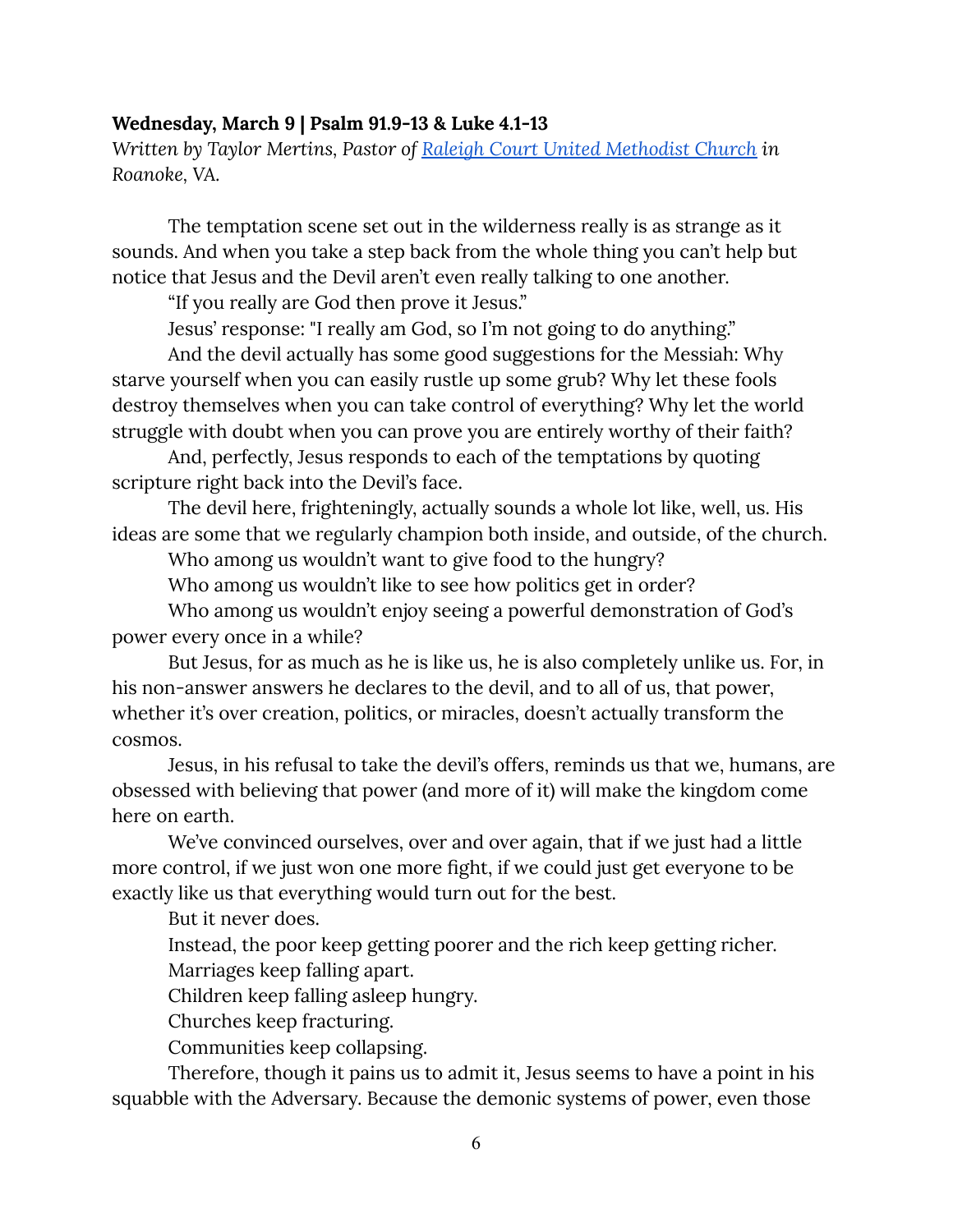under the auspices of making the world a better place, often lead to just as much misery, if not more.

The devil wants to give Jesus a short cut straight to ends that Jesus will, inevitably, bring about in his own life, death, and resurrection.

The devil wants Jesus to do what we want Jesus to do.

Or, perhaps better put: The devil wants Jesus to do what we want to do.

But here's the Good News, the really Good News: Jesus is able to resist temptations that we would not, could not, and frankly do not.

Even at the very end, when Jesus' hands are nailed to the cross, he is still tempted by the Adversary through the voices in the crowd: "If you really are who you say you are, save yourself!"

But at the end Jesus doesn't respond with passages of scripture. He doesn't offer a litany of things to do or things to avoid. Instead, he dies.

Instead of saving himself, Jesus saves us.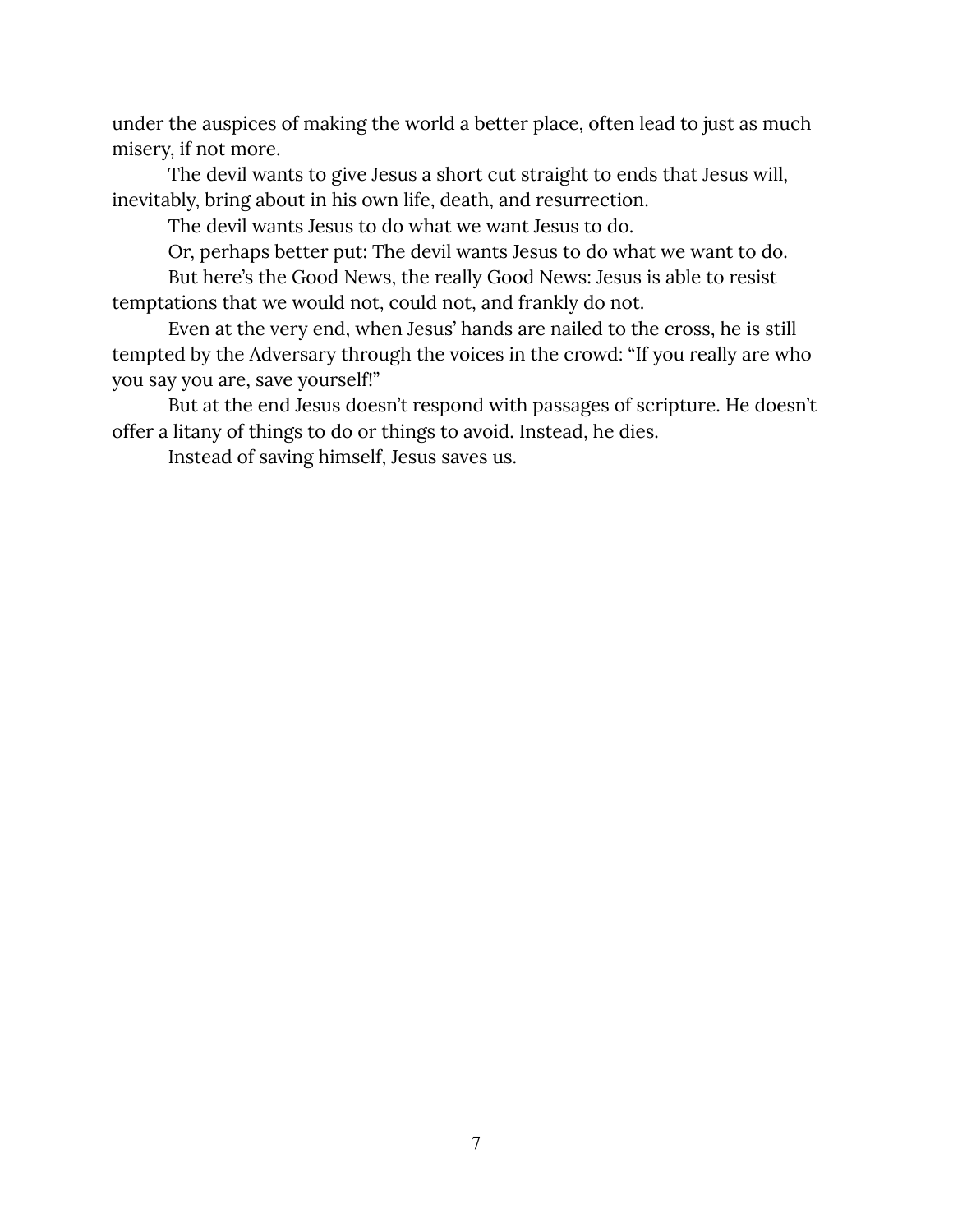#### <span id="page-8-0"></span>**Friday, March 11 | Psalm 37 & Matthew 5:5**

*Written by Charlie Baber, Pastor of Youth Ministry at [University](https://universityumc.church/) United Methodist [Church](https://universityumc.church/) in Chapel Hill, NC.*

#### *"***Happy are people who are humble, because they will inherit the earth.***"* - Matthew 5:5

When Jesus delivers the beatitudes in his Sermon on the Mount, he pronounces blessings on people who typically wouldn't consider themselves #blessed. For example, we traditionally have translated Matthew 5:5 to read, "Blessed are the meek, for they shall inherit the earth." Certainly, the meek are humble, but meekness also implies submissive, easily imposed upon. The meek are those who will not resort to violence and coercion to get their way.

And in what scenario are the submissive claiming land? Usually, the conquest goes to the mighty victor. The land is sold to the wealthy. In our present housing market, the cost of land continues to soar, and it's certainly not the meek who are able to purchase houses right now. You have to have cash in hand, the privilege to forego housing inspection, and the conniving luck to beat out all other buyers as soon as a new house goes on the market.

This particular blessing of the meek is not new to Israel's faith story. Jesus is actually quoting [Psalm](https://www.biblegateway.com/passage/?search=Psalm+37&version=CEB) 37. This Psalm is attributed to David, and instead of being a praise or petition to God, it is more like the book of Proverbs. Psalm 37 is an acrostic poem, where the author seeks to instill wisdom for the disenfranchised. Take a minute to pause and read Psalm 37 in its entirety.

Much like the book of Job, this Psalm challenges the popular rhetoric that God categorically blesses the righteous with health and wealth. This Psalm recognizes that often, the wicked do prosper at the expense of the righteous, and that it can become a temptation to participate in wickedness in order to get ahead. Over and over, the psalmist encourages the disenfranchised, "trust the Lord," "enjoy the Lord," "Commit your way to the Lord," "be still before the Lord and wait for him." We are encouraged not to get upset or angry over the injustice, because such emotions unchecked could lead us to fight evil with evil.

Part of the promise to the meek is that the wicked are temporary. They may be powerful. They may seem to get whatever they want. But it will not last. Their victory is a passing storm. Justice is the heart of God, the arc of the universe. And God's justice is not won through might or power. As we learn in the Gospels, God's justice is won through the suffering, death, and resurrection of Jesus Christ. When we unite ourselves to this crucified Savior, we participate in the way of meekness, humility, non-violence, and yes, suffering. But being united to this Christ makes us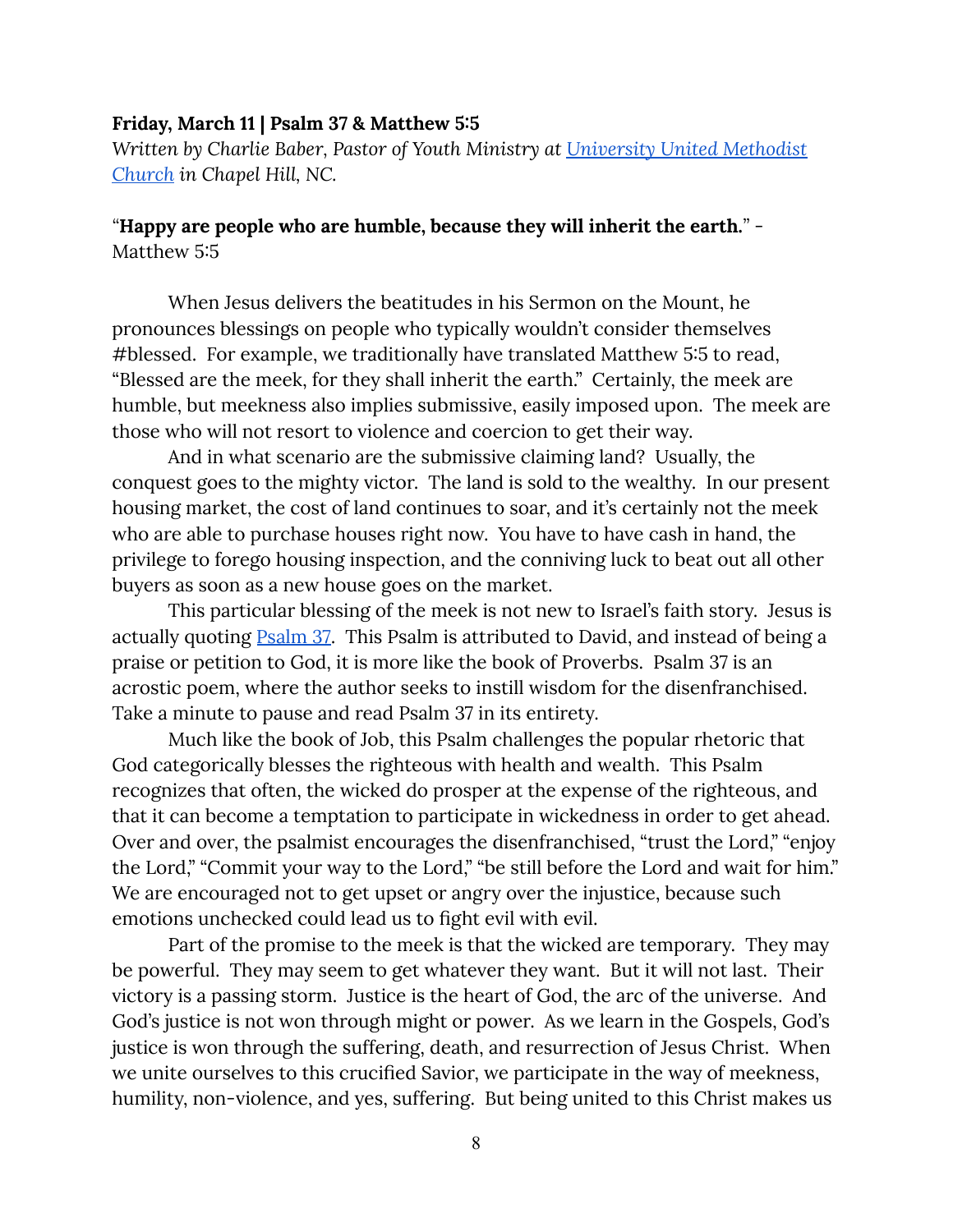co-heirs ([Romans](https://www.biblegateway.com/passage/?search=Romans+8%3A17&version=CEB) 8:17), inheritors of the full promises of the Holy Spirit. Though the storms of the wicked come and go, though our suffering and struggle may be long, the final word is this, *"Happy are people who are humble, because they will inherit the earth."*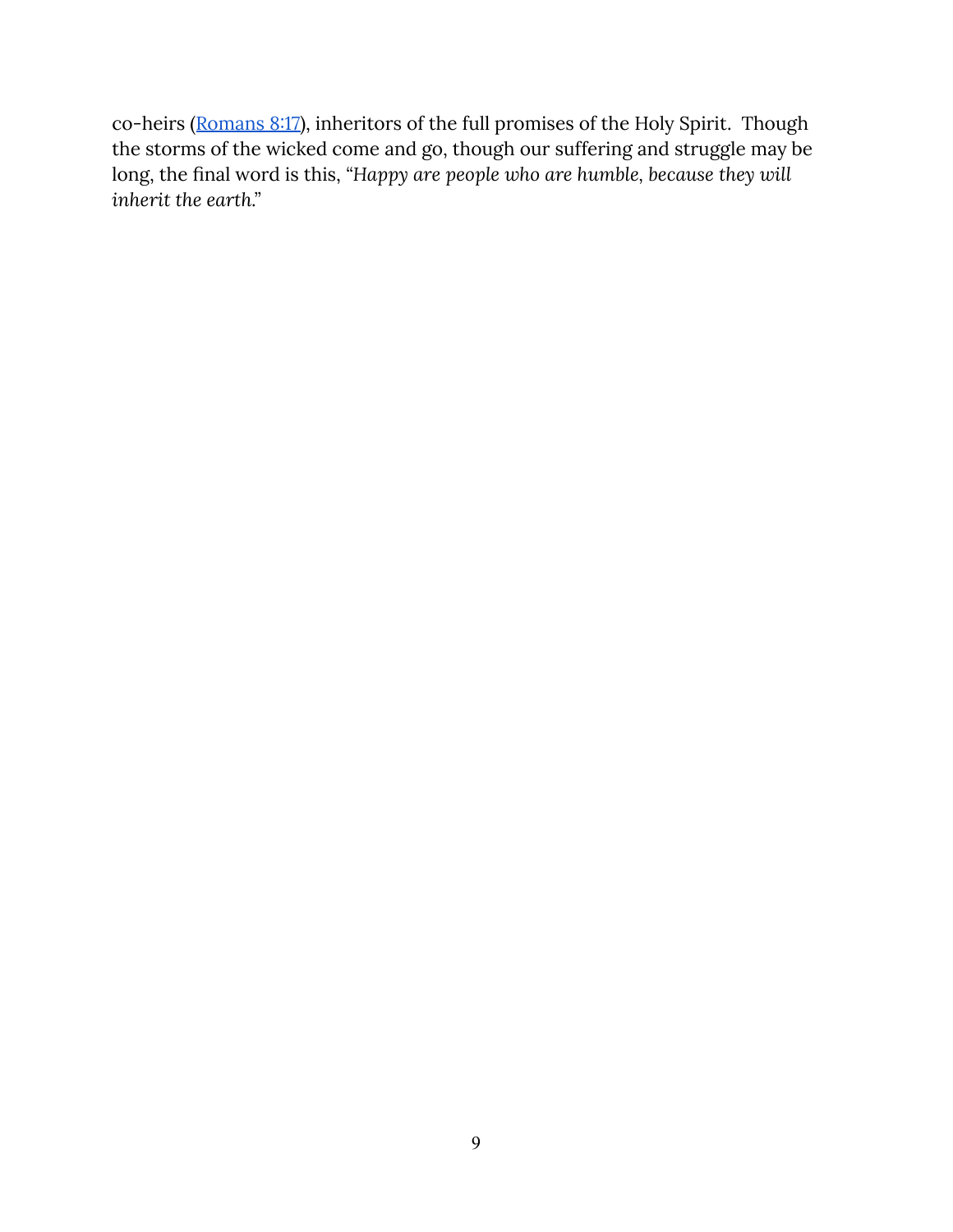#### <span id="page-10-0"></span>**Monday, March 14 | Psalm 2:7 & Mark 1:9-11**

*Written by Anna Adams Petrin, Lecturer in Religious Studies at [Marywood](http://www.marywood.edu/religiousst/faculty/) University, Scranton, PA.*

> **I will announce the decree of the LORD: The LORD said to me, "You are my Son. It is I who have begotten you this day.** – Psalm 2:7

## **In those days Jesus came from Nazareth of Galilee and was baptized by John in the Jordan. And just as he was coming up out of the water, he saw the heavens torn apart and the Spirit descending like a dove on him. And a voice came from heaven, "You are my Son, the Beloved; with you I am well pleased."**

– Mark 1:9-11

#### **Between Baptisms: The Desert Highway**

Each year around the time of Lent, my Facebook newsfeed and Instagram stories begin to fill with people announcing that they are "leaving for Lent," and articles from religious and non-religious sources alike make the rounds explaining why all these Christians are in the process of giving up something that they enjoy for roughly the next forty days. The emphasis repeated over and over again is one of discipline (the ancient word for this was *askesis*), and if we rely solely on this great renunciation, it can seem as though Christians have something against the created order or the material world. All of the focus on the *discipline* of Lent – whatever form that might take – can sometimes cause us to lose sight of the purpose of that discipline, and of the glorious Easter sunrise we are training our eyes to take in. So here, at the beginning of Lent, it can be helpful to "zoom out" and to contextualize this season within the wider Christian calendar, so that we can reorient ourselves toward the Christ that we are trying to follow by taking up these disciplines.

The Christian calendar allows us to walk, each year, through the story of Christ's birth, life, death, and resurrection. Lent works as a connecting fast that sits between two of the Church's major feasts: Epiphany and Easter. The origin of Lent is probably related to *both* of these other feasts. It is likely that the 40-day fast that we now celebrate developed in some parts of early Christianity as a way for new Christians, who had been baptized at Epiphany, to imitate Christ's time in the wilderness after his own baptism (which used to be celebrated at Epiphany). In those contexts, the fast *followed* the feast, just as Christ's journey into the wilderness followed the revelation of his identity at his baptism. Elsewhere in early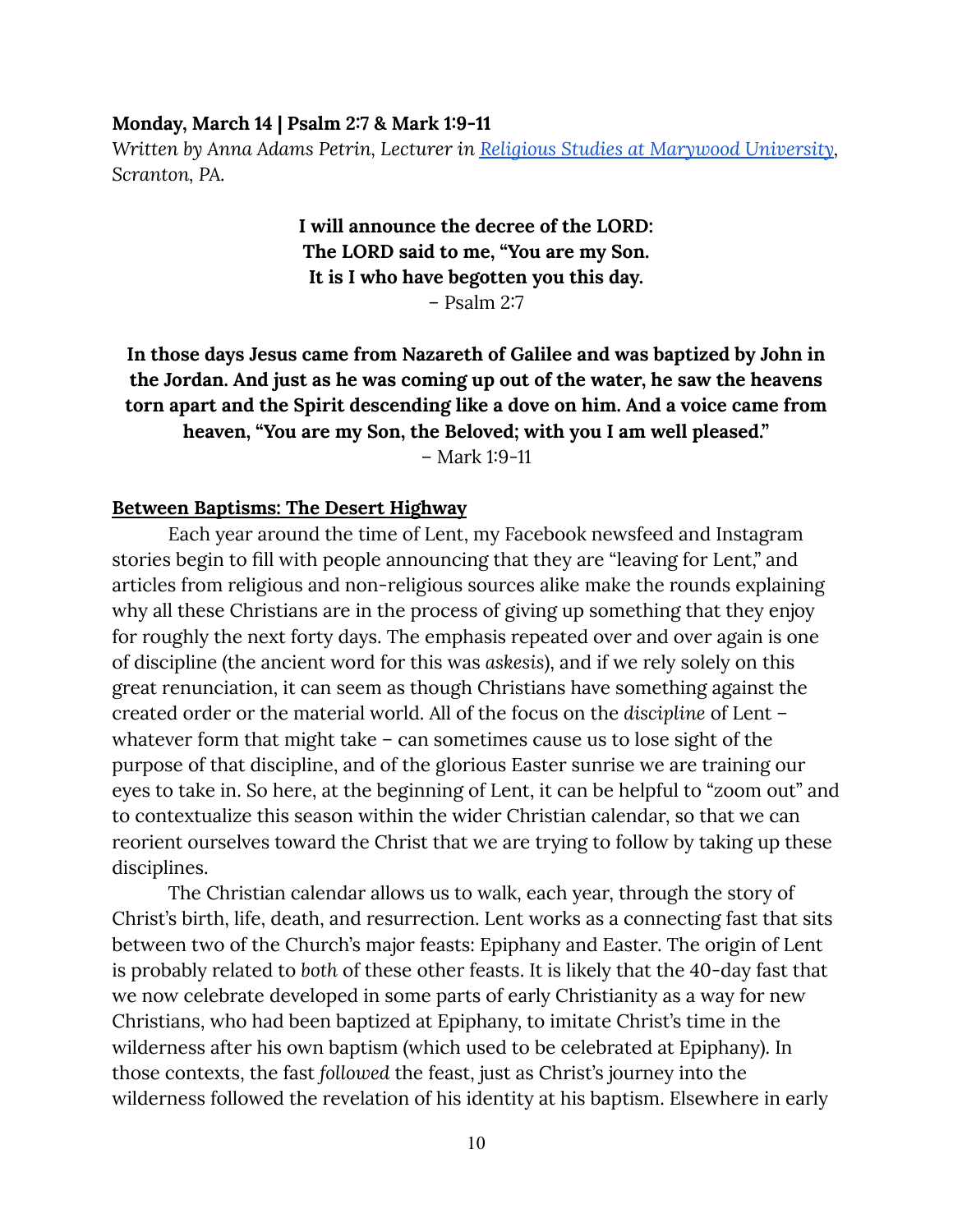Christianity, Lent developed as a period of imitating Christ's time in the wilderness *before* celebrating baptisms at Easter. Over time, the feast of Lent came to be celebrated in the way we know it today.

Our Scripture passage links these two baptismal feasts of the Christian year. It first appears in the Psalms, Israel's collection of hymns for worship. It then reappears in a moment of revelation at the very start of Jesus' ministry. In this moment, Jesus is baptized by his cousin, John the Baptist, and as he comes up out of the water, a Trinitarian revelation is reported. The Gospels say that those standing by saw not only Jesus but also the Holy Spirit, descending in the form of a dove, and they heard the voice of the Father saying to Jesus, "You are my Son" ([Mark](https://www.biblegateway.com/passage/?search=Mark+1%3A9-11&version=CEB) [1:9-11,](https://www.biblegateway.com/passage/?search=Mark+1%3A9-11&version=CEB) [Matthew](https://www.biblegateway.com/passage/?search=Matthew+3%3A13-17&version=CEB) 3:13-17, and Luke [3:21-22\)](https://www.biblegateway.com/passage/?search=Luke+3%3A21-22&version=CEB). Directly following this revelation, Jesus enters the wilderness, fasts, and faces temptation in preparation for his ministry. Christ's journey into the wilderness, then, is not a rejection of any of God's lovely created order – not even a rejection of coffee, chocolate, or Facebook (though setting these aside are great disciplines!). Instead, Christ's journey into the desert is born of his very identity – his identity as the beloved Child of God – and it prepares him for the vocation, or call, that is inherent in that identity.

This passage also appears a third time in the life of the Church: in early Christian baptism. The idea is implicit in the prayers that many of us use today, but in the early Church – especially in the East – this Psalm played a regular role in the celebration of Christian baptisms. Those baptisms attempted to imitate Jesus' own, and they included both an anointing with oil (symbolizing the Christian's inheritance of the Holy Spirit) and a quotation of Psalm 2:7 over the newly baptized Christian ("You are my child; today I have begotten you").

Taken in this context – "between baptisms" – our own Lenten disciplines are not rejections of the created order, but rejections of distraction. And in this process of laying aside every distraction and allowing our focus to settle instead upon Christ our Lord, our "laying aside" becomes also a task of "taking up" and "taking on." We take on the characteristics of the Savior that we follow. We take on the vocation of this Child of God who loved the world and gave his life for it. We take on the joy, grace, love, and peace of the Lord with whom we walk through the "desert" of Lent. Our spiritual world begins to take on the springtime hues of the warming world around us, and our hearts echo with the words of Isaiah: "The wilderness and the dry land shall be glad, the desert shall rejoice and blossom; like the crocus it shall blossom abundantly, and rejoice with joy and singing" (35:1-2).

In short, if we take up the identities that we celebrate through baptism at Easter, when God says to us, "*You* are my child; today I have begotten *you*," the dry path of discipline will become for us not a wandering in the desert, but a highway that leads us home to the house of our God.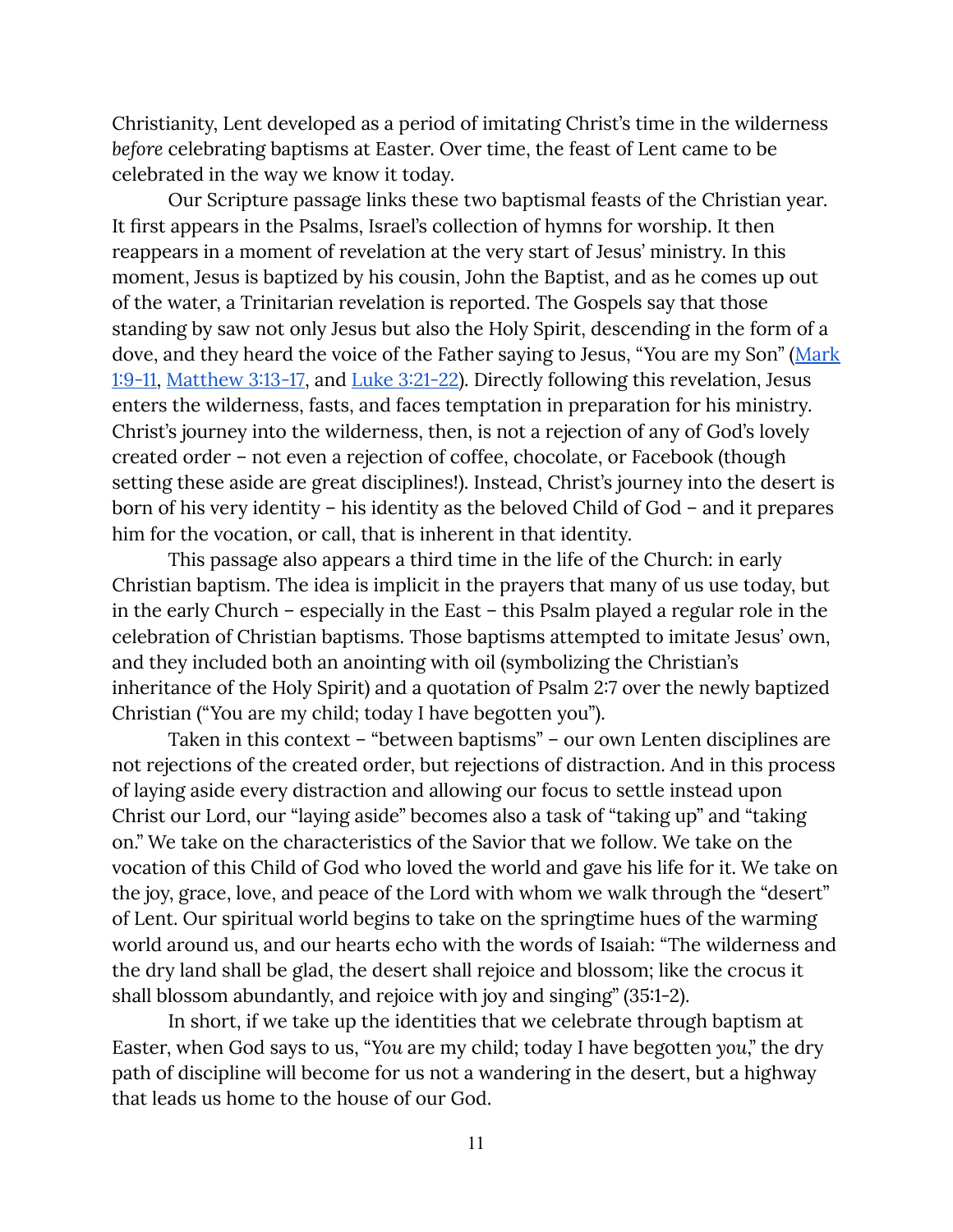#### <span id="page-12-0"></span>**Wednesday, March 16 | Psalm 48 & Matthew 5:35**

*Written by Jonathan Page, Pastor of Herndon United [Methodist](https://herndonumc.org/) Church in Herndon, VA.*

We humans love protection. We do a lot to keep ourselves safe, and, amazingly, it often chalks up to what we are wearing. Usually these are temporary measures like seatbelts in cars or steel-toed boots on worksites. There might be some measures that feel more permanent right now like masks in public spaces. The functions of what we wear are distinct as well. Consider the thoughts of stand-up comedian Demetri Martin around vests: "I think vests are all about protection. You know what I mean? Like a life vest protects you from drowning and bulletproof vests protect you from getting shot and the sweater vest protects you from pretty girls."

Protection is so personal to us that we have to put it on. It becomes our most proximate line of defense, what keeps us safe when everything else is dangerous. In the 48th [Psalm,](https://www.biblegateway.com/passage/?search=Psalm+48&version=CEB) there is an observation that protection isn't just an individual effort; rather, in many cases, protection becomes the work of the community. The prayer of the Psalmist here is for the security of Jerusalem, for the protection of the temple. May God uphold these places in such a way that royalty cannot. It's as if there is an anticipation of testifying to God based on God's action to preserve what is known, what is there.

And yet what happens? The walls will fall. What has been built by people to protect will no longer serve that function. And in the midst of this, God's vision will be greater.

I love the latter half of [John](https://www.biblegateway.com/passage/?search=John+2%3A+13-25&version=CEB) 2. Jesus enters the Jerusalem temple to find all sorts of shenanigans going on. This is where the whole table-turning, people-chasing side of the Christ comes to life. This doesn't please the Jewish leaders, who will ask Jesus by what authority he is doing "these things". And how does Jesus respond? "Destroy this temple and in three days I'll raise it up" (John 2:19, CEB).

What he means by this is not the temple with walls of brick and stone, but this body of his that will die and be raised. This body that is vulnerable to the scourges and scars of whips and tattered cords. This body that will be a vehicle for the teaching and preaching and healing and grace-filled love of God. This body that has no seatbelts or boots or vests.

And yet when we can see the person of Jesus as the true temple of God, perhaps we find the protection we need. It won't be something we point to with a sense of pride like we had something to do with it. It isn't through anything our hands could do or build.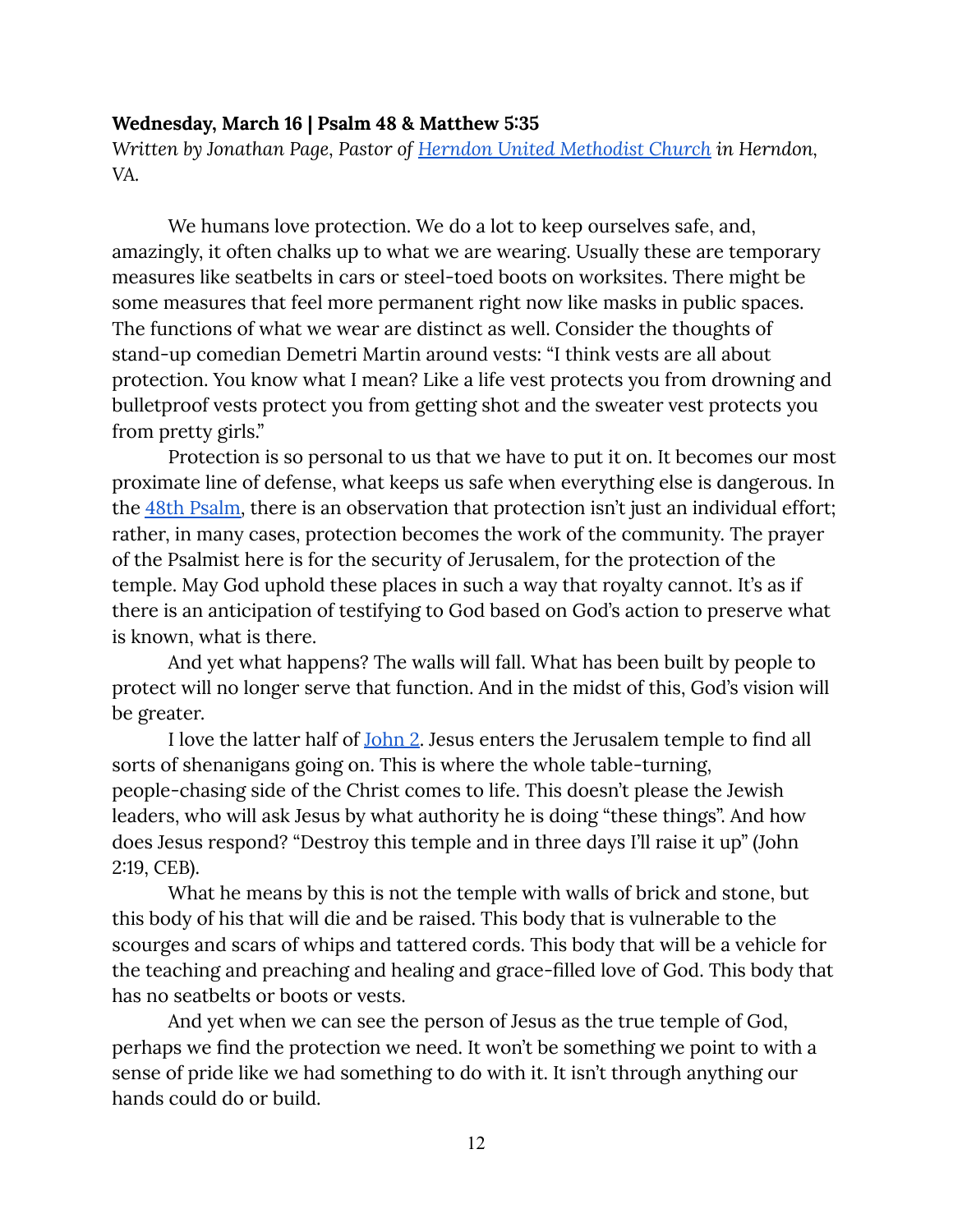Instead, through the abundant and abiding love of God, born to tear down the walls and loose the chains to set a people free, there we will find everything we will ever need. To live in the auspices of this God is to be made vulnerable, exposed, and simple. But perhaps within this susceptibility is a different kind of susceptibility: to see our neighbors as a people to be loved more than feared. To see our possessions as means more than ends. And to see our God as greater than any temple or city or location. Maybe, just maybe, we would for once be susceptible to seeing God as God, eternal and right now. Nothing more, nothing less, nothing else. Amen.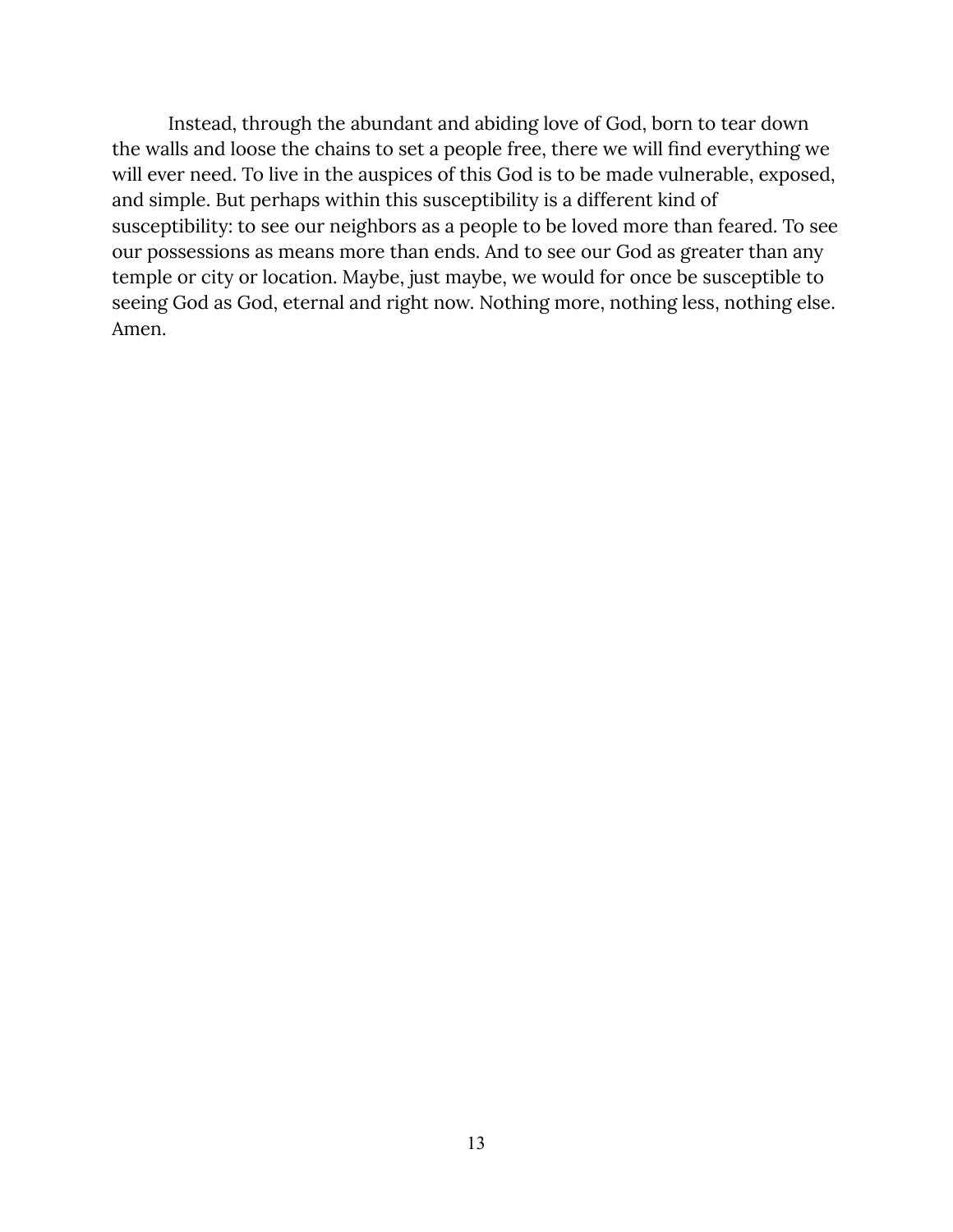## <span id="page-14-0"></span>**Friday, March 18 | Psalm 62 & Matthew 16:27**

*Written by Dan Kim, Pastor of Gum Spring United [Methodist](https://gumspringumc.org/wp_test/) Church in Gum Spring, VA.*

Psalm 62, New Revised Standard Version **Song of Trust in God Alone To the leader: according to Jeduthun. A Psalm of David.** *1 For God alone my soul waits in silence; from him comes my salvation. 2 He alone is my rock and my salvation, my fortress; I shall never be shaken. 3 How long will you assail a person, will you batter your victim, all of you, as you would a leaning wall, a tottering fence? 4 Their only plan is to bring down a person of prominence. They take pleasure in falsehood; they bless with their mouths, but inwardly they curse.Selah 5 For God alone my soul waits in silence, for my hope is from him. 6 He alone is my rock and my salvation, my fortress; I shall not be shaken. 7 On God rests my deliverance and my honor; my mighty rock, my refuge is in God. 8 Trust in him at all times, O people; pour out your heart before him; God is a refuge for us.Selah 9 Those of low estate are but a breath, those of high estate are a delusion; in the balances they go up; they are together lighter than a breath. 10 Put no confidence in extortion, and set no vain hopes on robbery; if riches increase, do not set your heart on them. 11 Once God has spoken; twice have I heard this: that power belongs to God, 12 and steadfast love belongs to you, O Lord. For you repay to all*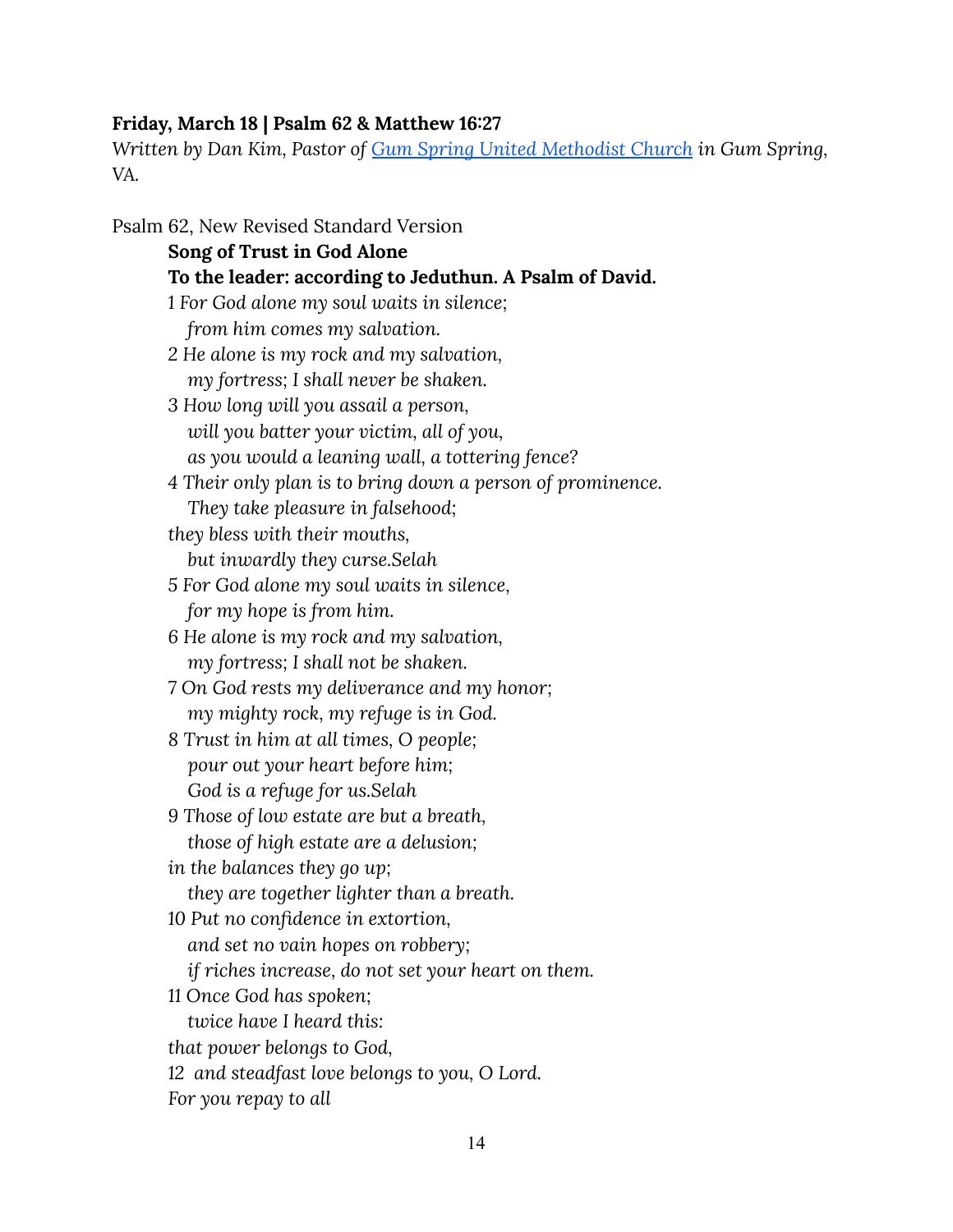*according to their work.*

Matthew 16:27, New Revised Standard Version

27 "For the Son of Man is to come with his angels in the glory of his Father, and then *he will repay everyone for what has been done.*

## **Drive. Repent. Repeat.**

I do a lot of my praying while driving. It's quiet, I'm alone, and I can be as confessional and ineloquent as I want. I will usually pray for the day that I'm having, but every once in a while, perhaps more oftentimes during rush hour, I will pray for the cars/drivers around me. I remember this one time I prayed for a lifted Ford truck that was behind me. He was tailgating me; all the while trying to push his way through what is clearly a traffic jam. I may have passive-aggressively driven even slower as a result. My prayers started out genial. "Lord, be with this truck that is right behind me. May he realize that he's too close and drive more safely. Amen." However, and I'll be honest here, my so-called "prayers" turned rather ugly, especially when he got right next to me, honked, and stared me down while speeding off. I prayed, "God of all power and might! Be with this truck right now! May your justice roll like waters and righteousness! May he realize the error of his ways!" Ok, maybe I was being a little too overzealous, but the most incredible thing happened 10 minutes later. I saw him pulled over by a police officer and receiving what I hoped was a hefty ticket for his reckless driving. I felt vindicated. I felt avenged! I shook my fist in the air and declared, "Vengeance is mine in my Toyota Corolla!"

However, it's not. And the following scriptures would say otherwise. Psalm 62:11-12 says, *"Once God has spoken, twice I have heard this; that power belongs to God and steadfast love belongs to you, O Lord. For you repay to all according to their work."* Jesus says in Matthew 16:27, *"For the Son of Man is to come with his angels in the glory of his Father, and then he will repay everyone for what has been done."* Romans 12:19 says, *"Beloved, never avenge yourselves, but leave room for the wrath of God; for it is written, 'Vengeance is mine, I will repay, says the Lord.'"*

Prayer is not a weapon I can wield like some tattletale hotline for God to police through divine justice. Prayer is an experience of God's love and grace that shapes us to those ends. And justice belongs to the Lord. That's indeed the lesson these passages teach me. But, I still want to pray in my car and for those cars around me. How then should I pray? Well, I turn to another passage in Matthew for that. [Matthew](https://www.biblegateway.com/passage/?search=Matthew+5%3A43-45&version=CEB) 5:43-45: *"You have heard that it was said, 'You shall love your neighbor and hate your enemy.' But I say to you, Love your enemies and pray for those who persecute you, so that you may be children of your Father in heaven; for he makes his*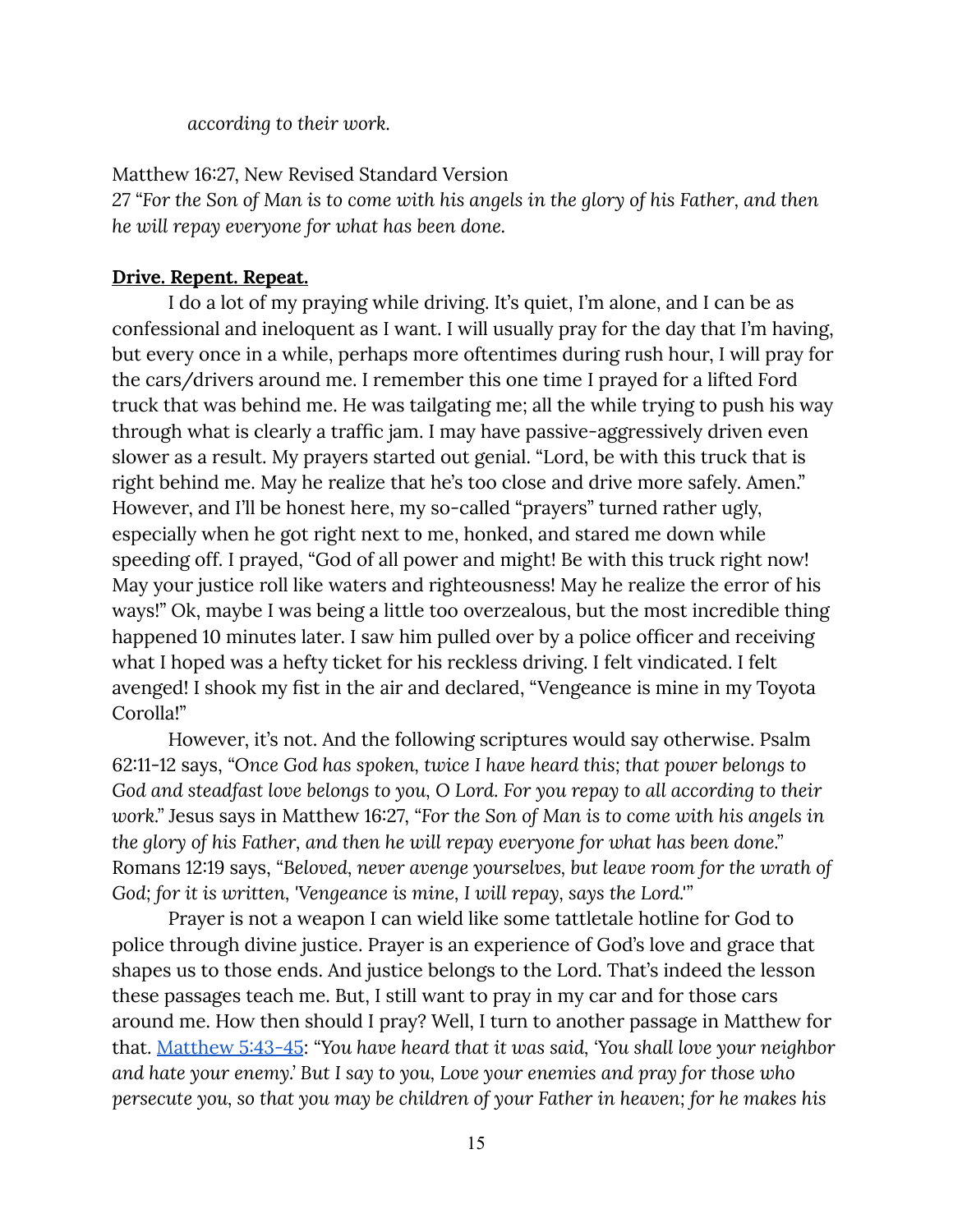*sun rise on the evil and on the good, and sends rain on the righteous and on the unrighteous."* I should pray like that more often in my car. God bless and be with the truck tailgating me. God bless and be with the car on my right that is texting while driving. God bless and be with the red-light runner in front of me. God forgive me who doesn't pray righteously or drive safely all the time in my car.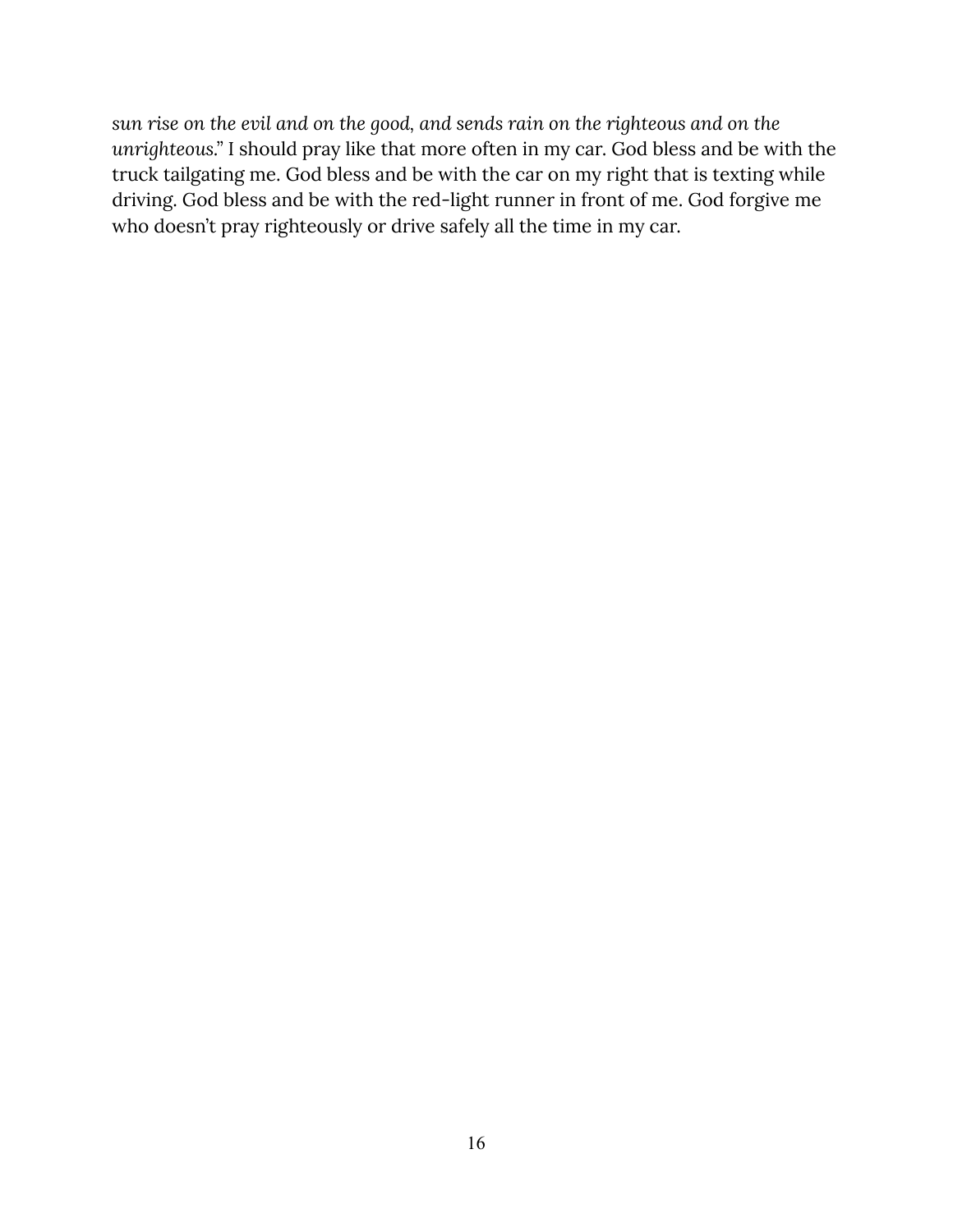#### <span id="page-17-0"></span>**Monday, March 21 | Psalm 82 & John 10:34**

*Written by Lauren Lobenhofer, Lead Pastor of Cave Spring United [Methodist](https://www.cavespringumc.org/) Church, Roanoke, VA.*

#### **God Among Gods**

I often hear people ask, "Where is God when bad things happen?" Where is God when God's people suffer from poverty and illness, or when creation is damaged or destroyed? In the face of immense suffering within creation, we find ourselves wondering why God allows such horrors to occur.

In [Psalm](https://www.biblegateway.com/passage/?search=psalm+82&version=CEB) 82, God flips the script on that conversation. In this Psalm, instead of humans asking where God is in the midst of suffering, God asks those who exercise power in the world why they have allowed injustice and hardship. The "divine council" mentioned in verse one may refer to the local deities worshiped by the other people in Canaan, or they may simply be a metaphor for the powers and principalities we elevate within our societies. However we understand this phrase, it points to the people and institutions who wield power in the world. It is these people and institutions God confronts.

Just as humankind wails "How long, O Lord?" in [Psalm](https://www.biblegateway.com/passage/?search=Psalm+13&version=CEB) 13, God returns the question in Psalm 82. God sees the brokenness of the world and cries out, "How long?" The Almighty names conditions that break our hearts: Injustice, poverty, oppression, the suffering of the vulnerable among us, and God laments these ills, too. Just as our hearts cry out for our hurting siblings in our community and around the world, God mourns the suffering of God's children. God shows deep compassion for God's people and powerful longing for the world to be made whole.

But where we wish to cast the blame on God, in this Psalm the Holy One points to our complicity in our neighbors' misery. God calls to account the power structures that cause harm and suffering and, by extension, those of us who support and participate in these systems. God says in Psalm 82:6, "You are gods, children of the Most High, all of you;" our Creator reminds us that we have the power to contribute to harm or to resist it. We have the ability to change things for the better or allow them to get worse.

It is this power Jesus points to when he quotes Psalm 82 in [John](https://www.biblegateway.com/passage/?search=john+10&version=CEB) 10. Earlier in the chapter, Jesus contrasts the self-sacrificing love of the good shepherd with the selfishness of thieves and bandits. He proclaims his identity as the Son of God and cites his care for God's flock as evidence of this truth. When the religious authorities push back on this assertion, Jesus quotes Psalm 82. Like the Almighty in the Psalm, Jesus reminds these religious folks that they are God's children, that they have the power to make things better. In the midst of this assertion sit challenging questions: Where have you been while your neighbors have been suffering? Have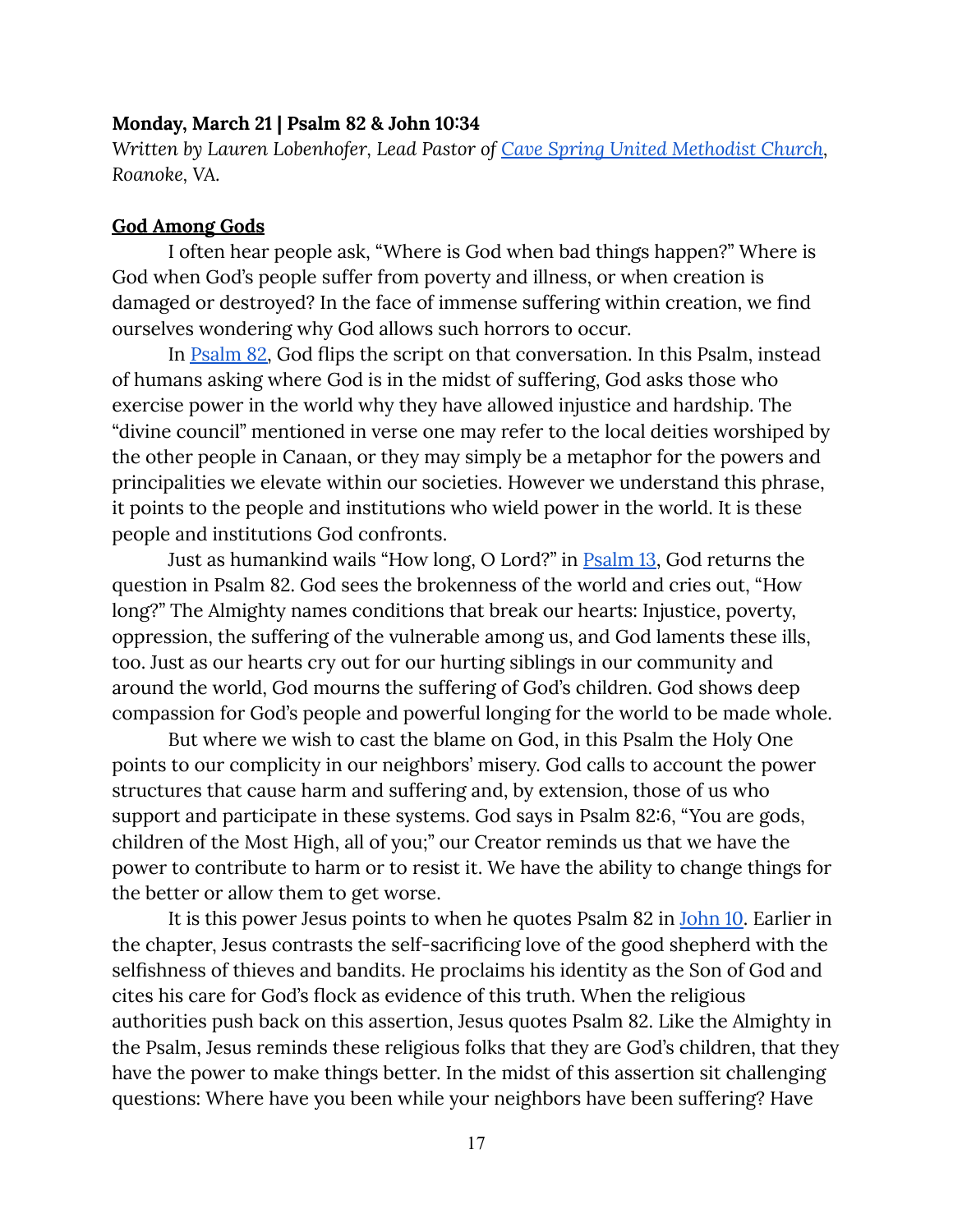you used your power to make the world better?

Jesus then answers the question for himself. Jesus tells his audience to look at what he has done, to recall that he has fed people, healed people, cast out demons, and revealed God's kingdom love. Jesus reveals his identity as the Son of God and the Savior through his acts of love—those he has already performed and, most importantly, in the death and resurrection for which he is already preparing.

In Jesus we see where God is when humankind is suffering. God is with us. God is lamenting alongside us, sitting in solidarity with our pain and grief, crying out "How long?" God is working for good, for redemption, for the transformation of the world. God is giving God's Son to save us. And God is inviting us to join in this task, to use our power as children of God to love others as the Son of God has loved us.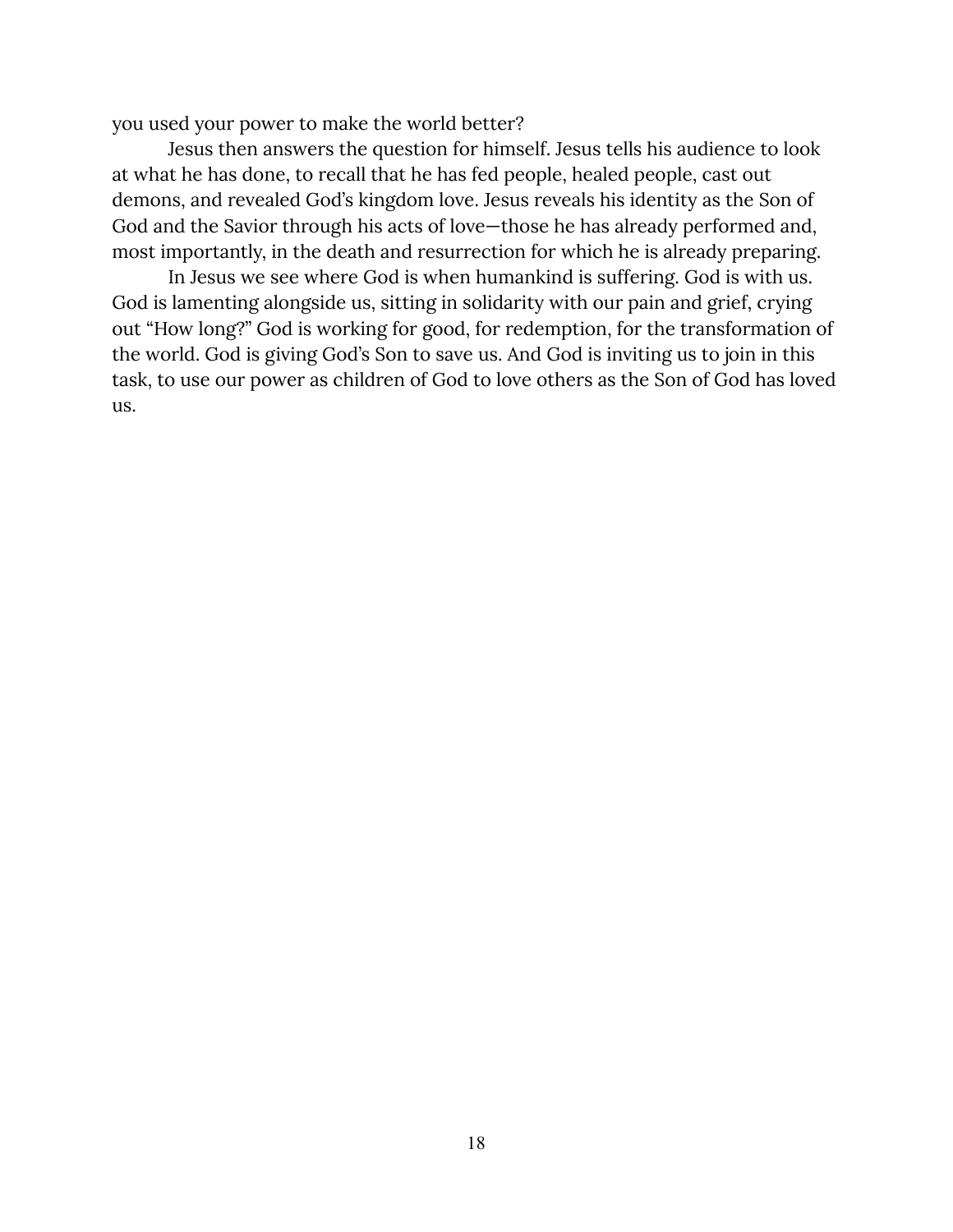#### <span id="page-19-0"></span>**Wednesday, March 23 | Psalm 110**

*Written by Michael Petrin, Assistant Professor of [Philosophy](http://www.marywood.edu/religiousst/faculty/) and Religious Studies at [Marywood](http://www.marywood.edu/religiousst/faculty/) University, Scranton, PA.*

*The Lord said to my Lord, "Sit at my right hand, until I put your enemies under your feet."* – Psalm 110:1

Christians often forget that Jesus was Jewish. Because we tend to think of "Judaism" and "Christianity" as two completely separate things, it's easy to forget that Jesus was raised by Jewish parents, observed the commandments of the Jewish Law, and gathered around himself a predominantly Jewish group of disciples.

Maybe we forget this because we don't spend enough time reading the Gospels. After all, if we did, we might remember how Jesus, time after time, entered into dialogue with other Jewish leaders and debated with them about the correct interpretation of the Jewish Scriptures.

There's a great example of this in [Matthew](https://www.biblegateway.com/passage/?search=Matthew+22%3A41-46&version=CEB) 22:41-46, where Jesus asks the Pharisees a seemingly straightforward question: *"What do you think of the Messiah? Whose son is he?"*

The answer to this question is, from the Pharisees' perspective, an easy one: *"The son of David,"* they say with certainty.

The Pharisees don't explain their reasoning here, but they're expressing a common Jewish belief: the belief that the Messiah (God's "Anointed One") will be a king from the line of David, *"a shoot…from the stump of Jesse"* [\(Isaiah](https://www.biblegateway.com/passage/?search=Isaiah+11%3A2&version=CEB) 11:2).

This belief is one that Christians share, though we of course also believe that this prophesied *"Prince of Peace"* [\(Isaiah](https://www.biblegateway.com/passage/?search=Isaiah+9%3A6&version=CEB) 9:6) has already come. We believe that this Messiah is none other than Jesus himself, who rode into Jerusalem on a donkey amid shouts of *"Hosanna to the Son of David!"* ([Matthew](https://www.biblegateway.com/passage/?search=Matt+21%3A9&version=CEB) 21:9).

Jesus, however, complicates this understanding of the Messiah. For he asks the Pharisees:

*"How is it then that David by the Spirit calls him Lord, saying,*

*'The Lord said to my Lord,*

*"Sit at my right hand,*

*until I put your enemies under your feet"'?*

*If David thus calls him Lord, how can he be his son?"*

What exactly is Jesus saying here?

First of all, he is quoting from the book of Psalms, which has traditionally been attributed to King David. In particular, he is quoting from Psalm 110, which proclaims God's promise of victory for an unnamed person who is both a king and a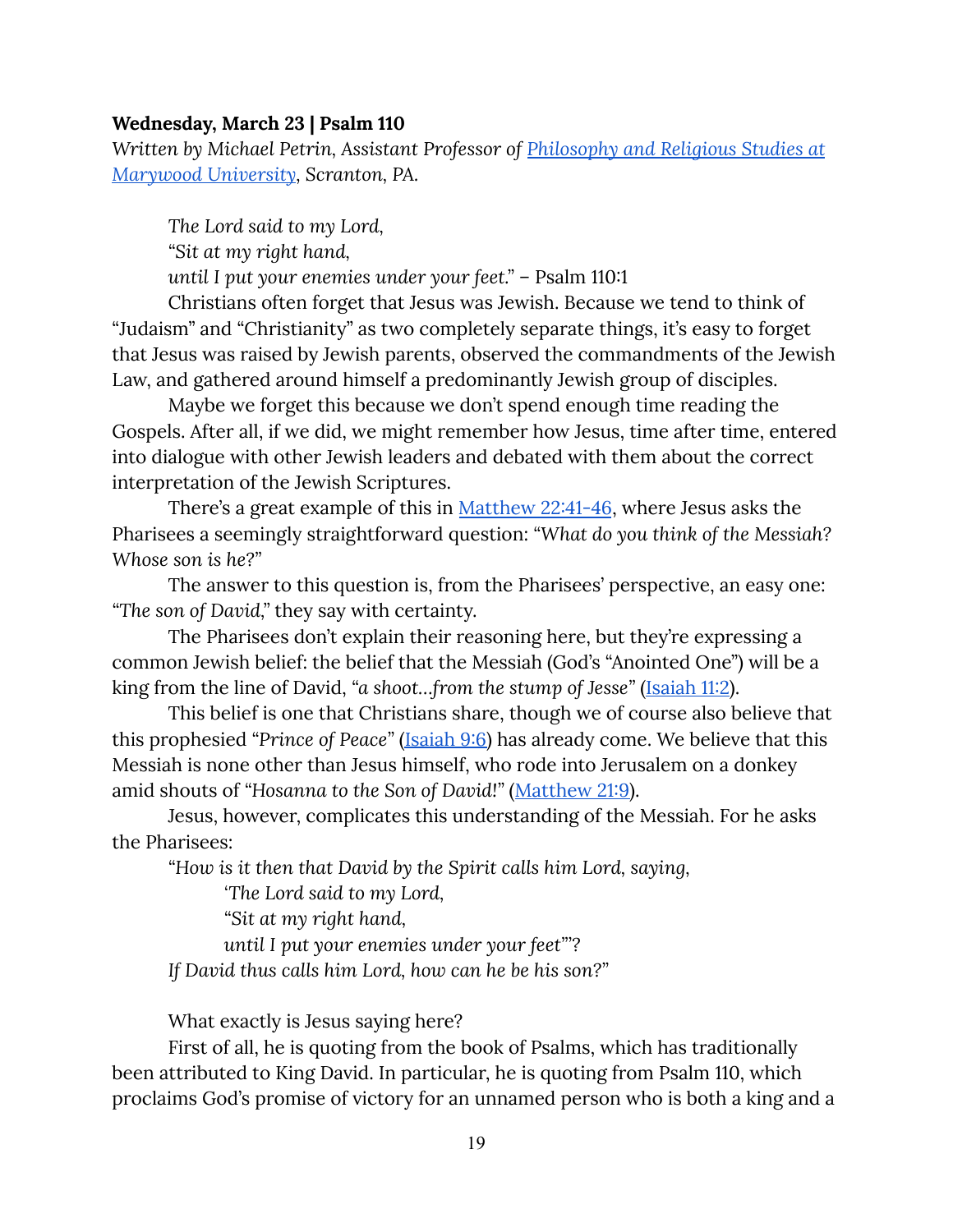priest.

Jesus interprets this unnamed figure as the Messiah, and he points out that the Psalm therefore raises a problem. After all, if the Messiah is supposed to be the son of David, why does David call him "Lord" instead of "son"?

The point that Jesus is making here is that the Messiah is superior to David himself, that he is not only David's son but also David's Lord.

This is precisely what Christians believe about Jesus.

On the one hand, we believe that he is truly human. We believe that he was really born to a Jewish mother named Mary and that he really suffered and died for us on the cross.

But we also believe that he is truly divine. We believe that he is the eternal Son of God, who was *"in the beginning with God"* and through whom *"all things came into being"* [\(John](https://www.biblegateway.com/passage/?search=John+1%3A2-3&version=CEB) 1:2-3); and we believe that it was this very same Son who became flesh for our salvation and suffered death on Good Friday – before rising again in glory on Easter Sunday.

So every time we call Jesus the "Christ" (which actually means "Messiah" or "Anointed One") we should try to remember the faith that we profess. We should try to remember that this one person – this one Son – is both truly human and truly divine, that he is both David's son and David's Lord, and that only *he* can be our Savior, only *he* can be our peace.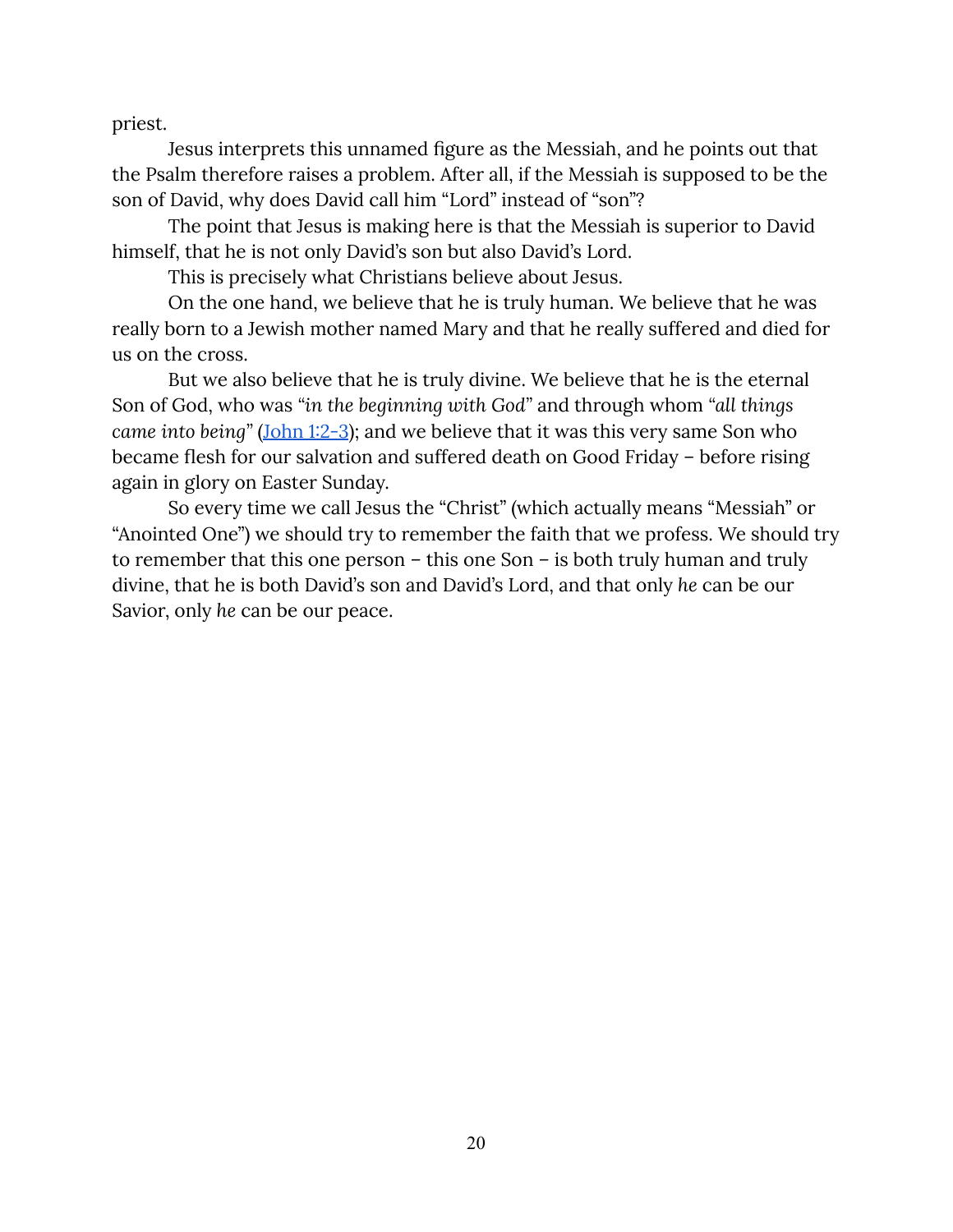#### <span id="page-21-0"></span>**Friday, March 25 | John 69 & John 2:7**

*Written by Taylor Mertins, Pastor of Raleigh Court United [Methodist](https://rcumc.org/) Church in Roanoke, VA.*

**Jesus was nothing if not zealous. Jesus sees possibilities where we, too often, see failure. Jesus believes in those who have quit believing in themselves. Jesus makes a way where there is no way. That's exactly who Jesus is!**

**And, lest we ever forget, God is at least as nice as Jesus which also means that God is at least as zealous as Jesus. Because Jesus, as Paul reminds us, is the fullness of God revealed.**

God is not merely sitting idly by watching the world spin down the toilet - **God is showing up in places, flipping the tables of complacent, and is probing us to wonder about the ways things** *are* **so that we might move to where things** *can be***.**

**Taking at step back from Jesus 'temple tantrum, with the tables overturned and the money-lenders cowering in the corner, it's not hard to imagine the headline in the next issue of the Jerusalem Times: Jesus - The Disturber of the Peace**

There have always been disruptors of the peace, those zealots who shake up the status quo.

**And yet, the peace disturbed by Jesus that day, and still disturbs today, was no real peace. The weak and the marginalized were getting abused and forced into economic hardships all while God's blessing were being construed as something to be purchased or earned.**

**And then God in Christ shows up to remind us there is no real transformation without disruption. Faithful following is only every possible because of disruption and dislocation - otherwise we are doomed to remain exactly as we are.**

And, for some of us, that doesn't sound too bad. Some of us would do quite well if things remained exactly as they are. **But God is in the business of making something from nothing, of taking us from here to over there, of deliverance.**

Change, real change, good change, is never painless. It's why we put crosses in our sanctuaries, an ever present remind of what happened should any of us start asking all of the *right* questions.

**We have a method for dealing with disturbers of the peace.**

And yet, it only takes a quick glance at the great stories of history to be reminded that the most important shifts from one thing to another have always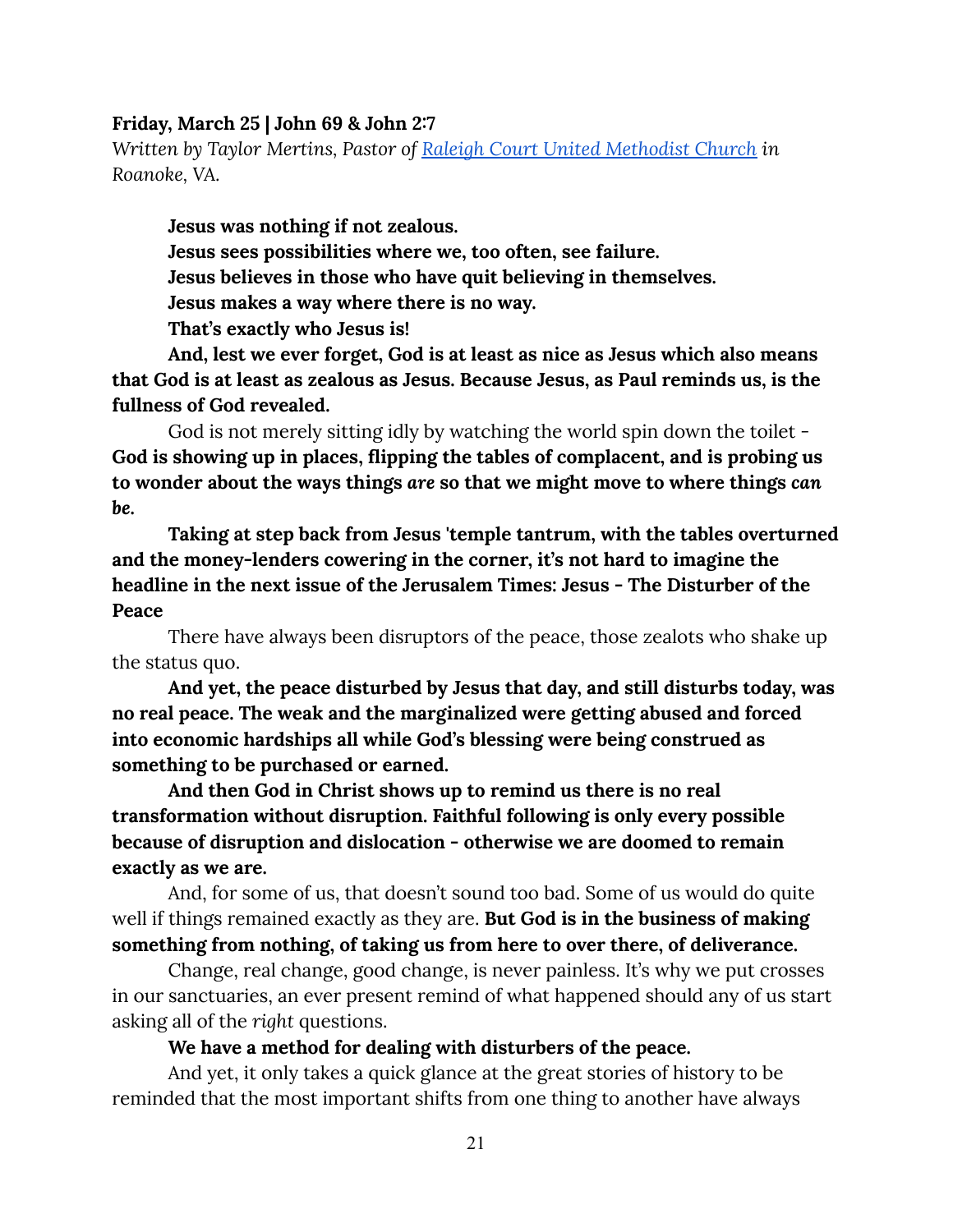come because of disruption.

We can point to the real change makers of the world, those who refused to accept things as they were, but Jesus, whether we like it or not, is the most striking example of disruption, dislocation, and painful challenge to our status quo. Ever since he showed up we've never really be able to return to normal because God in Christ is marching on, all while bringing us along for the ride.

**"Zeal for your house will consume me," the psalmist writes and the disciples apply to Jesus. And they were right - The zeal Jesus had for a new day did consume him. So much so that we killed him for it.**

**But even the grave couldn't stop our disturber of the peace.**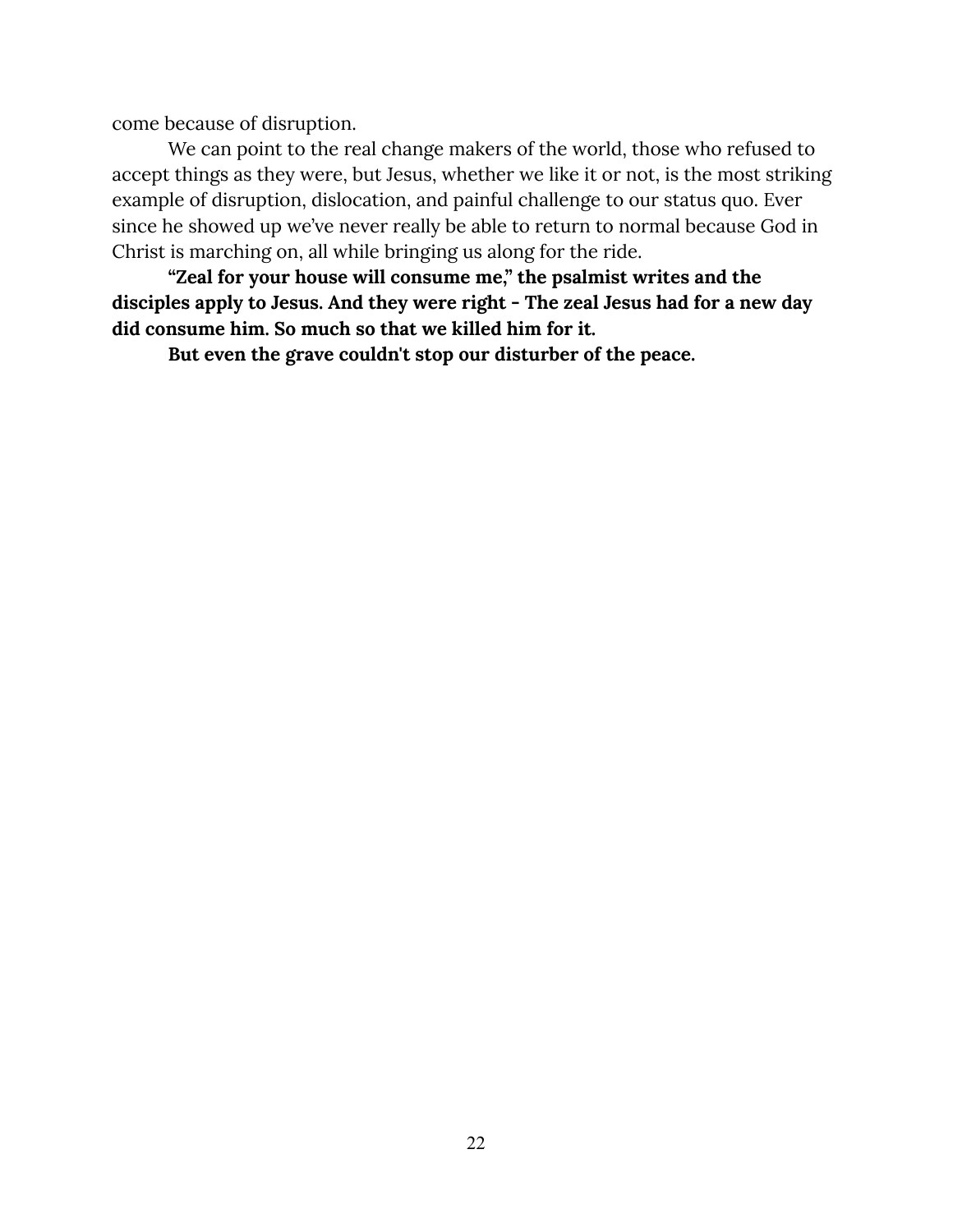#### <span id="page-23-0"></span>**Monday, March 28 | Psalm 98 & Luke 1:54**

*Written by Grace Han, Pastor of Trinity United [Methodist](https://www.trinityalexandria.org/) Church in Alexandria, VA.*

#### *O sing to the Lord a new song, for he has done marvelous things!*

Psalm 98 isn't a very "Lenten" Psalm. After all, Lent is supposed to be serious and somber. We put away our Hallelujahs and exchange them for ashes. We give up sweets and meat to enter into a season of fasting. We sing in minor keys and quietly and politely whisper our confessions.

But Psalm 98 seems to ignore all our rules about Lent. There is little that is quiet or minor about this Psalm. There is no holding back or restraint present here. Instead, the Psalmist boldly proclaims that we sing to the Lord a new song! And the reader is to be joined with a cacophony of voices–the seas and the hills, the trumpets and the horns, the entire earth is to *break forth into joyous song!*

It's as if the Psalmist couldn't help themselves. Once God revealed the good news, the Psalmist could not wait any longer, the good news could no longer stay contained– victory has come! *All the ends of the earth have seen the victory of our God!* The Psalmist burst into song, unable to contain their joy, overwhelmed with this truth.

God's revelation has that effect on us.

Thousands of years later, when an angel appeared before Mary to reveal that she would conceive a child called the Son of God, Mary had a Psalm 98 moment. Overwhelmed with joy, full of grace, Mary could not contain this revelation and she burst into song– *My soul magnifies the Lord, and my spirit rejoices in God my Savior! (*Luke 1:46-47*).* In fact, she even goes on to quote directly from Psalm 98: *He has helped his servant Israel, in remembrance of his mercy*.

Psalm 98 seems to know something that those of us stuck in Lent often forget. That Christ has already won. We have already received his victory!

For us, in the season of Lent, we are still awaiting the victory that comes at Easter. But today we get a glimpse of what has already come. And it's enough to make us want to burst into song.

*O sing to the Lord a new song, for he has done marvelous things!*

*He has remembered his steadfast love and faithfulness to the house of Israel.*

*Make a joyful noise to the Lord, all the earth; break forth into joyous song and sing praises.*

*Let the sea roar, and all that fills it; the world and those who live in it. Let the floods clap their hands; let the hills sing together for joy.*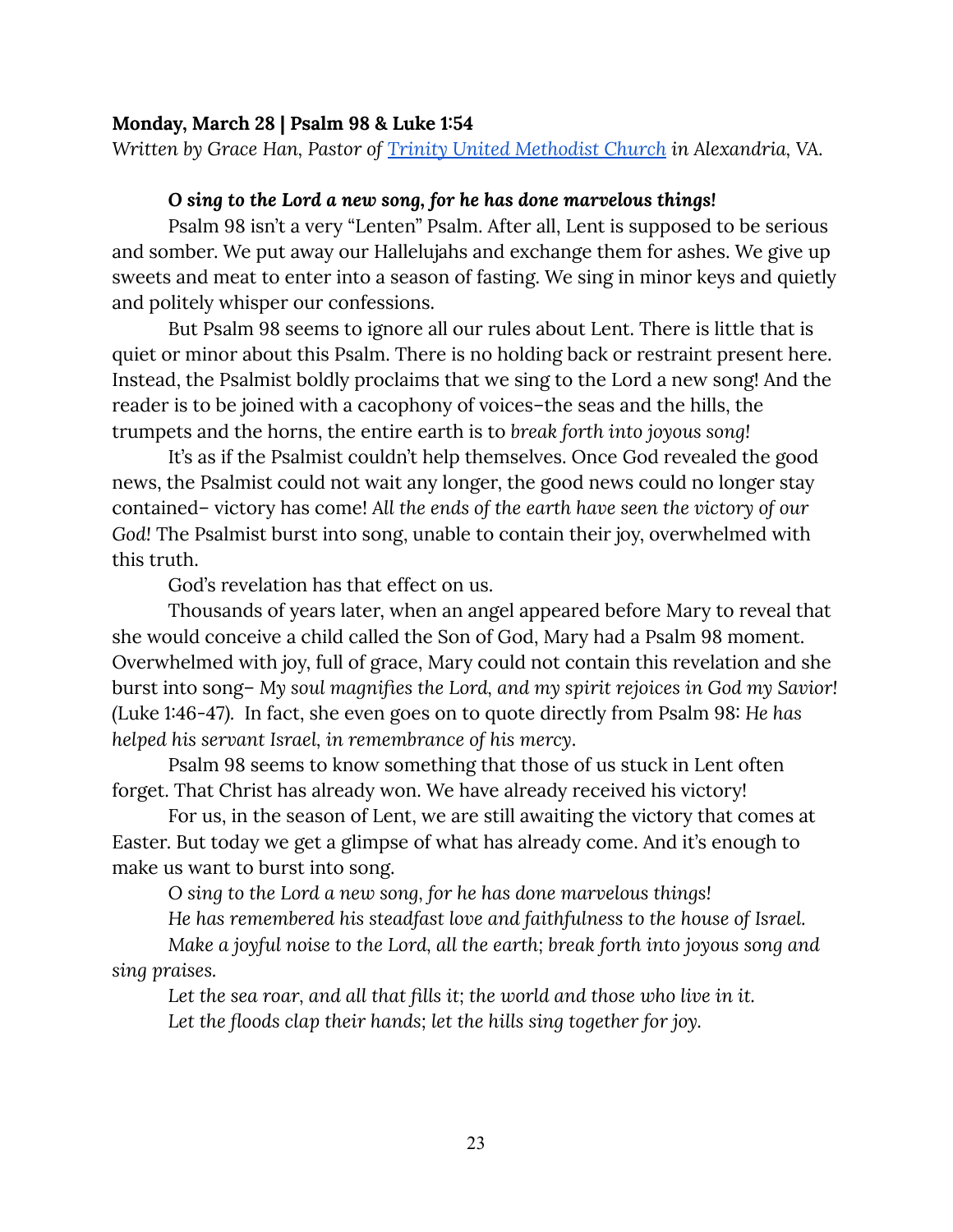#### <span id="page-24-0"></span>**Wednesday, March 30 | Psalm 8 & Matthew 21:16**

*Written by Hung Su Lim, Pastor at Trinity United [Methodist](https://www.trinityumc.net/) Church in Richmond, VA*

A few years ago, I visited the Grand Canyon. It was an exceptional experience to sense the vastness of the creation. It was natural to feel overwhelmed by the splendor and majesty of the Creator's touches in the creation. I stood in awe of God's creation and joined in singing with nature with a hymn, "How Great is Our God." The psalmist in Psalm 8 praises the glory and majesty of God and cannot stop singing God's magnificent works.

*"O Lord, our Sovereign,*

*how majestic is your name in all the earth!*

*You have set your glory above the heavens."*

The purpose of this psalm is to offer testimony and a witness to God's glory and majesty. The name of the Lord reaches out to the heavens, and the heavens are filled with God's glory. There is no place where God's glory has not been revealed. In verse two, the psalmist makes a remarkable statement that the mouths and the lips of babes and infants prompt God to work,

*"Out of the mouths of babes and infants you have founded a bulwark because of your foes,*

*to silence the enemy and the avenger."*

Through the praise of babes and infants who are considered as some of the most vulnerable, God silences foes and avengers and fulfills God's justice and righteousness. God raises the weak to shame the powerful and the arrogant. So, the psalmist praises who God is and how God displays God's special interests in the weak and the vulnerable. Then, the psalm moves its perspectives from the most vulnerable to the most vast in the creation:

*"When I look at your heavens, the work of your fingers,*

*the moon and the stars that you have established;*

*what are human beings that you are mindful of them,*

*mortals that you care for them?"*

When the psalmist turns to the universe and sees God's works in the creation, the psalmist realizes who human beings are. Human dignity is defined and restored by the creator. By recognizing who God is and what God has done, human beings find their real identity. Even though God creates something immense and vast and stretches out God's fingertips throughout the universe, God shows unique concerns on something considered small and unworthy. Even though we acknowledge the smallness of human beings in the vastness of the creation, God calls us to be part of God's creative works and to cultivate a way of love and grace (vv. 5-6). The psalmist notices that through singing the phrase again in the end.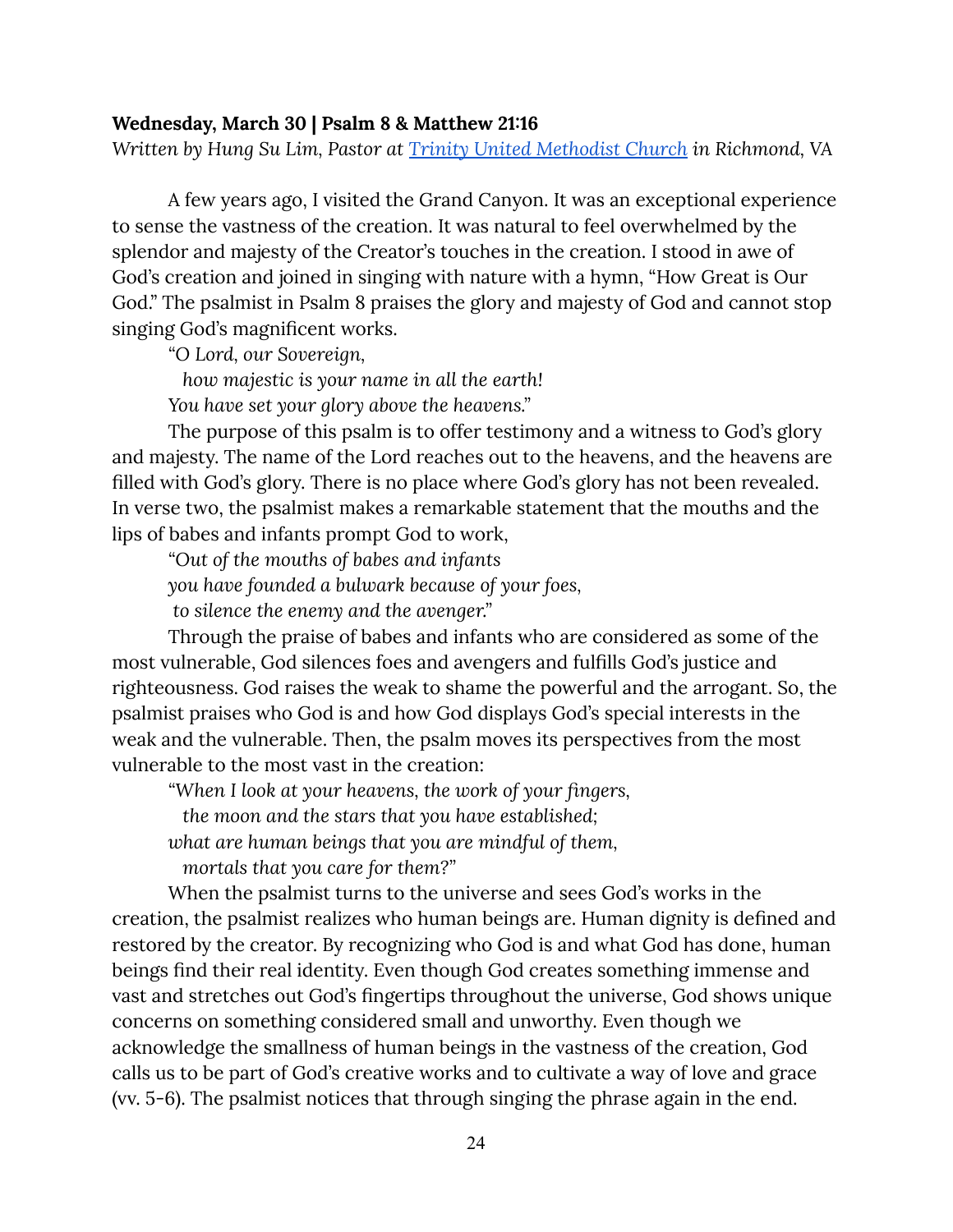*"O Lord, our Sovereign,*

*how majestic is your name in all the earth!"*

Psalm 8 praises the majesty of God, which is unfathomable and incomprehensible, and God's caring works that are extended to the most vulnerable in the creation. It sings for God's characters, attributes, and interests. God's heart is always toward the least, the marginalized, the afflicted, the poor, the sick, and the hungry.

Thus, God's loving and caring touches are visualized in the life and ministry of Jesus Christ, who quotes the verse of Psalm 8 (Matt. 21:16) to criticize the dead religious ways that do not reflect God's own hearts any longer. Jesus comes to listen to the small voices of the vulnerable and responds to their needs with love and care and strengthens them to join in God's redemptive works. The voices of children singing may look insignificant but become powerful when God acknowledges them. God's majesty becomes powerful and influential because God's glory does not stay on the magnificence of the creation but remains in the lowly places where love is shone.

We, human beings, have experienced the brokenness in the creation, and humanity has been challenged by hatred, racism, violence, lack of equality, poverty, global warming, etc. There is an endless list of issues that we face. How do we restore our brokenness? How do we live as stewards of God's creation? Humanity can only be found in God as we acknowledge God as our creator and turn our responses to God with praise, thanksgiving, and love. The brokenness in humanity can be restored and healed in a right relationship with the creator. As we deeply experience the closeness with the creator and are immersed within God's love, we can serve as God's stewards, and our religious practices can reflect God's love. Psalm 8 invites us to live the life of wholeness in praise and love.

Thus, as we experience the time of self-denial and repentance in Lent, let us turn to God, who not only comes and listens to us but also invites us to join in God's continued and redemptive works. God empowers those willing to follow the way of love to bless others with hope and peace.

So it is a joyful song that we lift up our voices to praise the creator. It is a hope that we share God's love with every person we encounter everywhere. It is a prayer that we may experience God's presence profoundly and newly in places that we may abandon and forsake. It is a lenten prayer that we constantly join in singing and proclaiming that God cares for all and invites all to do the same.

*"O Lord, our Sovereign,*

*how majestic is your name in all the earth!"*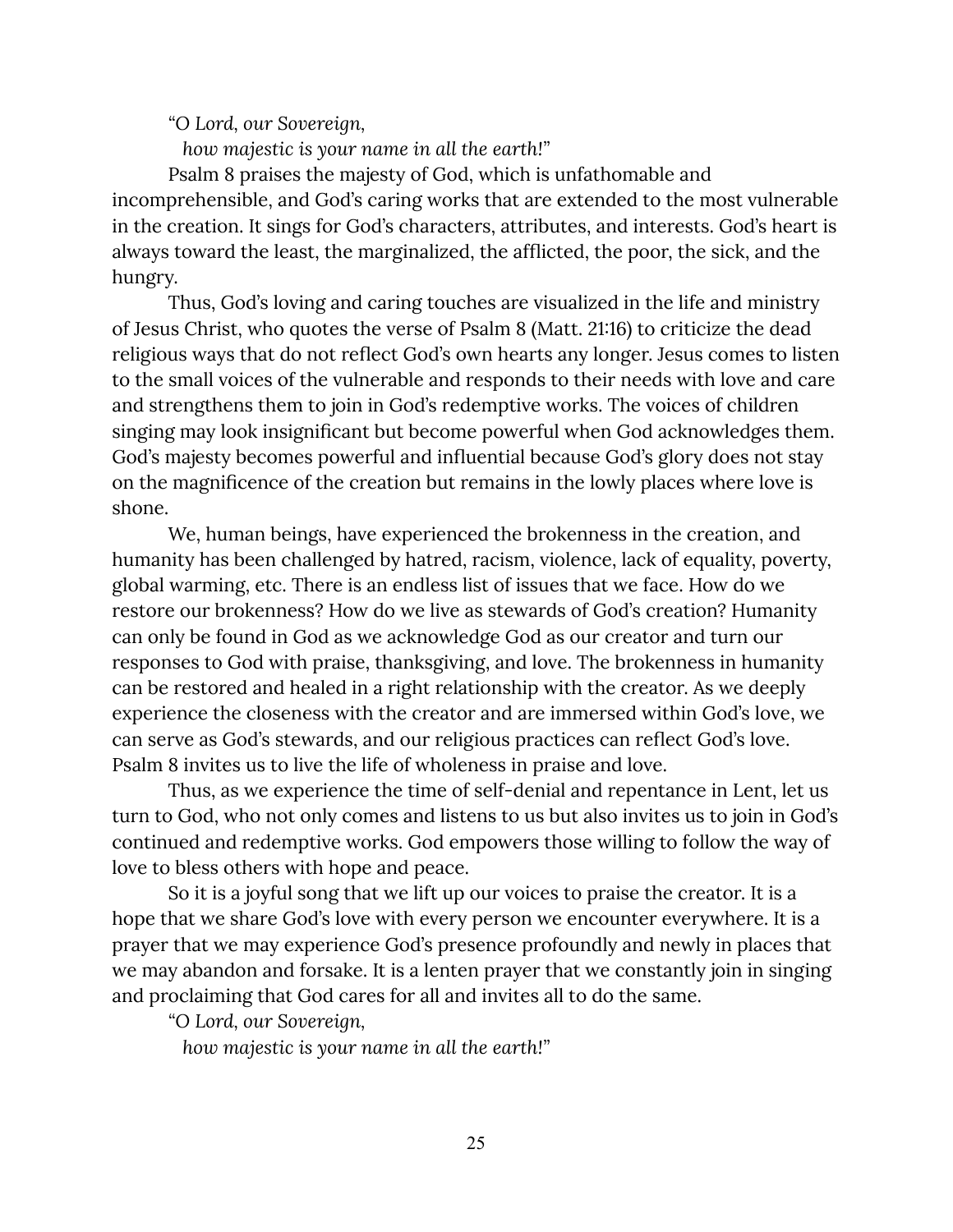#### <span id="page-26-0"></span>**Friday, April 1 | Psalm 41.4-10 & John 13.1, 12-20**

*Written by Taylor Mertins, Pastor of Raleigh Court United [Methodist](https://rcumc.org/) Church in Roanoke, VA.*

The synoptics (Matthew, Mark, and Luke) treat us to the scene of Jesus' final evening with his friends as they sit around a table sharing bread and wine.

#### **John, however, takes the scene a little bit further.**

While eating at the table, Jesus gets up, takes off his outer robe, and ties a towel around himself. He begins washing all of the disciples' feet and wipes them off with the towel around his waist.

Peter, of course, objects to the humble (read: humiliating) act of his Lord, but Jesus hits him hard with, "You do not know what I am doing, but later you will understand."

Only after every disciple's feet are washed does Jesus arise, and begins to teach:

"Listen, you call me Teacher and Lord which is good and fine because that is who I am. But check this out: If I, your Lord and Teacher, am willing to get down on the floor to wash your feet, you also out to wash one another's feet. This is what the Kingdom of God is all about - the first being last and the last being first. Things are getting flipped upside down right here and right now. And I do and say all of this knowing that one of you will betray me, it is to fulfill the scripture, **'The one who ate my bread, has lifted his heel against me.'"**

Shortly thereafter, Judas leaves and sets in motion the world turned upside down. In mere hours the guards will arrive in the garden, Jesus will be arrested, put on trial, sentenced, beaten, and left to die on the cross.

**The foot washing has always been a little strange and a little weird to the people called church. For one, as mentioned, the other Gospels don't include it, and for another, it reveals the heart of God in a way that feels uncomfortable.**

Not only does Jesus, God in the flesh, get down on his knees to wash the dirty feet of the disciples, one of whom will shortly betray him, another will deny him, and the rest will leave him hanging to die on a cross, but then Jesus has the gall to command us to do the same for one another.

**And yet, in a way, more than being told what we are supposed to do, the whole message of this final moment is, again, about what Jesus does** *for us***.**

In the foot washing, Jesus repeats in himself the great lengths to which God was willing to go for a people undeserving - how far God was willing to go to wash us clean from our transgressions.

**This moment, one that might make us cringe or, at the very least, furrow our brows, it reveals to the disciples and to us that the Lord, the Alpha and**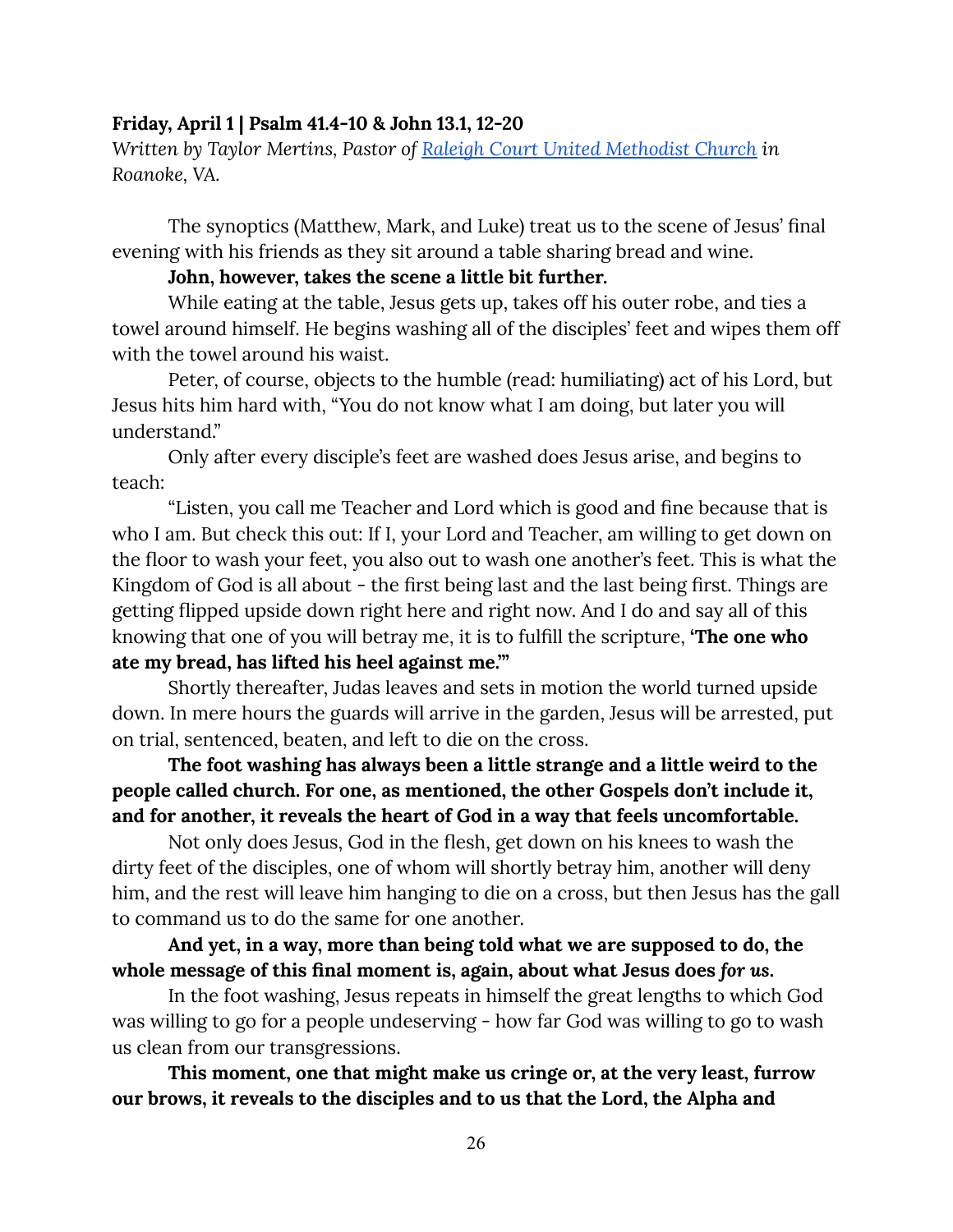**Omega, the Beginning and the End, is about to suffer and die just to rid us of the stench and dirt of sin and death that latches onto us.**

## **And, notably, this is the final act of Jesus toward his disciples before Easter and, as John so wonderfully notes, Jesus loved his disciples** *to the end***.**

## **Including Judas.**

Do you see what this means? Even the worst stinker in the world, even the one who betrays his Lord to death, is someone for whom Christ died.

## **While we were yet sinners, Christ died for** *us.*

Jesus, bewilderingly, loves us *to the end*, loves us so much that he was willing to take our sin upon himself, mount the hard wood of the cross, and leave them there forever. Thanks be to God.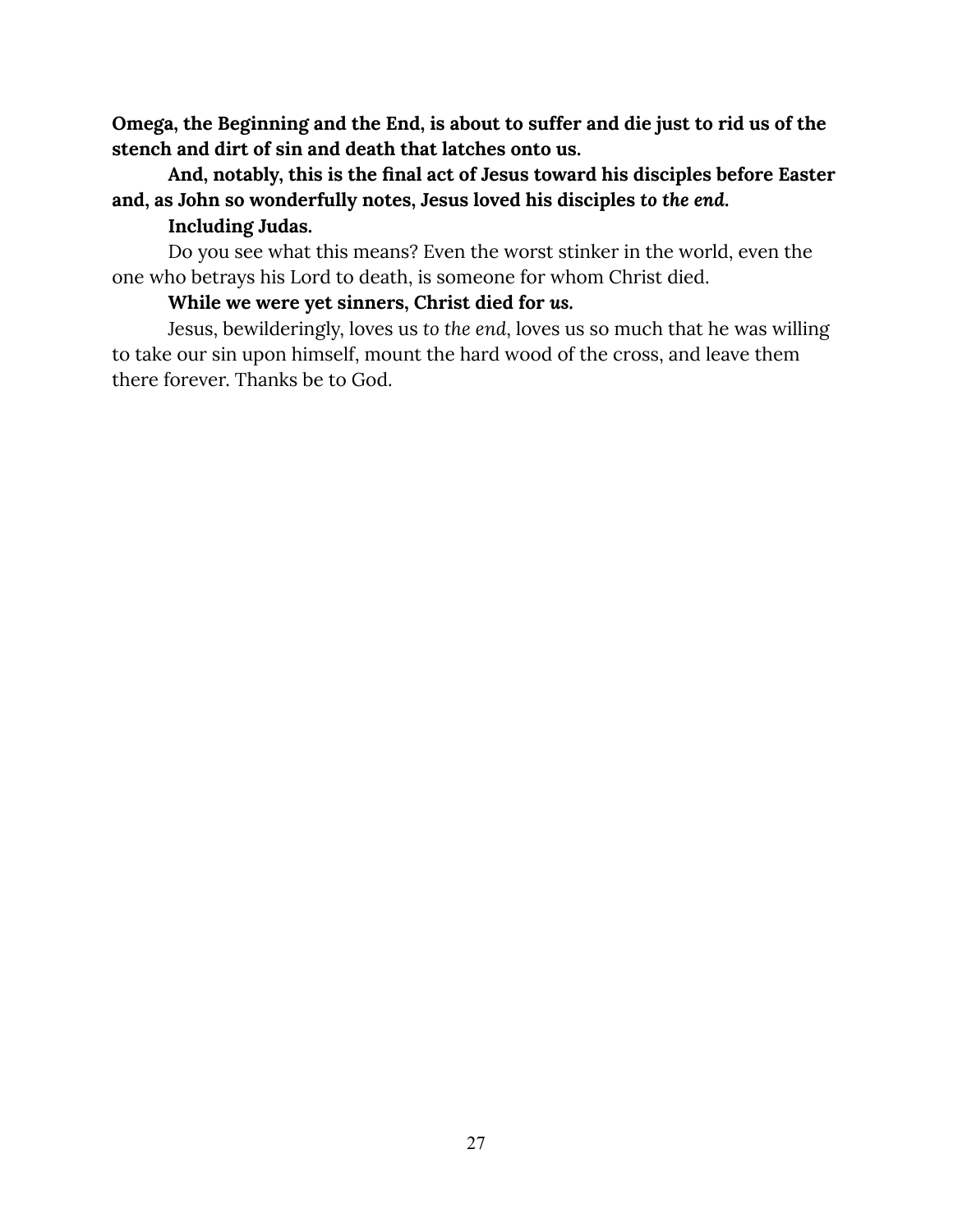#### <span id="page-28-0"></span>**Monday, April 4 | Psalm 31**

*Written by Drew Colby, Pastor of Grace United [Methodist](https://umcgrace.org/) Church in Manassas, VA.*

One year on Good Friday a friend decided to recite all 150 Psalms out loud while kneeling in front of the cross at his church (a practice I do not recommend, dear reader, because I care about your knees!). I think the idea was to use the Psalms, and a little physical pain and discomfort, as the lens through which he pondered the crucifixion. While he prayed the Psalms he imagined all of them as the words of Christ from the cross.

[Psalm](https://www.biblegateway.com/passage/?search=Psalm+31&version=CEB) 31 is a Psalm of absolute pain and discomfort. It's a prayer of complete distress.

*Be gracious to me, O Lord, for I am in distress; my eye wastes away from grief, my soul and body also. For my life is spent with sorrow, and my years with sighing;*

Christ quotes this Psalm from the cross in Luke in his moment of complete distress (I know, it seems as if Lent has barely begun, and already we find ourselves at the cross!).

*I am the scorn of all my adversaries,*

*a horror to my neighbors,*

*an object of dread to my acquaintances;*

*as they scheme together against me,*

*as they plot to take my life.*

But none of the above verses is the one Christ chooses to pray aloud in [Luke](https://www.biblegateway.com/passage/?search=Luke+23&version=CEB) [23.](https://www.biblegateway.com/passage/?search=Luke+23&version=CEB) In the midst of ultimate suffering, in the midst of despair, Christ chooses not the verses from Psalm 31 that express the depths of his despair. He chooses verses that express the depths of faith.

*I am in distress, but…*

*I trust in you, O Lord;*

*I say, "You are my God."*

*My times are in your hands;*

*Into your hands I commit my spirit.*

I find this level of trust both beautiful and, well, impossible. How could you trust a God who has left you to suffer and die despite your complete and unwavering obedience to this God's commands? It is impossible, unless…

Unless you know this God completely… Unless you know this God has not left you at all. It's an impossible trust unless you know you can trust this God like a Son can trust a Father, unless you know you are not suffering this alone, and that this is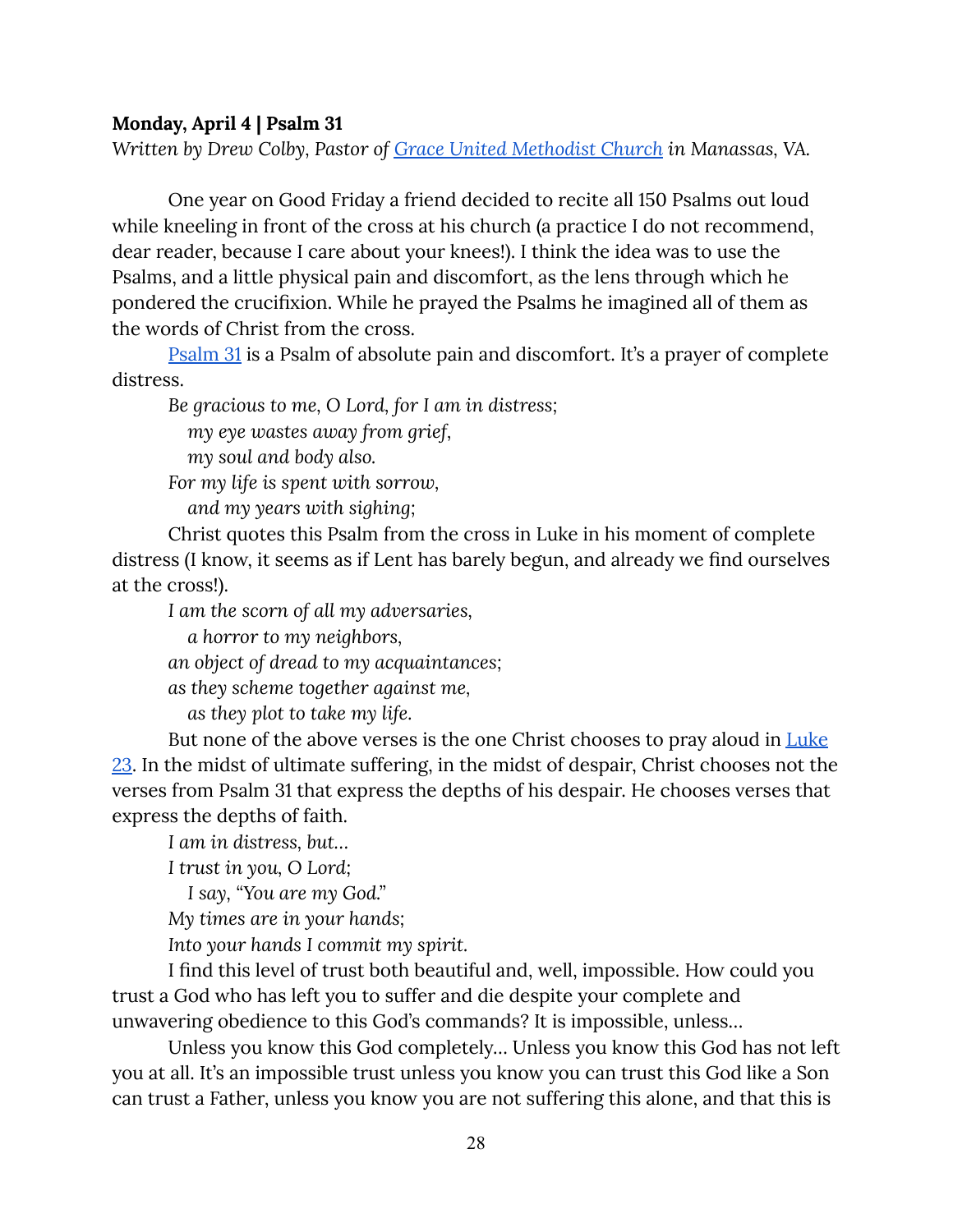not the end. It is an impossible trust… unless you know that this God and you are one.

And that is the key.

When Jesus prays this Psalm from the cross he reveals to us the triune life of God into which humanity is being reconciled. Here, at the depths of suffering, the Son entrusts his Spirit into the hands of the Father, and three days later, when he is raised, his trust is vindicated eternally.

This is the good news: by the power of Christ's death and resurrection, given to us in our baptism by grace through faith, we have become those who, with the Son, by the power of the Holy Spirit, can fully entrust ourselves to the eternal hands of God the Father. And we can do so even and especially in the depths of despair.

In the cross our despair is revealed to be God's own despair, and in the resurrection Christ's trust becomes our own trust, freeing us to rise from our knees, and walk by faith in the name of the Father, and of the Son, and of the Holy Spirit.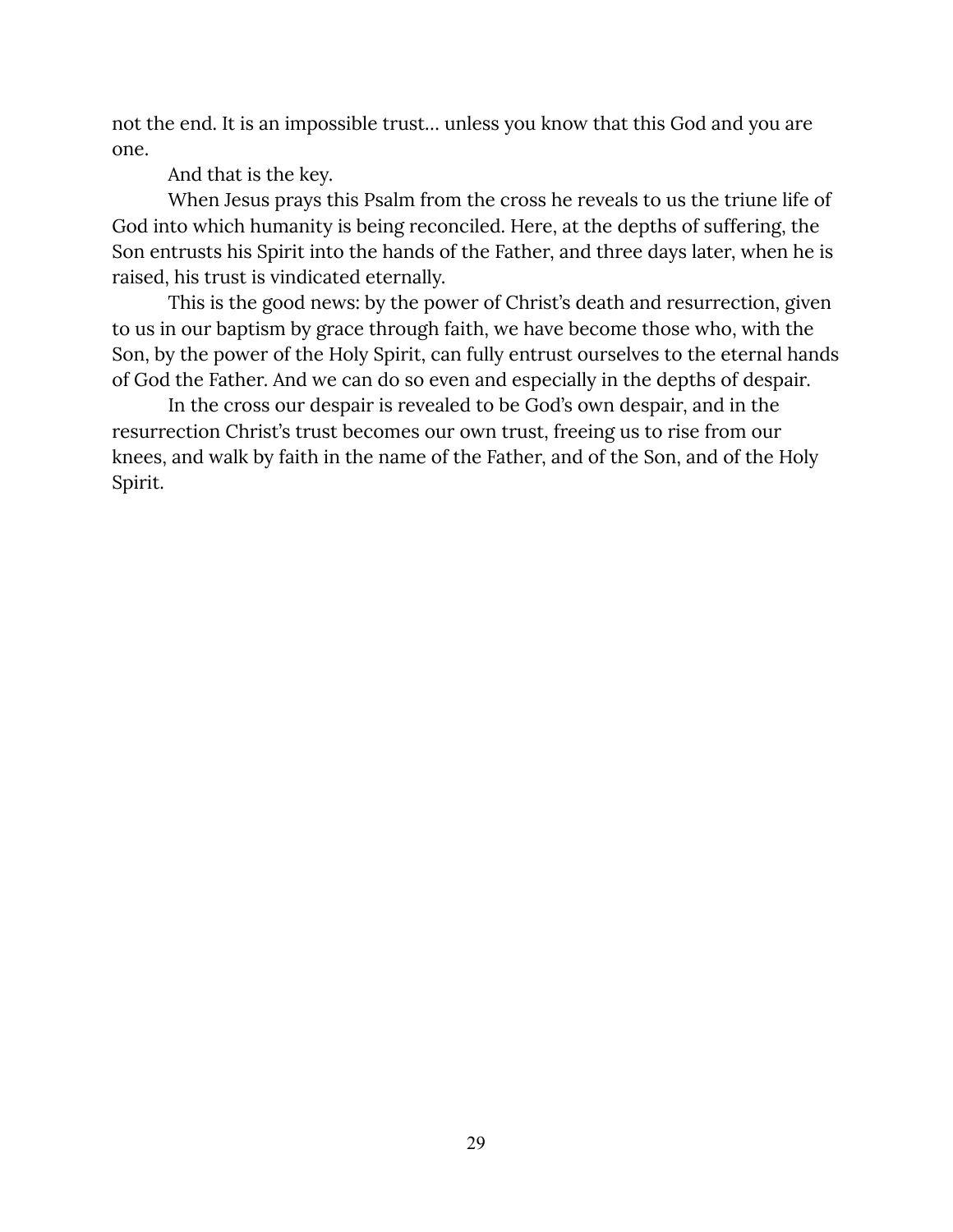## <span id="page-30-0"></span>**Wednesday, April 6 | Psalm 109**

*Written by Joe Lenow, Rector of St. James' [Parish](http://stjameslothian.com/), Lothian, MD.*

| <b>Psalm 109 (Book of Common Prayer)</b>                                   |
|----------------------------------------------------------------------------|
| 1 Hold not your tongue, O God of my praise; *                              |
| for the mouth of the wicked,                                               |
| the mouth of the deceitful, is opened against me.                          |
| They speak to me with a lying tongue; *<br>2                               |
| they encompass me with hateful words                                       |
| and fight against me without a cause.                                      |
| Despite my love, they accuse me; $*$<br>3                                  |
| but as for me, I pray for them.                                            |
| They repay evil for good, $*$<br>4                                         |
| and hatred for my love.                                                    |
| Set a wicked man against him, *<br>5                                       |
| and let an accuser stand at his right hand.                                |
| When he is judged, let him be found guilty, $*$<br>6                       |
| and let his appeal be in vain.                                             |
| Let his days be few, $*$<br>7                                              |
| and let another take his office.                                           |
| Let his children be fatherless, *<br>8                                     |
| and his wife become a widow.                                               |
| Let his children be waifs and beggars; $*$<br>9                            |
| let them be driven from the ruins of their homes.                          |
| Let the creditor seize everything he has; $*$<br>10                        |
| let strangers plunder his gains.                                           |
| Let there be no one to show him kindness, $*$<br>11                        |
| and none to pity his fatherless children.                                  |
| Let his descendants be destroyed, *<br>12                                  |
| and his name be blotted out in the next generation.                        |
| 13<br>Let the wickedness of his fathers be remembered before the LORD, $*$ |
| and his mother's sin not be blotted out;                                   |
| Let their sin be always before the LORD; $*$<br>14                         |
| but let him root out their names from the earth;                           |
| Because he did not remember to show mercy, *<br>15                         |
| but persecuted the poor and needy                                          |
| and sought to kill the brokenhearted.                                      |
| He loved cursing,<br>16                                                    |
| let it come upon him; *                                                    |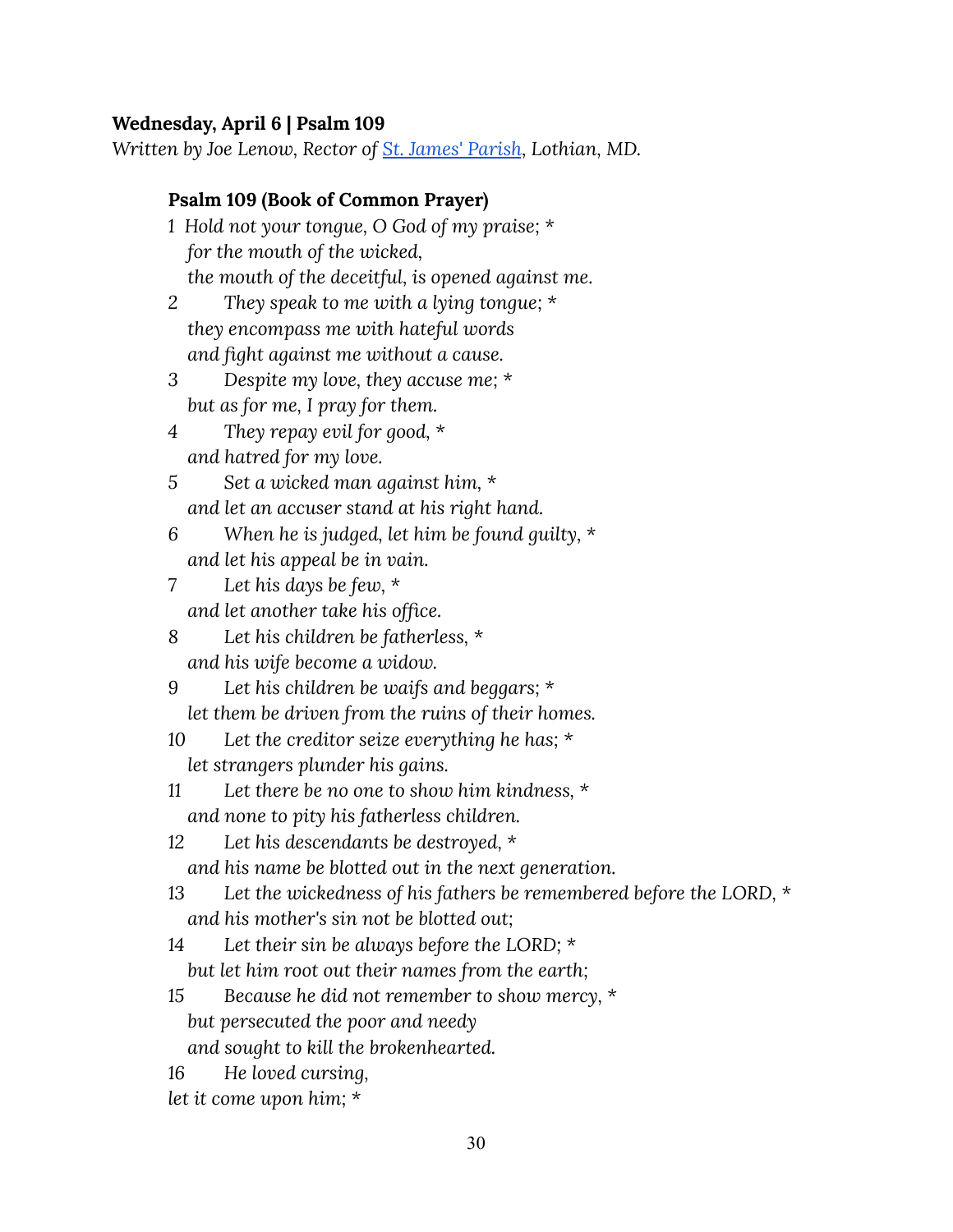*he took no delight in blessing,*

*let it depart from him.*

*17 He put on cursing like a garment, \* let it soak into his body like water and into his bones like oil;*

*18 Let it be to him like the cloak which he wraps around himself, \* and like the belt that he wears continually.*

- *19 Let this be the recompense from the LORD to my accusers, \* and to those who speak evil against me.*
- *20 But you, O Lord my God,*

*oh, deal with me according to your Name; \**

*for your tender mercy's sake, deliver me.*

*21 For I am poor and needy, \**

*and my heart is wounded within me.*

- *22 I have faded away like a shadow when it lengthens; \* I am shaken off like a locust.*
- *23 My knees are weak through fasting, \* and my flesh is wasted and gaunt.*
- *24 I have become a reproach to them; \* they see and shake their heads.*
- *25 Help me, O LORD my God; \* save me for your mercy's sake.*
- *26 Let them know that this is your hand, \* that you, O LORD, have done it.*
- *27 They may curse, but you will bless; \* let those who rise up against me be put to shame, and your servant will rejoice.*
- *28 Let my accusers be clothed with disgrace \* and wrap themselves in their shame as in a cloak.*
- *29 I will give great thanks to the LORD with my mouth; \* in the midst of the multitude will I praise him;*
- *30 Because he stands at the right hand of the needy, \* to save his life from those who would condemn him.*

It's the children that get me, every time. This psalm—this prayer that God and the brilliant hymnists of ancient Israel have given us to put on our lips, to offer up as praise—asks God that children might be orphaned, that they might be reduced to beggary, that they might be driven from the ruins of their homes. I dread this psalm coming up in the rotation for Morning Prayer; I know intimately the sour feeling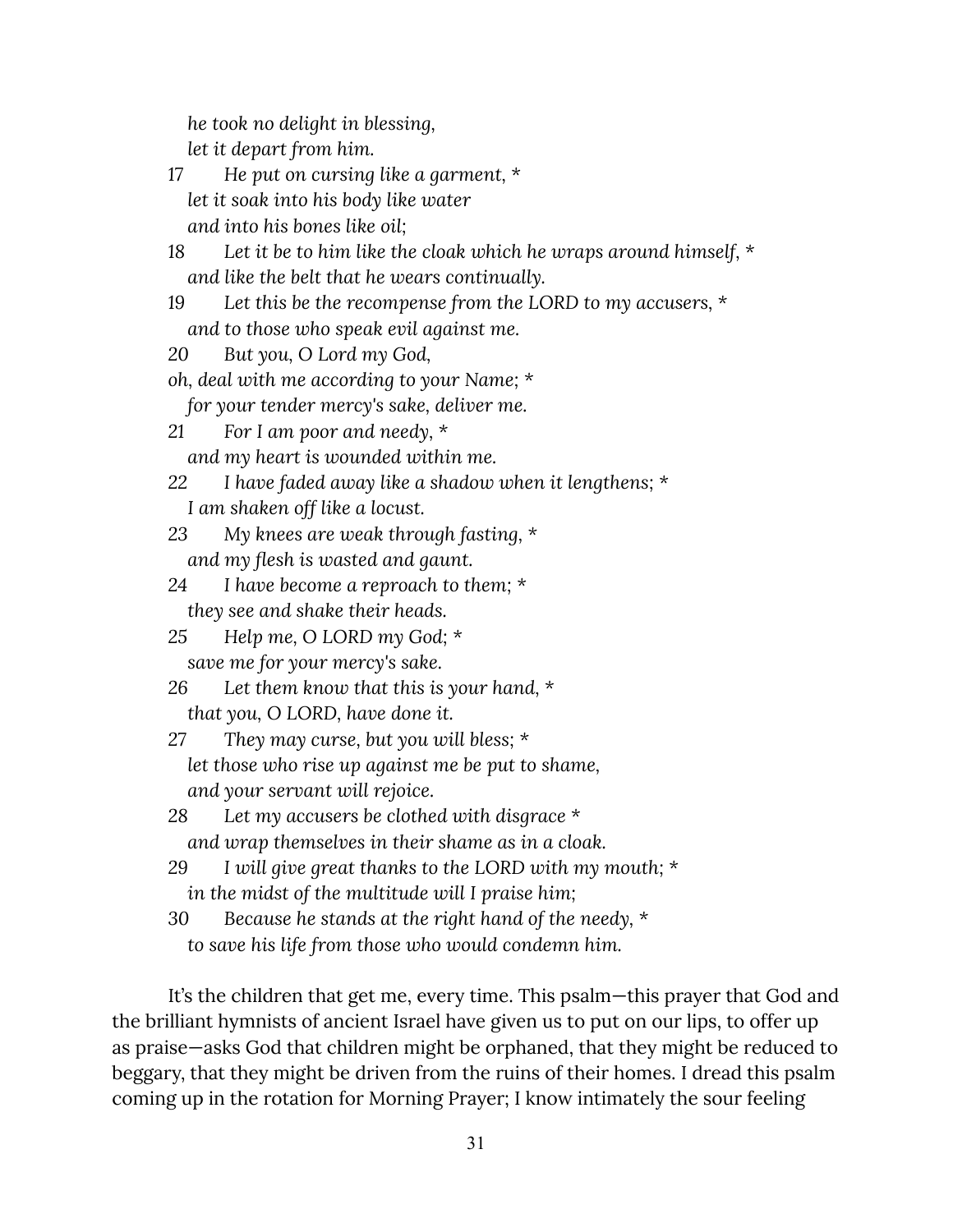that settles into the pit of my stomach as my sleep- and coffee-deprived mind wakes up to the realization of which psalm we've just begun praying ("Set a wicked man against him…" is usually when it happens). This is the psalm that threatens, every time, to break my understanding of what the Psalms are: the prayers God has given us to teach us how to pray, forming us into the faithful covenant-partners of the Lord; the prayers of Jesus himself, a window into the way the Father is loved by the incarnate Son. But how can this be the prayer of our Lord? How can we imagine these words as the words of Jesus?

Any answer to that question—any answer that doesn't evade the difficulty of this prayer, at least—has to start from an appreciation of the psychological depth this psalm shows. This is a psalm that gives lie to any easy descriptions of the Bible as "a manual for life," or some trite sentiment of the sort. If we take this psalm as a depiction of the sort of person God wants us to be, we'll very quickly become monsters (and reading the Bible wrongly has made a great many people monsters). This is a psalm that's trying to do something to us—it's trying to draw us into its trap. Become, it's asking us, the sort of narrator the psalmist imagines: one who has been truly, devastatingly wronged by very particular people; one who has been made like a shadow at sundown, twisting into an encroaching darkness. Be that person, if just for a moment; you may, someday, find yourself inhabiting that position more convincingly. Imagine the anger, know yourself to be passed over and ill-used—drink the cup of your resentment to the dregs. And then open your mouth.

Feel—really feel—what it's like to put a curse on your lips. It's going to feel wrong at first; you're a good person, you're not the sort who would genuinely wish another ill. But don't let yourself off that easily, the psalmist is telling you. Set an accuser at his right hand—let him get his comeuppance, let the world finally see this person for who he is. That's the gateway drug; that's the moment in which the psalmist is drawing us into the shadows more deeply. Who hasn't wished that a bad person who's wronged us would finally be publicly exposed, and fall in the estimation of his (and our) peers? He's guilty; let him be judged to be so. Is that too much to ask? Let him be stripped of all the honors, all the prestige; let him be replaced. (By me?)

It's cathartic to think this way, especially when you've been hurt. It's seductive, too: you get used to cursing, especially when you know you're on the side of the good. But the psalmist knows where this road leads: if we fail to show mercy, if we fail to learn how to love our enemies by first listening to the cries of the poor and brokenhearted, we will fall in love with cursing. You can see it happening in this psalm: what starts as a prayer for a just judgment curdles soon into a desire that one's enemy's children will be starving in the streets. Let there be none to pity his fatherless children—who is it supposed to be, again, that has forgotten to show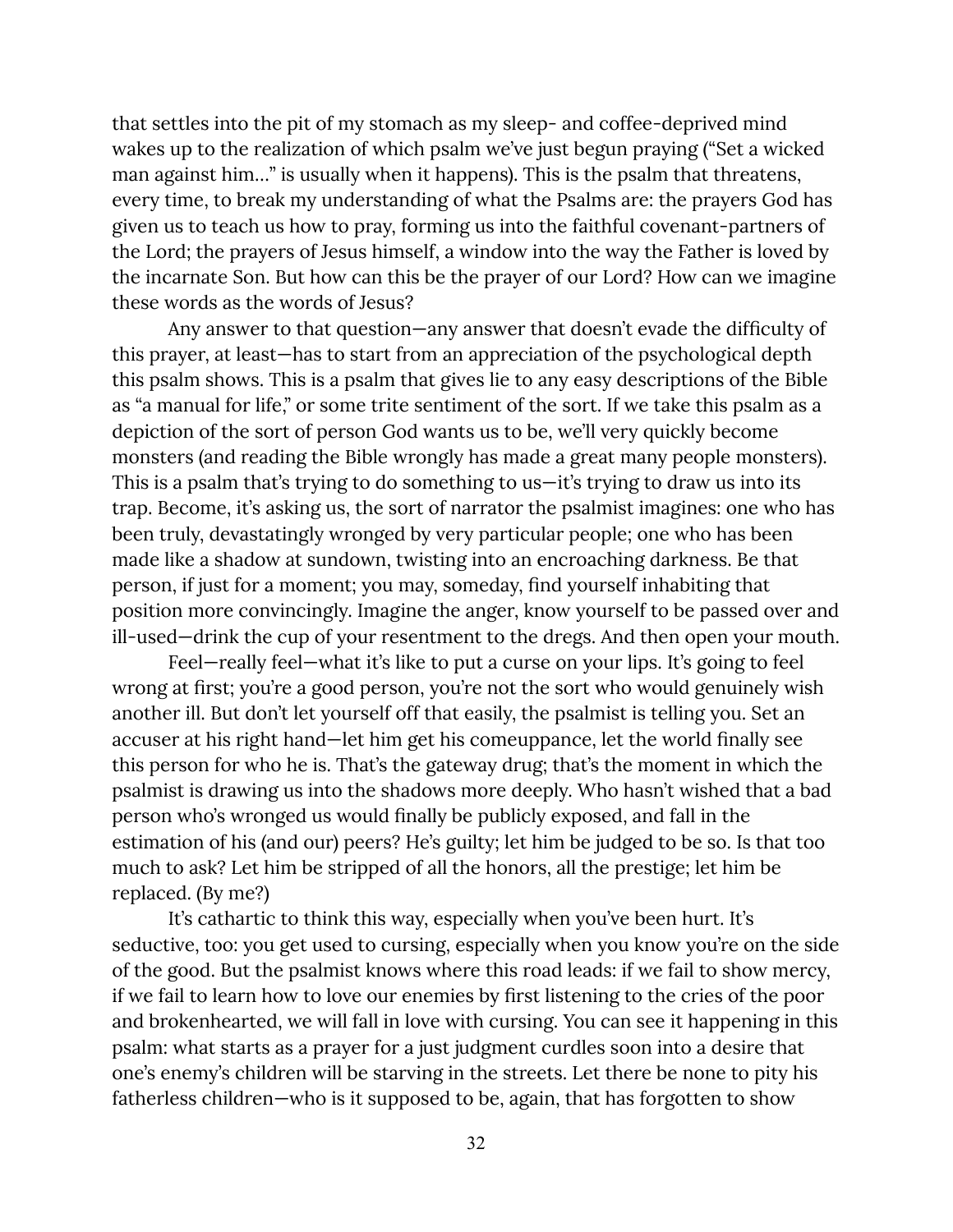mercy, that has persecuted the poor and needy, that has sought to kill the brokenhearted?

The psalm asks us to put on cursing like a garment; it invites us to feel it soaking into our bodies like water, and into our bones like oil. It forces us to remember that even as we may curse, God will bless—we who have been wronged, and even the enemies who have wronged us. By asking us to make this prayer our own, it effects a substitution: we, who take ourselves to be innocent, quickly surrender ourselves to the curse.

Christ redeemed us by becoming a curse for us, Paul tells us in Galatians. Christ redeems us by putting on our curse as a garment, letting it soak into him like water, letting it sink into his bones like oil—and yet, because he is the LORD, he still blesses. He is mocked; "those who passed by derided him, shaking their heads" (Matthew 27.39). He makes our sin his own, carries in his body the full horror of a world that would pray for children to be orphaned, hungry, and subjected to the violence attendant to homelessness. He delivers us through the same substitution we find in this psalm: the wronged person who comes to occupy the place of the one cursed with cursing; the innocent who is judged and found guilty in our place. Despite his love, we accuse him—and nevertheless, he prays for us: Father, forgive them, for they know not what they do.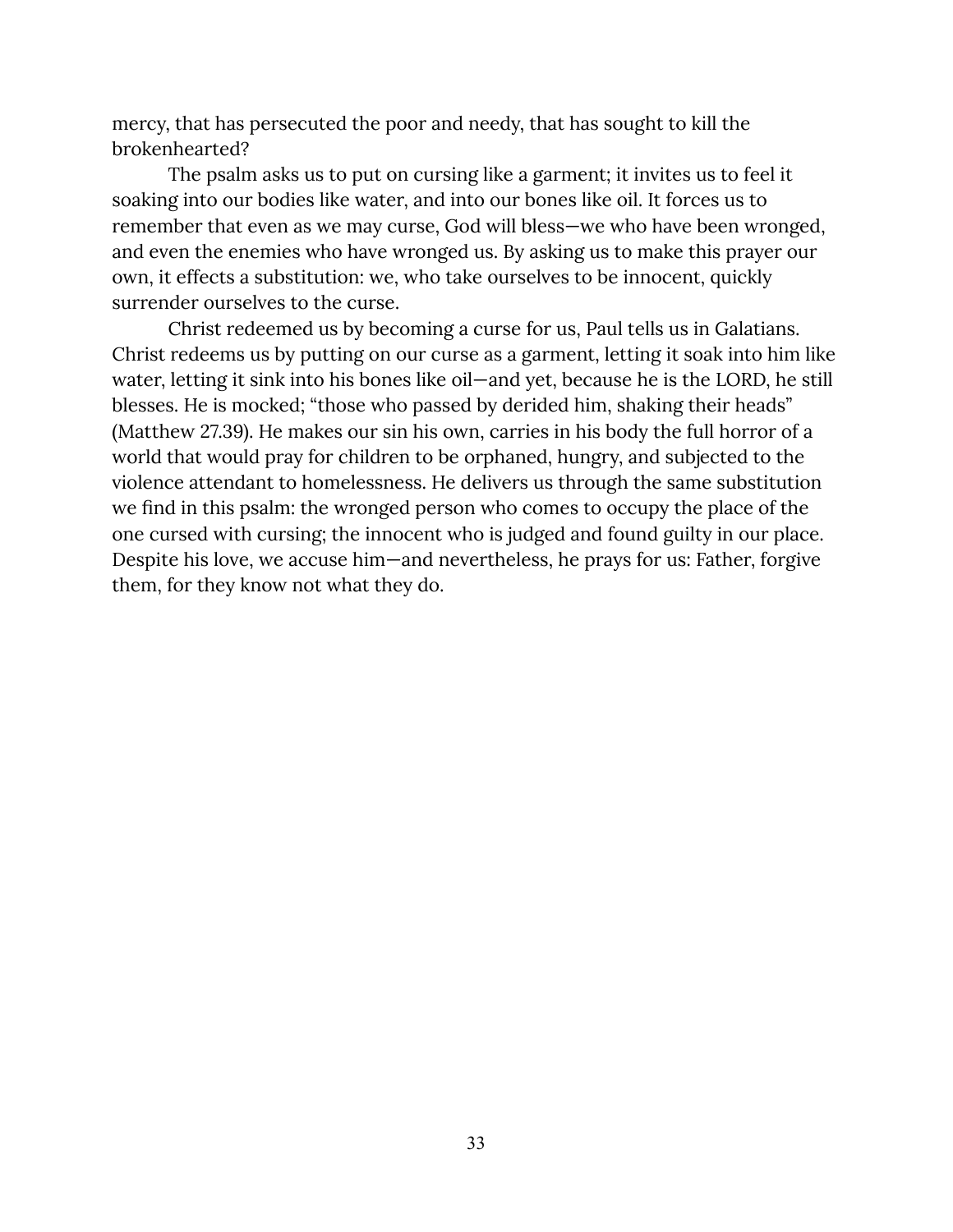### <span id="page-34-0"></span>**Friday, April 8 | Psalm 118:22-23 & Matthew 21:33-46** *Written by Brian Johnson, Pastor of [Haymarket](https://haymarketchurch.org/) Church in Haymarket, VA.*

**The stone that the builders rejected has become the chief cornerstone. This is the Lord's doing; it is marvelous in our eyes.** – Psalm 118:22-23

When I was 23, I listened to the whole Bible as an audiobook. I worked for a moving company, and I spent 4-5 hours in the car every day - driving around the DC area, visiting people's homes and helping them get ready to move. And, so, at some point, I decided to start listening to the Bible as I drove.

I remember sitting in the parking lot of a grocery store one afternoon, eating lunch out of a cooler, listening to the Bible, when these words struck me. I remember thinking that I'd heard these words before – and, I had. This quotation from Psalm 118 is repeated 5 times in the New Testament – in the Gospels of Matthew, Mark, and Luke, along with the books of Acts and 1 Peter. I remember thinking that these words must have meant a lot to the early Christians – to the people who wrote the New Testament – otherwise, why would they repeat them so frequently? I remember being struck by the power of the imagery – God has taken something rejected, something deemed unworthy, and made it essential. The cast-off has become the foundation. The outcast has become the heart of the community. Human wisdom tells us that it's worthless – but God's wisdom makes us look foolish, and shows us that it is of infinite value.

In the Gospel of Matthew, Psalm 118:22-23 is quoted as part of a parable – a short story Jesus tells to illustrate a deep truth about God. This parable ([Matthew](https://www.biblegateway.com/passage/?search=Matthew+21%3A33-46&version=CEB) [21:33-46](https://www.biblegateway.com/passage/?search=Matthew+21%3A33-46&version=CEB)) is often called "The Parable of the Wicked Tenants." In the story, a landowner plants a vineyard and leases it to some tenant farmers. When the landowner sends servants to collect his share of the harvest, the tenant farmers refuse to pay what they owe – instead, they reject, beat, and even kill the messengers who are sent to them. So, the landowner decides to send his son – assuming that the tenants would never hurt the landowner's beloved son.

But, of course, the tenants are wicked, and so they kill the son, figuring that, with the son out of the way, the land is theirs for the taking. So, Jesus says, the landowner will now surely take the vineyard away from the wicked tenants and give it to new tenants who will fulfill their obligations. In other words, Jesus says, "the stone that the builders have rejected shall become the chief cornerstone."

There are two essential ways of reading this parable that I want to highlight. The first is as a challenge to the religiously powerful – and to everyone who thinks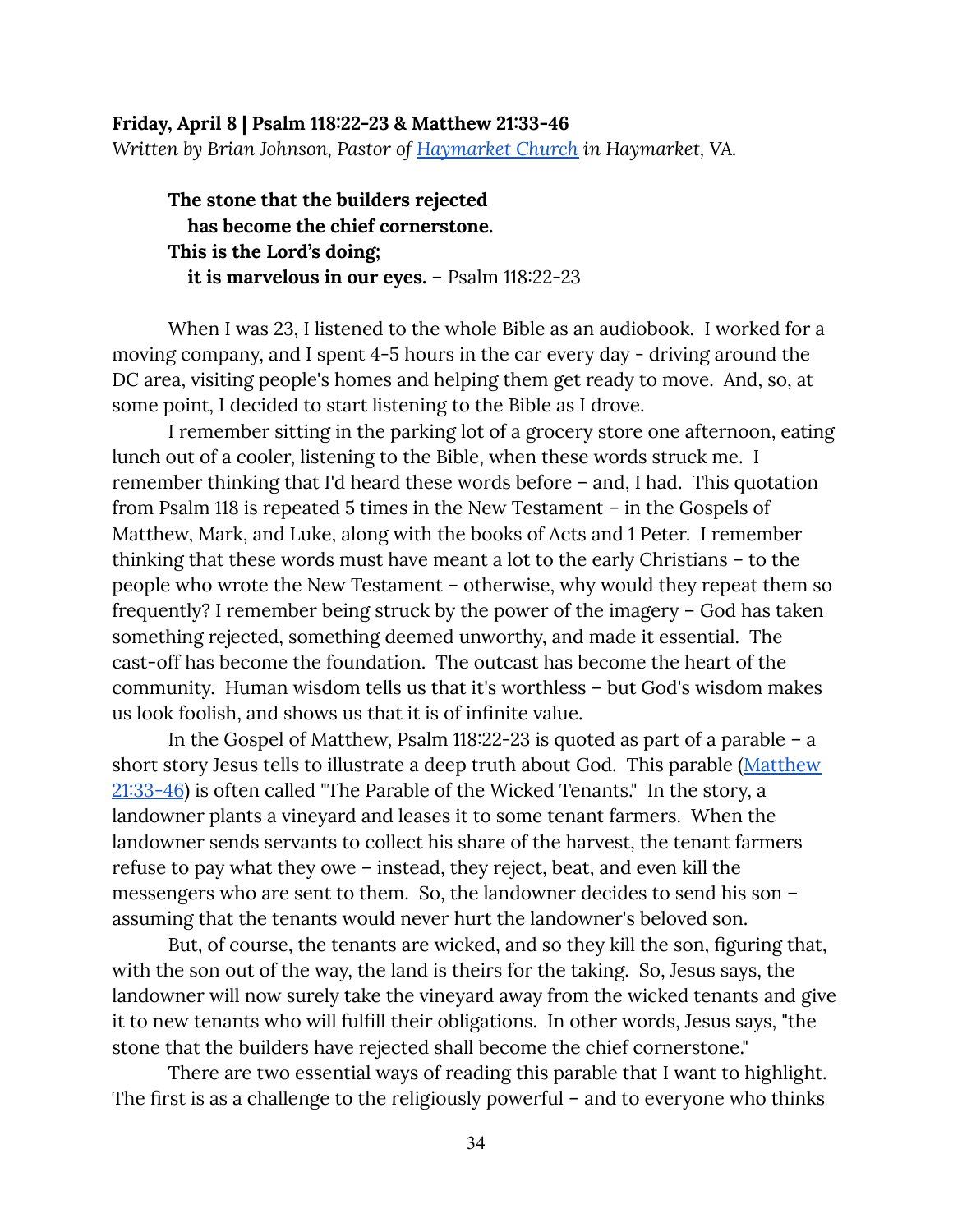they have a monopoly on God's love. When we exclude folks because they seem unworthy, unfit, or outside God's grace, we put ourselves on the wrong side of this parable. If we think we are holier than someone else, we should be wary. If we think that someone else doesn't deserve to be part of God's people, then we should think again – because God has a habit of choosing the outsider and welcoming the outcast. God, it seems, is the kind of builder who rejects the proper building materials and instead prefers to work with the stones that we have rejected. Jesus is warning religious insiders (people like us) not to look down on others – because God is ready to welcome the people who we think least deserving of it.

The second essential way of reading this parable is as a reminder that Jesus is the "stone that the builders have rejected." God is the one who owns the vineyard, and Jesus is the beloved son who was sent to us. We rejected him – we killed him. And, yet, the one who we rejected is, in fact, the foundation of the universe. God's upside-down grace means that the Creator of the universe was crucified as a criminal, the King of kings took the form of a slave, the Lord of Life was handed over to death.

And, what's crazy is how God responds. By the world's way of doing things, God should respond to the violence of the wicked tenants with even more violence. The kings of this world would get revenge. But that's not the kind of god that our God is. Instead of responding to our sin and violence with destruction and revenge, God responds with mercy. Through the death of God's beloved Son, we, the wicked tenants, are saved – ushered into new life. We cheat and we steal, we run away from God, we are selfish and self-centered – and God forgives us anyway, sends God's Son to save us anyway. The stone that we rejected should be used to crush us – but, instead, it is the foundation of our new beginning.

Jesus Christ, the perfect Son of God, gives himself up for us, in all our sin and failure. We rejected him, and yet God glorified him, raising him up into eternal life on the third day. Jesus Christ was rejected for us, and because of that, he is the foundation, the chief cornerstone – not just of our faith, but of all that ever was, is, or shall be.

The stone that we rejected has become the chief cornerstone. This is the Lord's doing, and it is marvelous in our eyes. Amen.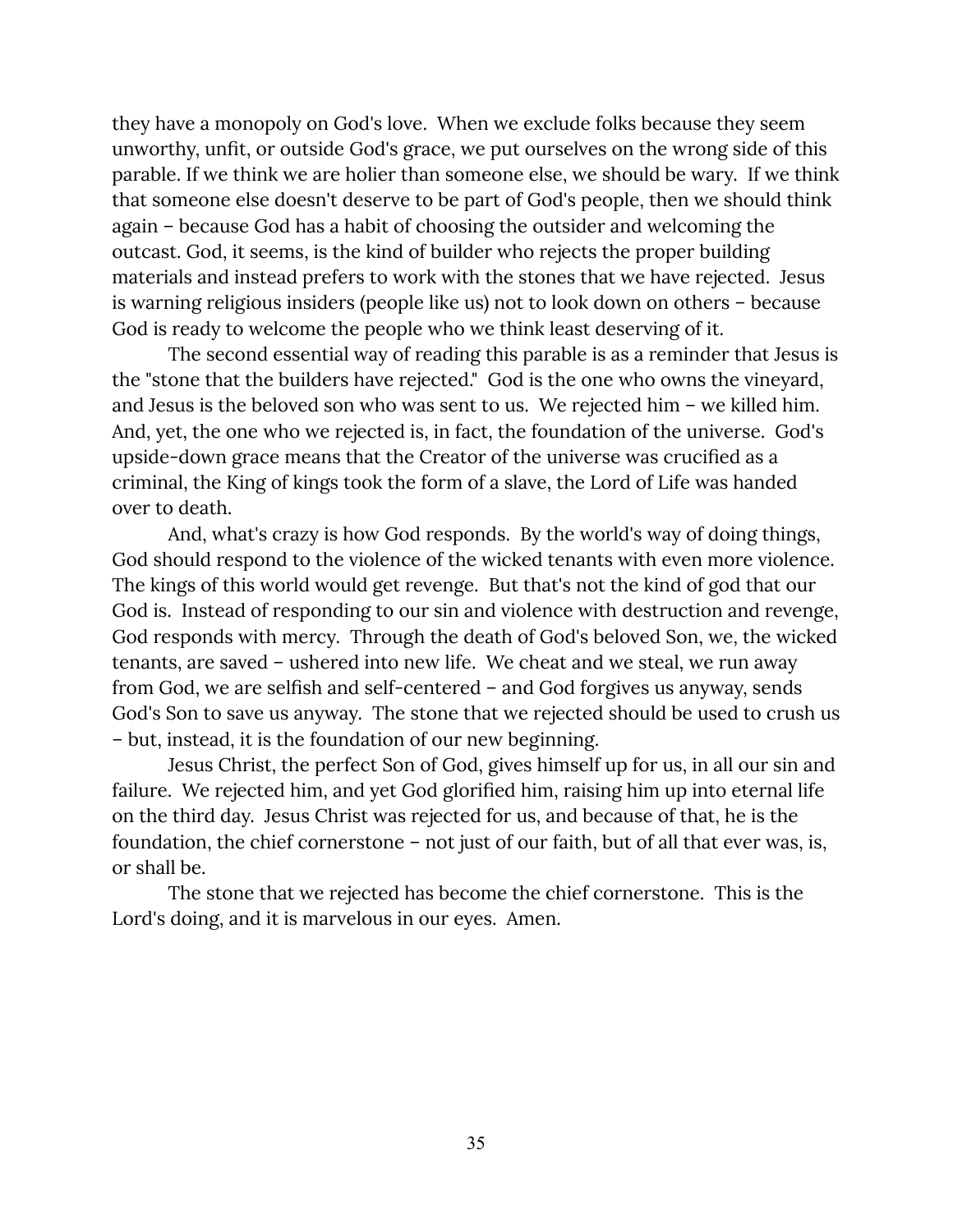#### <span id="page-36-0"></span>**Sunday, April 10 | Psalm 118 & Matthew 21:9**

*Written by Matt Benton, Pastor of Bethel United [Methodist](https://www.bethelumc.org/) Church in Woodbridge, VA.*

[Psalm](https://www.biblegateway.com/passage/?search=Psalm+118&version=CEB) 118 is a Psalm of Victory. Literally. I'm not dipping into any special pastor knowledge to say this; it's the Psalm heading in the NRSV. **Psalm 118: A Psalm of Victory**. And it is not hard to see why this Psalm has been assigned the heading. This Psalm speaks of vindication. This Psalm speaks of deliverance. This Psalm speaks of a powerful God who gives the singer victory over their enemies. After calling on all of Israel to praise the Lord, the Psalm declares: I was pushed hard, so that I was falling, but the LORD helped me. The LORD is my strength and my might; he has become my salvation. There are glad songs of victory in the tents of the righteous: "The right hand of the LORD does valiantly; the right hand of the LORD is exalted; the right hand of the LORD does valiantly." I shall not die, but I shall live, and recount the deeds of the LORD."

This Psalm is a Psalm about the steadfast love of the Lord overcoming evil, oppression, sin, suffering. This Psalm is a Psalm about the steadfast love of the Lord granting victory to the faithful.

But the telling thing is precisely how that victory of God is meted out.

This Psalm is quoted during the Gospel telling of the Triumphal Entry, when Jesus enters Jerusalem to shouts of Hosanna. As Jesus enters Jerusalem a crowd gathers and begins shouting "Hosanna" meaning "please save us!" And then quoting this Psalm: "Blessed is the one who comes in the name of the Lord." The crowd says "Please save us" and then references a Psalm of God's victory.

When I think about Jesus' entry into Jerusalem, I often think about Marcus Borg's articulation of the two processions that occurred in Jerusalem that year in the lead-up to the Passover. The Bible articulates what Jesus' procession looked like. But Jesus' wasn't the only (grand) procession that occurred that Passover.

Pontius Pilate would have arrived in Jerusalem ahead of the Passover to be a presence in the city during a time of heightened tension. And Pilate would have arrived in such a way as to demonstrate the power of Rome. Pilate's job was to keep the peace, to ensure that order was maintained. And he would have shown the manner in which he intended to keep the peace. He would have arrived with a massive military garrison. Thousands of foot soldiers. Multiple divisions of cavalry. He would have arrived through the main gate in Jerusalem, riding on a powerful war horse, and taken up residence in the governor's palace. He would have arrived with the full power and might of Rome at his back and the message would have been clear: behave...or else.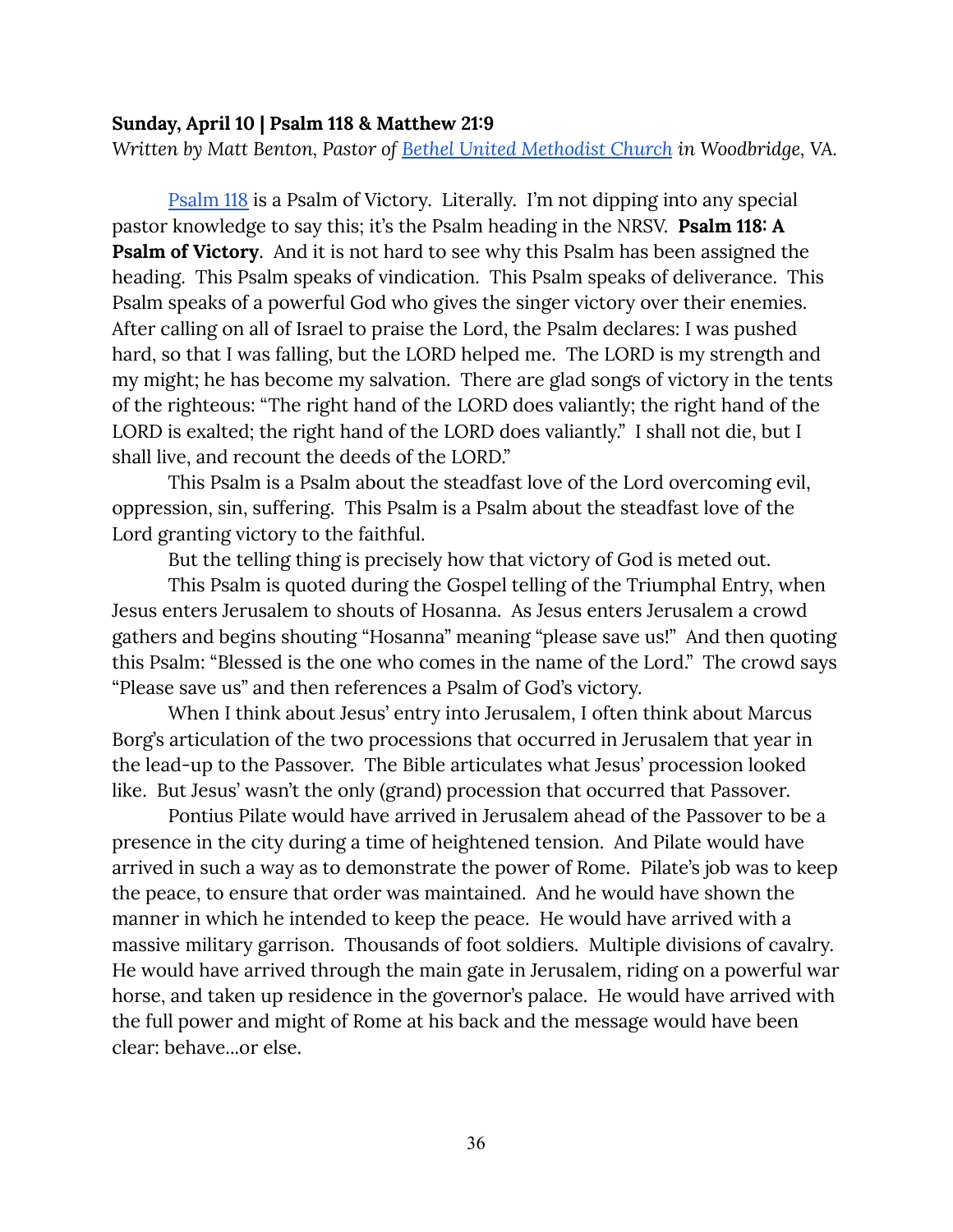Jesus arrives on a donkey. A humble beast of burden. Jesus arrives with the poor at his back, not a powerful army. Jesus engenders not fear of retribution, but the hope of an oppressed people.

Psalm 118 is a Psalm of victory. But how does our God achieve God's victory? Not through the fear and coercion of Pilate's procession. Not through might or strength. Not through threat. Instead, our God achieves victory through the voluntary offering of God's self for the sake of the world.

Pilate's procession leads to violence, as it was always meant to. It leads to him ordering the execution of the Son of God. And victory through the logic of Pilate's procession will always lead to violence, domination, oppression.

Jesus' procession led to the cross, as it was always meant to. It led to Him willingly accepting death that we might live. And victory through the logic of Jesus' procession leads to resurrection, atonement, and salvation.

Psalm 118 is a victory Psalm. And we will be tempted to desire and seek out victory through the logic of Pilate's procession. But when we sing our songs of victory, when we pray for God's victory in our lives, when we desire our vindication, may we remember our salvation comes through Christ's procession. A road that leads to the cross. A road that leads to the empty tomb. Having walked that road, then shall we sing "Give thanks to the Lord, for He is good, for his steadfast love endures forever."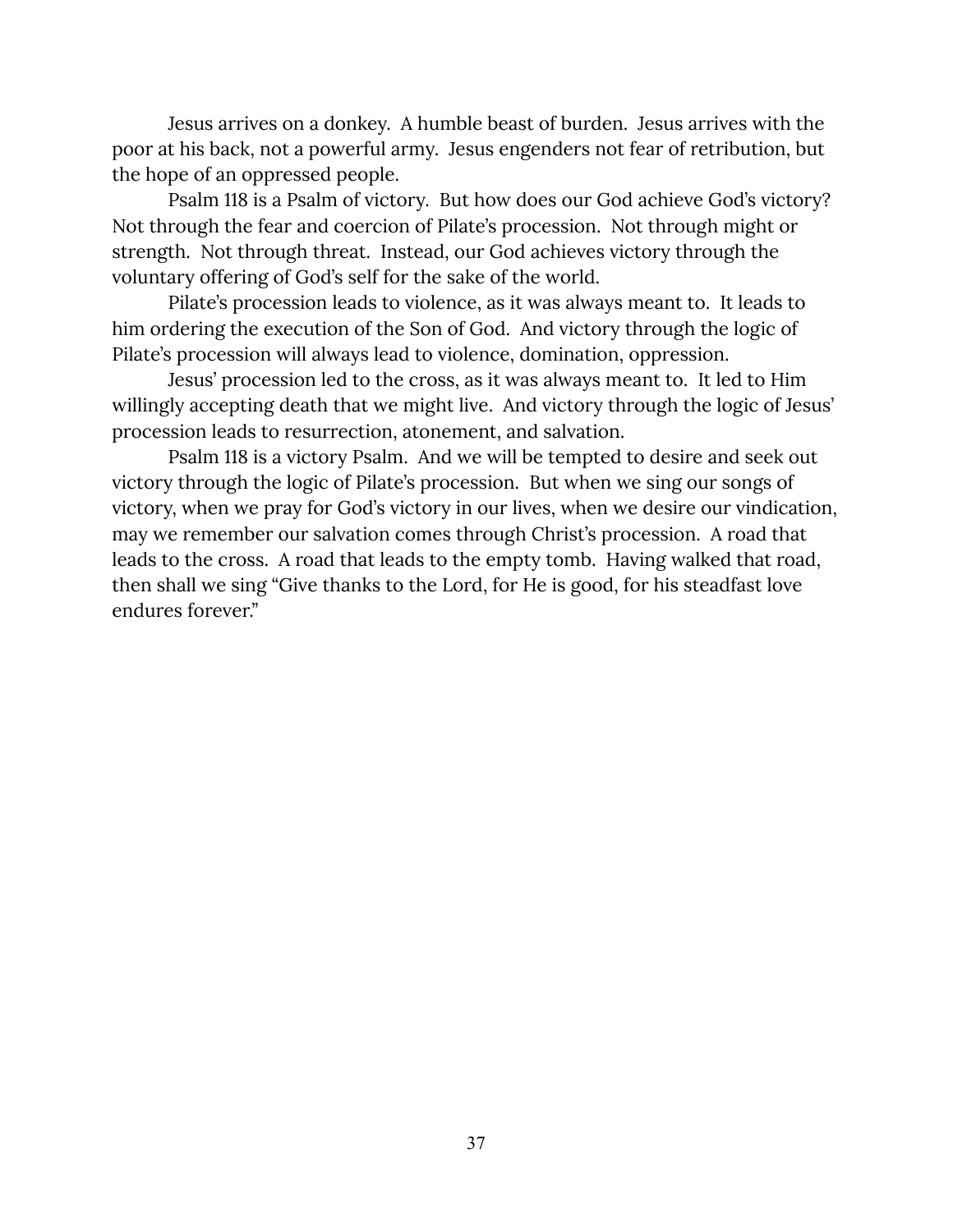#### <span id="page-38-0"></span>**Thursday, April 14 | Psalm 42 & Matthew 26:38/Mark 14:34**

*Written by Elaine Ellis Thomas, Rector of All Saints [Episcopal](http://allsaintshoboken.com/) Parish, Hoboken, NJ.*

My conversion did not come easy. God had to work hard to entice me, and music was God's weapon of choice.

"Here, little girl, sing this solo on Christmas Eve."

"Here, young teenager, a beautiful organ for you to learn to play."

"Here, young mother looking for fulfillment, the organist is retiring, and they know you play."

And before I knew it, I had seven choirs and a flourishing ministry, and that's when God said, "Over here. This is the chair you need to sit in, not on that organ bench."

And that, my friends, is the abridged story of my call to ordained ministry.

Somewhere during that long process, probably when, as a young teenager, I sang in the adult choir where the person closest to me in age had at least four decades on me, I first sang Herbert Howells. It might have been the Gloucester Service for Evensong (for the non-Anglicans among us, that includes the *Magnificat* and *Nunc Dimittis*). But no Howells piece so wrenched my young soul than *Like as the Hart*, a setting of [Psalm](https://www.biblegateway.com/passage/?search=Psalm+42&version=CEB) 42 composed in the early years of World War II when England's survival was not a sure thing.

The sopranos sing "My tears have been my meat day and night" (the music builds) "while they daily say unto me" (loud d-minor chord) "where is now thy God?"

And when those words repeat, there is the sound of defeat. "My tears have been my meat day and night…" (trailing off).

As a teenager, that just felt like the angst of trying to figure out who I was in a body I didn't recognize around people who seemed to expect me to be an adult.

But for Jesus, the cry of "Where now is thy God" was part of the anguish to which he willingly subjected himself as the death of his very human body drew near.

Jesus in the garden says, "I am deeply grieved, even to death; remain here, and keep awake" ([Mark](https://www.biblegateway.com/passage/?search=Mark+14%3A34&version=CEB) 14:34).

Where now is thy God, Jesus?

We have heard the cries of the sorrowful hundreds of thousands of times over the past two years. People dying in isolation from those they love, last rites offered on FaceTime, final words of goodbye from a cell phone held up to an as-yet still listening ear.

Where now is thy God?

The Church, for ages quite content to proclaim her longing, "Like as the hart desireth the waterbrooks, so longeth my soul after thee, O God" [\(Psalm](https://www.biblegateway.com/passage/?search=Psalm+42%3A1&version=CEB) 42:1) has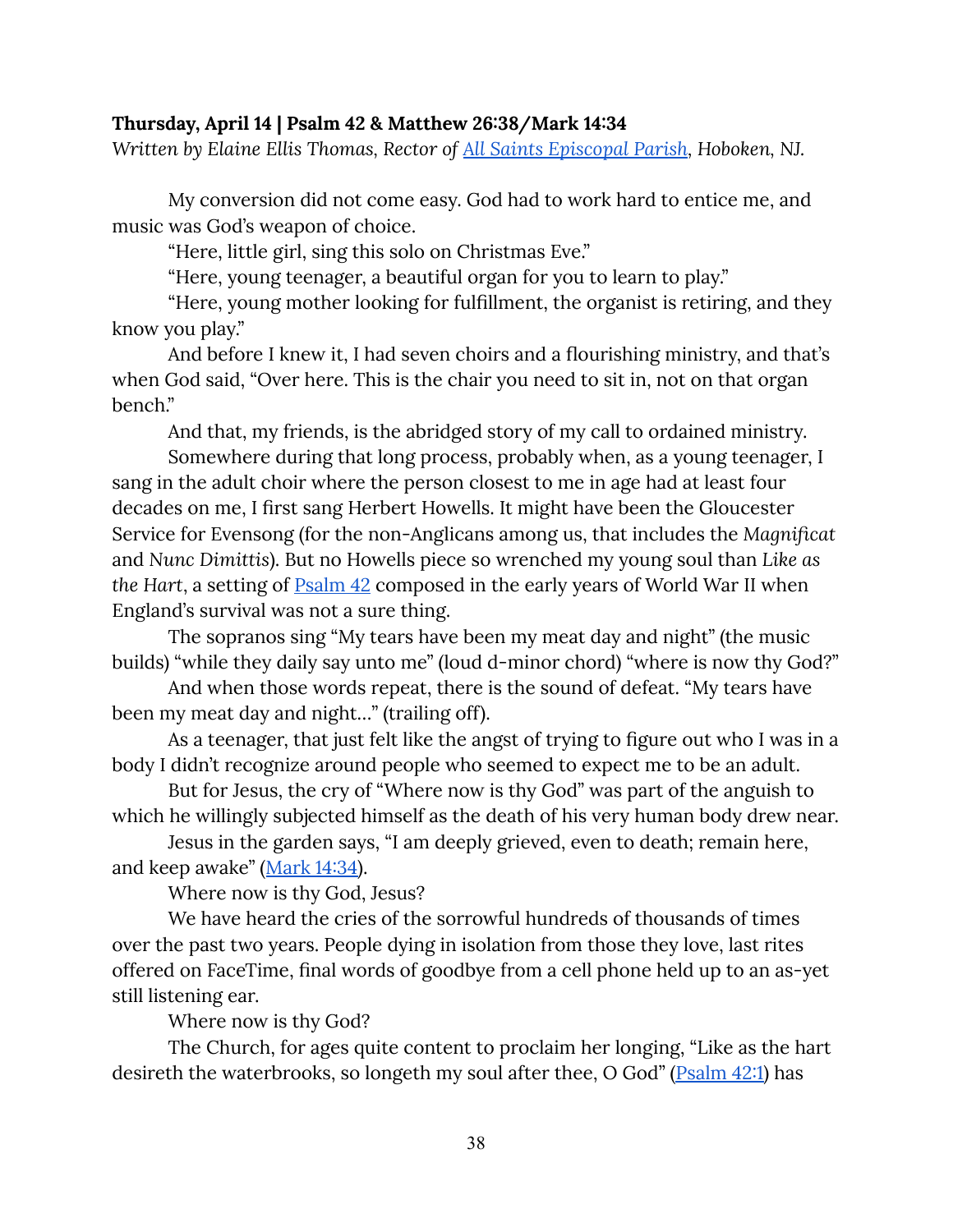been confronted with the cries of abandonment that weave their way through this psalm

Why are you so full of heaviness, O my soul?

I will say to the God of my strength, "Why have you forgotten me?" Where now is thy God?

Two years of pandemic have confronted us, as individuals and as churches, with our mortality. The longing of our hearts, the thirst for God's living waters, are the confession that we are nothing without God's presence, that our thirst will never be quenched until our trust is solely in God "who is the help of my countenance and my God."

Jesus knew this. Even in his deep grief, begging that the cup might be taken from him, he knew that the cup that he drank would become the cup of our salvation. Wherever God was in that moment, Jesus still prayed. Still called "Abba." Still understood that God's will must be done.

God's will be done, on earth as in heaven, where no cries of "where now is thy God" are heard ever again, because we all dwell in the knowledge and love of God. We all go with the multitude to God's house, with voices of praise and thanksgiving.

Just as the psalms point to fulfillment of God's promises to us, so Howells ends *Like as the Hart*, with a soft, tender E-major resolution to the question, "When shall I come to appear before the presence of God?" There is, even in the questioning, an assurance that we *will* yet come into God's presence, that our longing *will* cease, and our thirst *will* be quenched with streams of living water.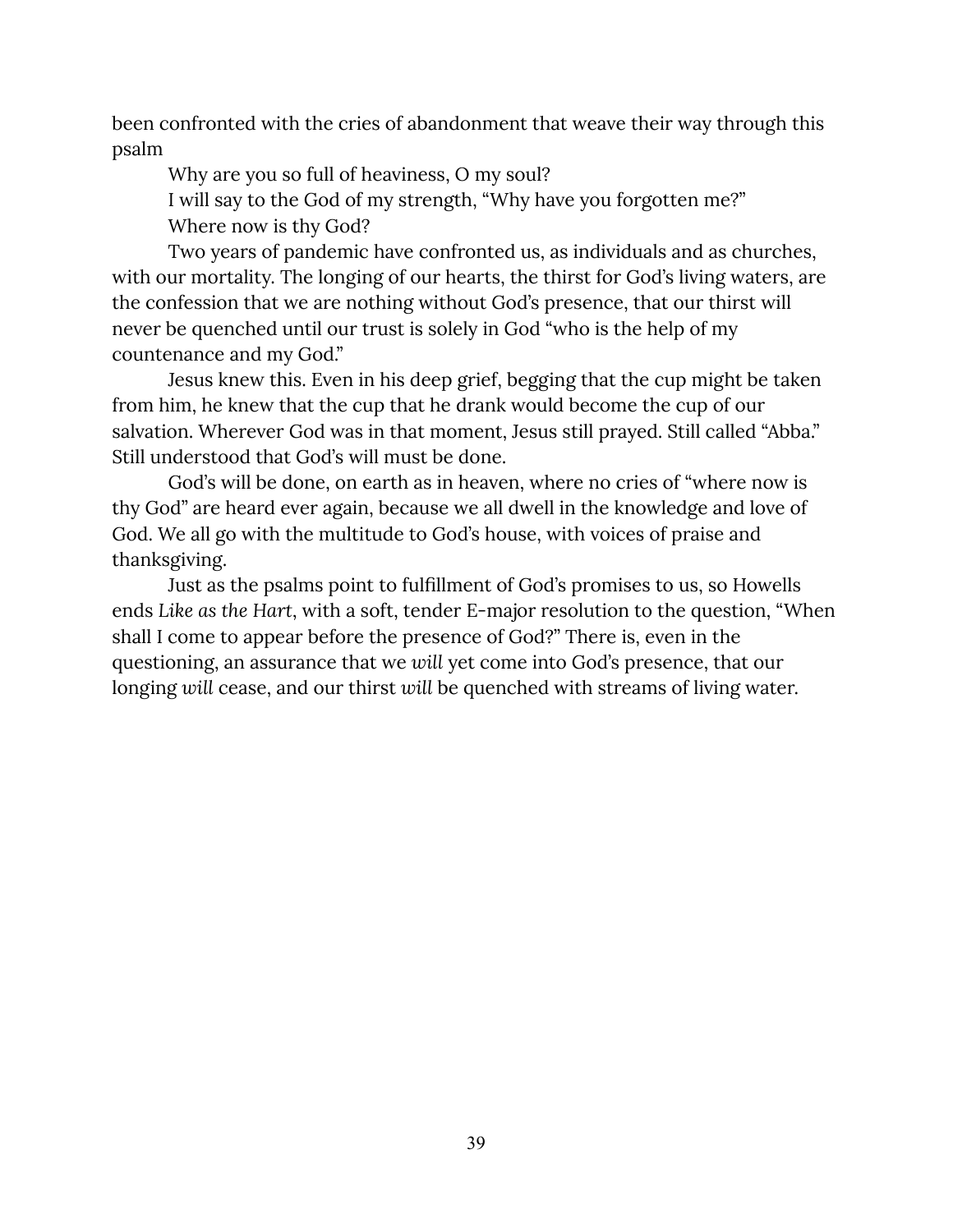#### <span id="page-40-0"></span>**Friday, April 15 | Psalm 22 & Matthew 26:46**

*Written by Stephanie Kimec Parker, Pastor of the [Gathering](https://www.thegatheringatscottmemorialumc.com/) at Scott Memorial, Virginia Beach, VA.*

In Matthew 26, after Jesus had been on the cross for 3 hours, Jesus cried out with a loud voice "Eli, Eli Lema Sabbach thani" - "My God, My God, why have you forsaken me."

This is one of the moments in the Gospels when Jesus is very relatable. How many times have we done the same, cried out to God, "my God, my God, why have you forsaken me?"

This pandemic has stretched all of us to our limits. I am learning my breaking point, sometimes after I have reached it. The honest cries to God have grown as we all try to navigate life in new ways together. We are not alone. The Bible is full of beautiful stories of people who have cried the same to God, allowing us to know it is ok to be raw and honest with God.

I grew up thinking we could only bring our best to God, that God did not want to hear our complaints but only our praises. This passage shows that God wants to know all of us, the parts that praise and the raw parts that cry out in the middle of despair. God can handle all of us, the parts we put on display and the parts we hide from ourselves until they burst out.

The first readers of Matthew's gospel would have known that Jesus prayed the entirety of [Psalm](https://www.biblegateway.com/passage/?search=psalm+22&version=CEB) 22. It changes how we understand Jesus' cry when we read the entire psalm and imagine Jesus reciting it on the cross. Though this psalm starts out in despair, it does not stay there. The psalm also proclaims God's goodness and faithfulness. Jesus did not stay in the place of despair. He expressed his despair and he continued through the psalm. Jesus knew that God did not hide, but heard his cries.

Jesus models for us faithfulness, even on a cross. We don't know what Jesus was experiencing in those final moments of his life. He may have felt abandoned by all. In those final moments of his life, he prayed Psalm 22, a psalm that proclaims God's holiness even when we do not hear an answer from God.

Psalm 22 ends with proclaiming God's faithfulness and goodness. One day all the ends of the earth shall remember and turn towards the Lord. Jesus knew that one day God's kingdom would fully reign. One day Christ will return and all will be restored. One day God will dwell among us. As the Psalmist wrote, I shall live for him.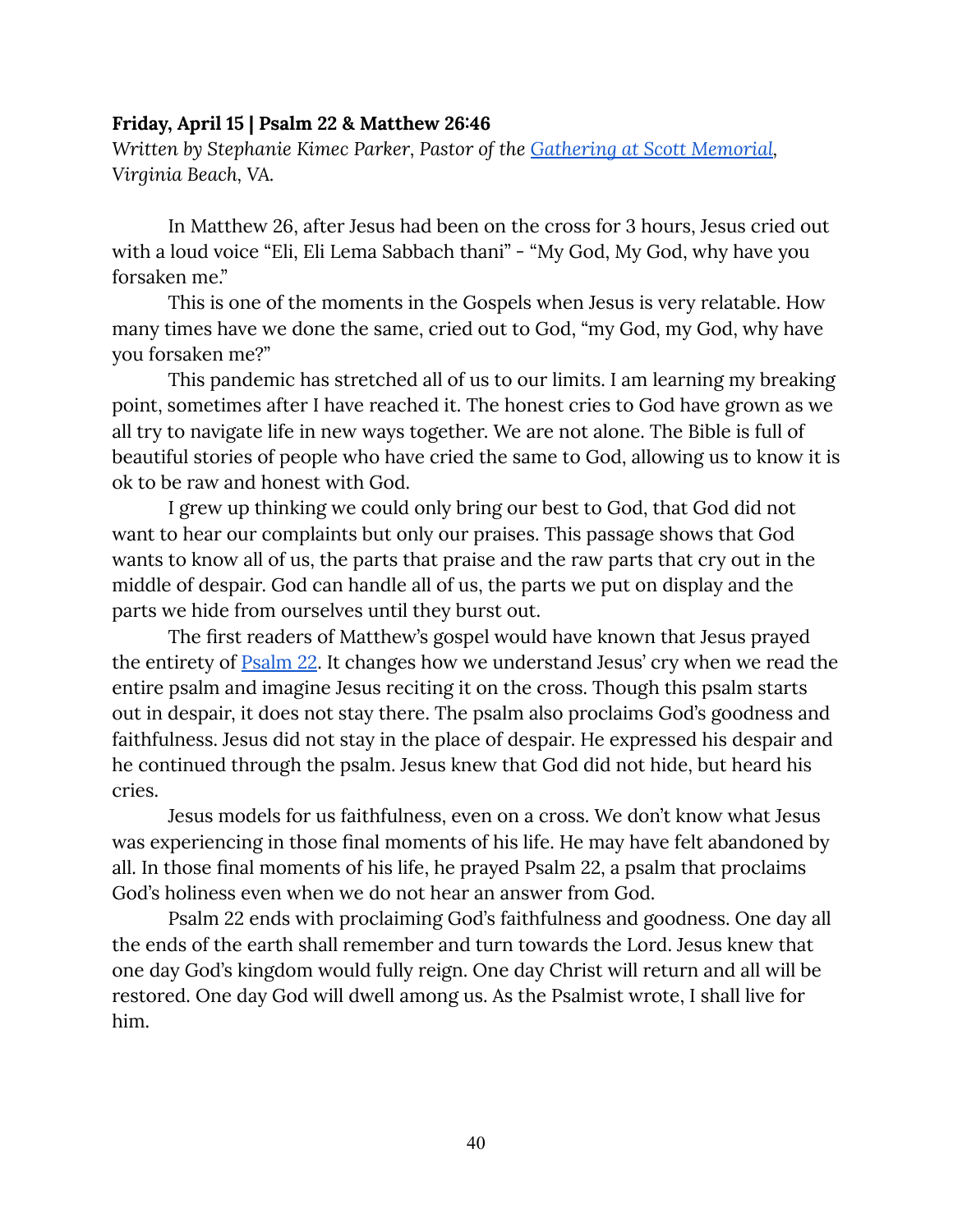#### <span id="page-41-0"></span>**Saturday, April 16 | Psalm 88 & Luke 23:49**

*Written by Ashleigh Elser, Assistant Professor of Religion, [Hampden-Sydney](https://www.hsc.edu/academics/religion/religion-professors) College, Hampden Sydney, VA,*

#### **Psalm 88** translation by Robert Alter

A song, a psalm for the Korahites, for the lead player, on the mahalath, to sing out, a maskil for Heman the Ezrahite.

*Lord, God of my rescue, by day I cried out, by night, in your presence. May my prayer come before You. Incline your ear to my song. For I am sated with evils and my life reached the brink of Sheol. I was counted among those who go down to the Pit. I became like a man without strength. Among the dead, cast away, like the slain, those who lie in the grave, whom you no more recall, and they are cut off by your hand. You put me in the nethermost pit, in darkness, in the depths. Your wrath lay hard upon me, and all Your breakers You inflicted. You distanced my friends from me, You made me disgusting to them; imprisoned, I cannot get out. My eyes ache from affliction. I called on You, Lord, every day. I stretched out to you my palms. Will you do wonders for the dead? Will the shades arise and acclaim you? Will Your kindness be told in the grave? Your faithfulness in perdition? Will your wonder be known in the darkness? Your bounty in the land of oblivion? As for me—to You, Lord, I shouted, and in the morn my prayer would greet You. Why, Lord, do You abandon my life,*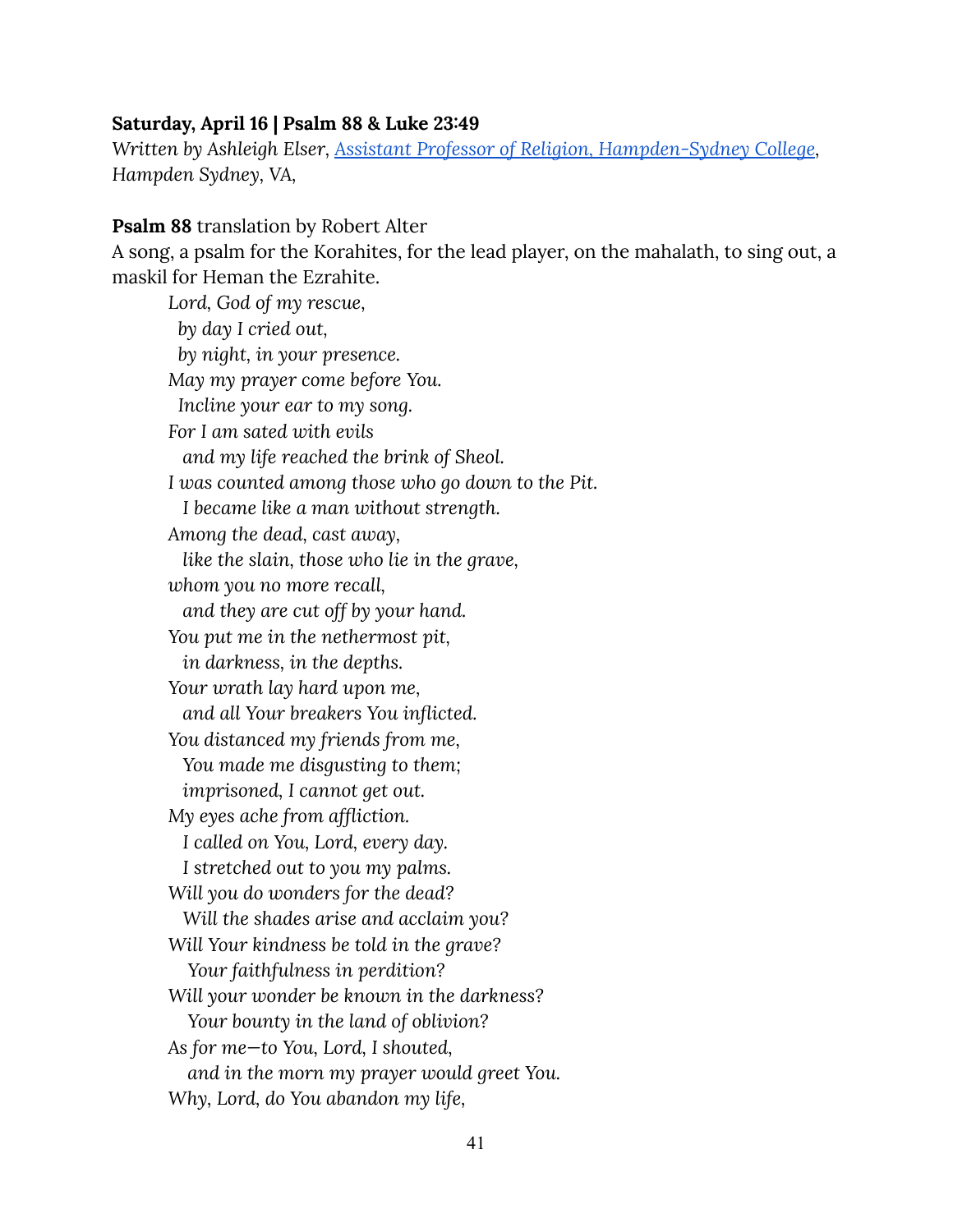*do you hide your face from me? Lowly am I and near death from my youth I have borne Your terrors, I am fearful. Over me Your rage has passed. Your horrors destroy me. They surround me like water all day long, they encircle me completely. You distanced lover and neighbor from me. my friends utter darkness.*

The eighty-eighth psalm is a psalm of lament. The Psalmist cries out from "the depths"—praying for rescue, questioning the faithfulness of God. Like other psalms of lament, the speaker begins in distress, tired and afraid, "distanced" from friends and family, alone in their despair. They envision their experience in vivid terms: the loneliness of being stranded at the bottom of a pit after dark; the terror of drowning in the sea as waves continue to break overhead. But unlike all of the other lament psalms, Psalm 88 ends there. It refuses movement—there is no turn in the end toward hope or praise, no thanksgiving for deliverance. The speaker and their prayer remain, in the final lines of the psalm, in "utter darkness."

In the middle of this prayer, the speaker poses to God a series of what appear to be rhetorical questions: *"Will you do wonders for the dead?...Will your kindness be told in the grave, your faithfulness in perdition? Will your wonder be known in the darkness?"* Biblical scholars often explain these questions as the Psalmist's daring attempt at bargaining as they try to make the case that they are of better use to God alive than dead. Within the frame of the psalm, these questions receive no response: God remains "hidden" and the psalmist afraid and alone.

As bleak as it is, Psalm 88 may still be a comfort to those who find themselves raising their fist at God as they pray. The text canonizes the speaker's distress together with this series of questions, refusing to sand off the sharp edges in their tone. Together with so many hymns of praise, the psalter makes room for the loneliness and even the anger of unanswered prayer.

Some commentators make a connection between Psalm 88 and Luke [23:49—](https://www.biblegateway.com/passage/?search=luke+23%3A49&version=CEB)a moment in which Luke's gospel tells its reader that even those few followers of Jesus who didn't flee the scene when he was arrested stood "at a distance" to witness his crucifixion—leaving him alone, near death, in the strange midday darkness described by this gospel. While the writer of Luke may or may not have been consciously alluding to Psalm 88 when he wrote the phrase "at a distance," there is something remarkable about this connection. To imagine Jesus in the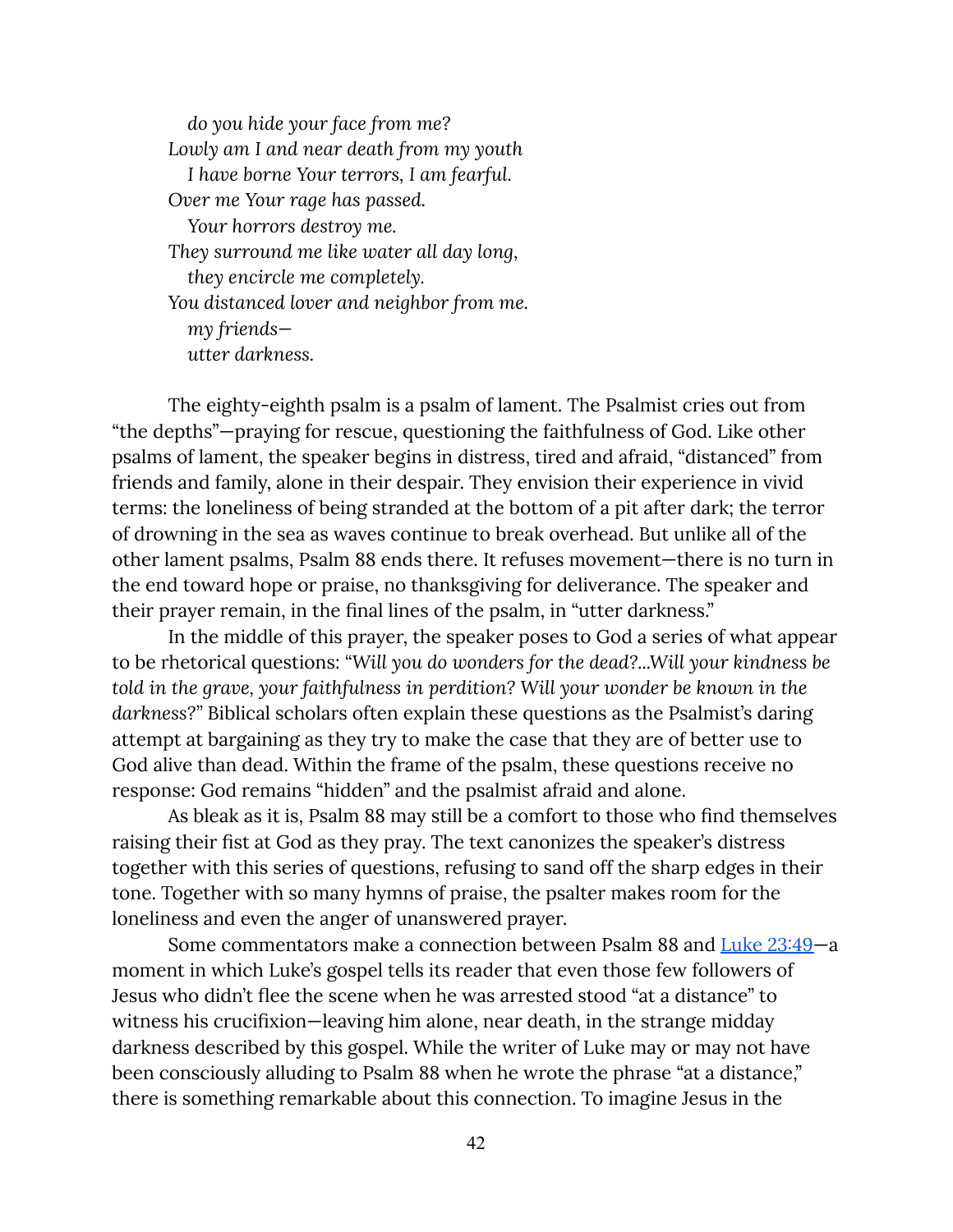position of the speaker of Psalm 88—perhaps the bleakest of all the psalms—enables us to reflect on different dimensions of his suffering, what [Acts](https://www.biblegateway.com/passage/?search=acts+2%3A24&version=CEB) 2:24 terms the agonies (plural) of Jesus' death.

But there is yet another possibility here. To see a connection between Psalm 88 and the scene of the crucifixion—to imagine this cry of dereliction together with the one Jesus speaks from the cross—reminds us that in the Christian tradition, the questions raised by the speaker of this prayer (whether the wonders or kindness of God extend to those in the grave) are answered in the very next moment.

In one of the more mysterious phrases of the Apostles' Creed, we rehearse the belief that after Christ was crucified and before his resurrection, he "descended to the dead." The church mediates on this mystery each year during the space between Good Friday and Easter Sunday. What might it mean that Jesus descended to the dead? Does Jesus teach in parables and perform miracles for the dead as he did for the living? Does he break the chains of the dead, releasing them from captivity, as 1 [Peter](https://www.biblegateway.com/passage/?search=1+Peter+3%3A9&version=CEB) 3:9 imagines? Or should we imagine instead that Jesus just remains there for a time, accompanying the dead in death, sharing in another element of human experience?

However we think about Holy Saturday, the belief that the incarnation of Jesus extends even to death provides a striking response to the barbed questions raised by the writer of this Psalm—questions they raise in protest, confident in their sense both of the limits of power of God and the bounds of human life. *Will Your wonder be known in the darkness?* Yes. The wonders of God extend even to the grave, even to those prayers that reflect the limits and obscurities of our own understanding.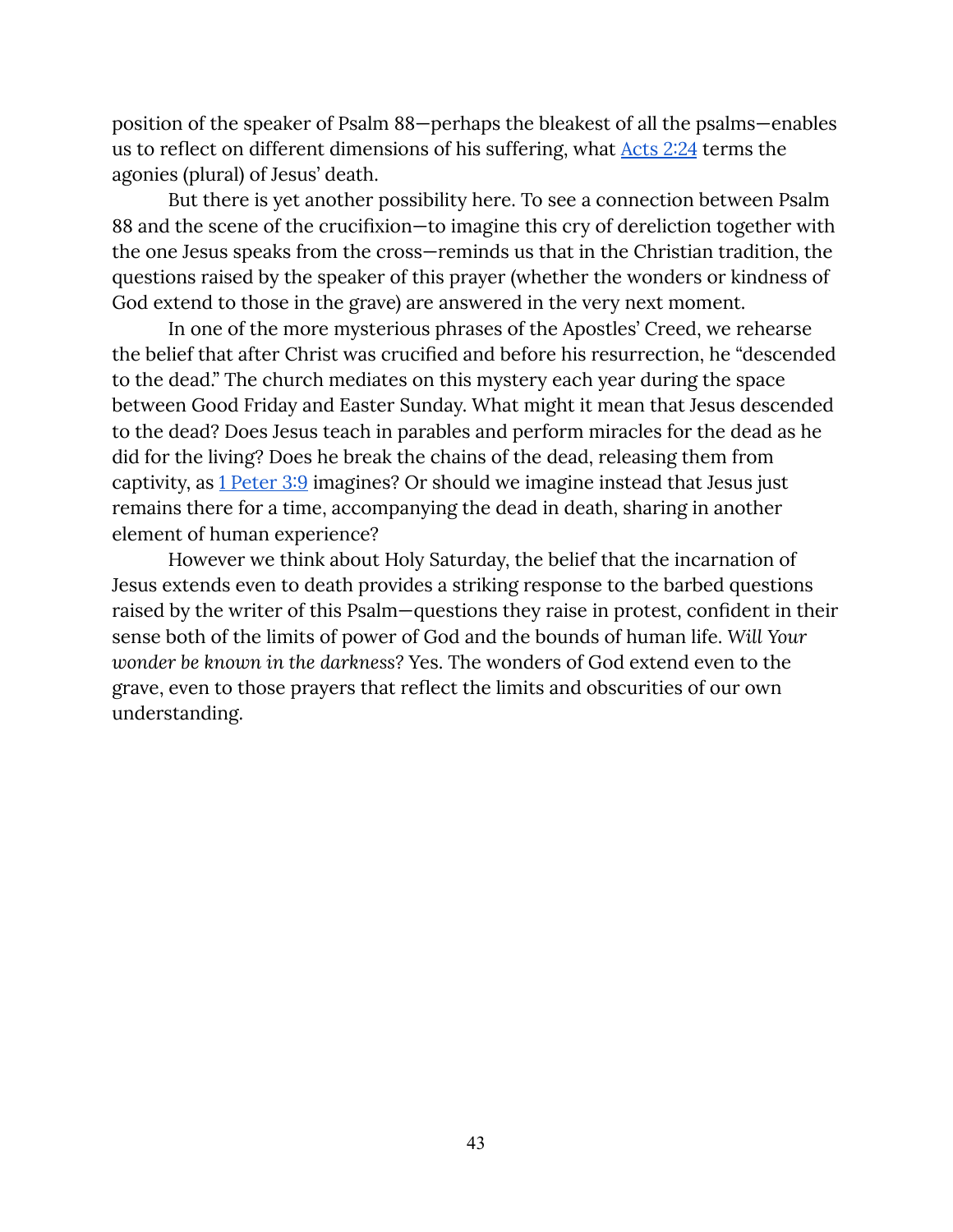#### <span id="page-44-0"></span>**Sunday, April 17 | Psalm 111**

*Written by Matt Benton, Pastor of Bethel United [Methodist](https://www.bethelumc.org/) Church in Woodbridge, VA.*

Christ is Risen! He is Risen, indeed!

Theologian Kathryn Tanner says that God is the giver of all good gifts. That God's essense; who God is and what God does, is to give us good things. The Psalms are such a gift from God. We have been looking at different Psalms throughout this Lenten devotional because the Psalms are a good gift given to us by God.

What we have seen as we have looked at different Psalms is simply how different the Psalms can be. There are Psalms for all of life's occasions. Over the last few weeks we have encountered Psalms of praise, Psalms that declare God's majesty and might and goodness, Psalms of victory, Psalms of pain, Psalms of the afflicted, Psalms for times of tragedy. We have even seen Psalms that call curses upon our enemies.

And what's more we have seen that the Psalms were the prayerbook, not just of the Church, but of Jesus Christ Himself. These were the words said and prayed by God incarnate. When God came to be with us and among us in Jesus, the Psalms gave God-in-the-flesh words to narrate life and teach truth. These same Psalms that Jesus spoke to narrate his experiences can also be used to narrate our experiences; these same Psalms that fit the life of Jesus also fit our lives.

In the low parts of our lives, the Psalms are there to give words to our experience. And Jesus is there to pray those words along with us. To be present with us in moments of pain. That abiding presence is a good gift given to us by the giver of all good gifts.

And Jesus shares in our moments of triumph too. When we pray Psalms of praise and victory, Jesus is with us to pray and praise along with us.

## **But what's more, not only does Jesus come to pray with us, but we pray along with Jesus. Not only does Jesus share in our experience of life, but we come to share in his experience, too**.

We saw on Good Friday that as we prayed Psalm 22 along with Christ, we were united with him in his suffering.

And today, we pray **[Psalm](https://www.biblegateway.com/passage/?search=psalm+111&version=CEB) 111** with Christ. And share in his victory.

Psalm 111 is a Psalm of praise to God for God's amazing works. Psalm 111 begins, "Praise the Lord. I will extol the Lord with all my heart in the council of the upright and in the assembly. Great are the works of the Lord; they are pondered by all who delight in them. Glorious and majestic are his deeds, and his righteousness endures forever." Psalm 111 is quoted twice in the first chapter of Luke's gospel: Mary puts a line from Psalm 111 in the Magnificat as she sings about the greatness of